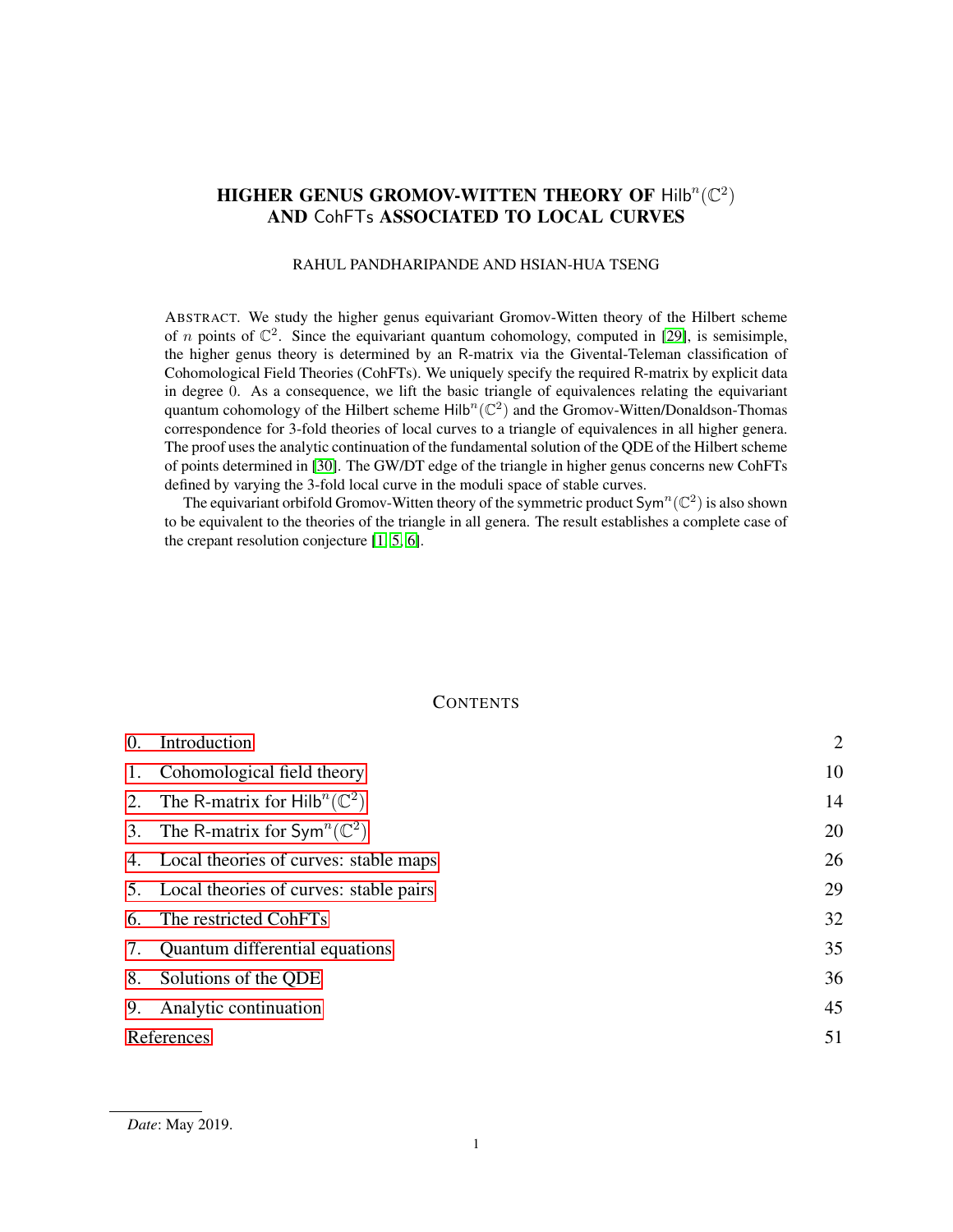#### <span id="page-1-0"></span>2 PANDHARIPANDE AND TSENG

# 0. INTRODUCTION

0.1. **Quantum cohomology.** The *Hilbert scheme*  $Hilb<sup>n</sup>(\mathbb{C}^2)$  of *n* points in the plane  $\mathbb{C}^2$  parameterizes ideals  $\mathcal{I} \subset \mathbb{C}[x, y]$  of colength n,

$$
\dim_{\mathbb{C}} \mathbb{C}[x,y]/\mathcal{I} = n.
$$

The Hilbert scheme  $\text{Hilb}^n(\mathbb{C}^2)$  is a nonsingular, irreducible, quasi-projective variety of dimension 2n, see [\[14,](#page-50-4) [28\]](#page-51-2) for an introduction. An open dense set of Hilb<sup>n</sup> ( $\mathbb{C}^2$ ) parameterizes ideals associated to configurations of  $n$  distinct points.

The symmetries of  $\mathbb{C}^2$  lift to the Hilbert scheme. The algebraic torus

$$
\mathsf{T} = (\mathbb{C}^*)^2
$$

acts diagonally on  $\mathbb{C}^2$  by scaling coordinates,

<span id="page-1-1"></span>
$$
(z_1, z_2) \cdot (x, y) = (z_1x, z_2y).
$$

The induced T-action on  $\text{Hilb}^n(\mathbb{C}^2)$  will play basic role here.

The Hilbert scheme carries a tautological rank  $n$  vector bundle,

$$
\mathcal{O}/\mathcal{I} \to \mathsf{Hilb}^n(\mathbb{C}^2)\,,
$$

with fiber  $\mathbb{C}[x,y]/\mathcal{I}$  over  $[\mathcal{I}] \in \mathsf{Hilb}^n(\mathbb{C}^2)$ , see [\[22\]](#page-50-5). The T-action on  $\mathsf{Hilb}^n(\mathbb{C}^2)$  lifts canonically to the tautological bundle [\(0.1\)](#page-1-1). Let

$$
D = c_1(\mathcal{O}/\mathcal{I}) \in H^2_T(\mathsf{Hilb}^n(\mathbb{C}^2), \mathbb{Q})
$$

be the T-equivariant first Chern class.

The T-equivariant quantum cohomology of  $Hilb<sup>n</sup>(\mathbb{C}^2)$  has been determined in [\[29\]](#page-51-0). The *matrix elements* of the T-equivariant quantum product count<sup>[1](#page-1-2)</sup> rational curves meeting three given subvarieties of Hilb<sup>n</sup>( $\mathbb{C}^2$  $\mathbb{C}^2$ ). The (non-negative) *degree* of an effective<sup>2</sup> curve class

$$
\beta \in H_2(\mathsf{Hilb}^n(\mathbb{C}^2), \mathbb{Z})
$$

is defined by pairing with  $D$ ,

$$
d=\int_{\beta}D.
$$

Curves of degree d are counted with weight  $q^d$ , where q is the quantum parameter. The ordinary multiplication in T-equivariant cohomology is recovered by setting  $q = 0$ .

Let  $M_D$  denote the operator of T-equivariant quantum multiplication by the divisor D. A central result of [\[29\]](#page-51-0) is an explicit formula for  $M_D$  an as operator on Fock space.

<span id="page-1-2"></span><sup>1</sup>The count is virtual.

<span id="page-1-3"></span><sup>&</sup>lt;sup>2</sup>The  $\beta = 0$  is considered here effective.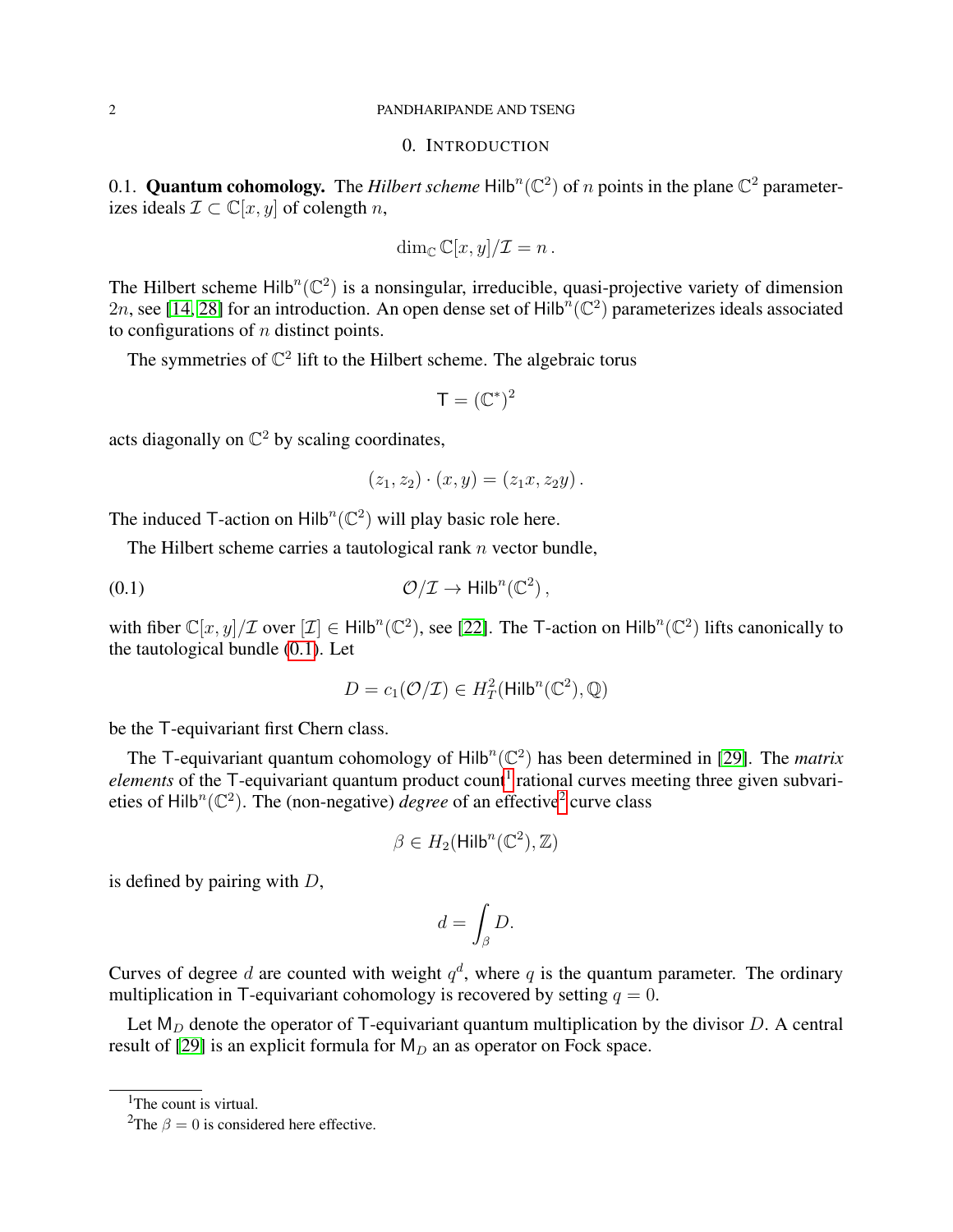<span id="page-2-3"></span>0.2. Fock space formalism. We review the Fock space description of the T-equivariant cohomology of the Hilbert scheme of points of  $\mathbb{C}^2$  following the notation of [\[29,](#page-51-0) Section 2.1], see also [\[15,](#page-50-6) [28\]](#page-51-2).

By definition, the *Fock space* F is freely generated over  $\mathbb Q$  by commuting creation operators  $\alpha_{-k}$ ,  $k \in \mathbb{Z}_{>0}$ , acting on the vacuum vector  $v_{\emptyset}$ . The annihilation operators  $\alpha_k, k \in \mathbb{Z}_{>0}$ , kill the vacuum

$$
\alpha_k \cdot v_{\emptyset} = 0, \quad k > 0 \,,
$$

and satisfy the commutation relations

<span id="page-2-1"></span>
$$
[\alpha_k, \alpha_l] = k \, \delta_{k+l} \, .
$$

A natural basis of  $\mathcal F$  is given by the vectors

(0.2) 
$$
|\mu\rangle = \frac{1}{\mathfrak{z}(\mu)} \prod_{i} \alpha_{-\mu_i} v_{\emptyset}
$$

indexed by partitions  $\mu$ . Here,

$$
\mathfrak{z}(\mu)=|\operatorname{Aut}(\mu)|\,\prod_i\mu_i
$$

is the usual normalization factor. Let the length  $\ell(\mu)$  denote the number of parts of the partition  $\mu$ .

The *Nakajima basis* defines a canonical isomorphism,

(0.3) 
$$
\mathcal{F} \otimes_{\mathbb{Q}} \mathbb{Q}[t_1, t_2] \cong \bigoplus_{n \geq 0} H_{\mathsf{T}}^*(\mathsf{Hilb}^n(\mathbb{C}^2), \mathbb{Q}).
$$

The Nakajima basis element corresponding to  $|\mu\rangle$  is

$$
\frac{1}{\Pi_i \mu_i} [V_\mu]
$$

where  $[V_\mu]$  is (the cohomological dual of) the class of the subvariety of Hilb $|\mu|(\mathbb{C}^2)$  with generic element given by a union of schemes of lengths

$$
\mu_1,\ldots,\mu_{\ell(\mu)}
$$

supported at  $\ell(\mu)$  distinct points<sup>[3](#page-2-0)</sup> of  $\mathbb{C}^2$ . The vacuum vector  $v_{\emptyset}$  corresponds to the unit in

$$
1 \in H^*_{\mathsf{T}}(\mathsf{Hilb}^0(\mathbb{C}^2), \mathbb{Q})\,.
$$

The variables  $t_1$  and  $t_2$  are the equivariant parameters corresponding to the weights of the T-action on the tangent space Tan<sub>0</sub>( $\mathbb{C}^2$ ) at the origin of  $\mathbb{C}^2$ .

The subspace of  $\mathcal{F} \otimes_{\mathbb{Q}} \mathbb{Q}[t_1, t_2]$  corresponding to  $H^*_{\mathsf{T}}(\mathsf{Hilb}^n(\mathbb{C}^2), \mathbb{Q})$  is spanned by the vectors [\(0.2\)](#page-2-1) with  $|\mu| = n$ . The subspace can also be described as the *n*-eigenspace of the *energy operator*:

$$
|\cdot| = \sum_{k>0} \alpha_{-k} \alpha_k.
$$

The vector  $|1^n\rangle$  corresponds to the unit

<span id="page-2-2"></span> $1 \in H^*_\mathsf{T}(\mathsf{Hilb}^n(\mathbb{C}^2), \mathbb{Q})$ .

A straightforward calculation shows

$$
(0.4) \t\t D = - |2, 1^{n-2} \rangle .
$$

<span id="page-2-0"></span><sup>&</sup>lt;sup>3</sup>The points and parts of  $\mu$  are considered here to be unordered.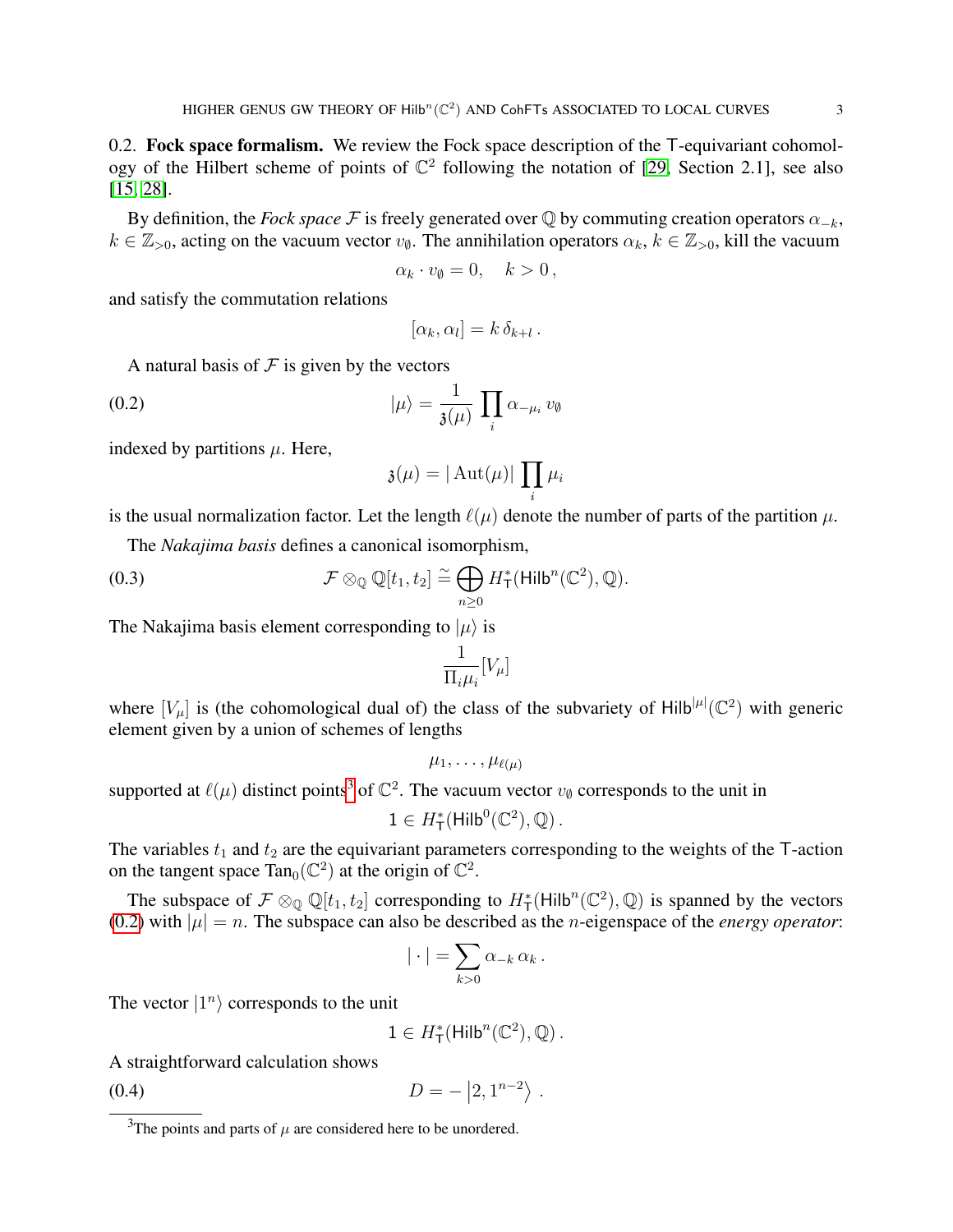The standard inner product on the T-equivariant cohomology of  $\text{Hilb}^n(\mathbb{C}^2)$  induces the following *nonstandard* inner product on Fock space after an extension of scalars:

<span id="page-3-1"></span>(0.5) 
$$
\langle \mu | \nu \rangle = \frac{(-1)^{|\mu| - \ell(\mu)}}{(t_1 t_2)^{\ell(\mu)}} \frac{\delta_{\mu\nu}}{\mathfrak{z}(\mu)}.
$$

With respect to the inner product,

(0.6) 
$$
(\alpha_k)^* = (-1)^{k-1} (t_1 t_2)^{\text{sgn}(k)} \alpha_{-k}.
$$

0.3. **Quantum multiplication by** D. The formula of [\[29\]](#page-51-0) for the operator  $M_D$  of quantum multiplication by  $D$  is:

$$
\mathsf{M}_{D}(q, t_1, t_2) = (t_1 + t_2) \sum_{k>0} \frac{k}{2} \frac{(-q)^k + 1}{(-q)^k - 1} \alpha_{-k} \alpha_k - \frac{t_1 + t_2}{2} \frac{(-q) + 1}{(-q) - 1} |\cdot| + \frac{1}{2} \sum_{k,l>0} \left[ t_1 t_2 \alpha_{k+l} \alpha_{-k} \alpha_{-l} - \alpha_{-k-l} \alpha_k \alpha_l \right].
$$

The q-dependence of  $M_D$  occurs only in the first two terms (which acts diagonally in the basis [\(0.2\)](#page-2-1)). The two parts of the last sum are known respectively as the splitting and joining terms.

Let  $\mu^1$  and  $\mu^2$  be partitions of n. The T-equivariant Gromov-Witten invariants of Hilb<sup>n</sup>( $\mathbb{C}^2$ ) in genus 0 with 3 cohomology insertions given (in the Nakajima basis) by  $\mu^1$ , D, and  $\mu^2$  are determined by  $M_D$ :

<span id="page-3-0"></span>
$$
\sum_{d=0}^\infty \left\langle \mu^1,D,\mu^2\right\rangle_{0,d}^{\mathsf{Hilb}^n(\mathbb{C}^2)} q^d \;=\; \left\langle \mu^1\left|\right. \mathsf{M}_D\left|\right.\mu^2\right\rangle.
$$

Equivalently, denoting the 2-cycle  $(2, 1^n)$  by  $(2)$ , we have

(0.7) 
$$
\sum_{d=0}^{\infty} \langle \mu^1, (2), \mu^2 \rangle_{0,d}^{\text{Hilb}^n(\mathbb{C}^2)} q^d = \langle \mu^1 | - \mathsf{M}_D | \mu^2 \rangle.
$$

Let  $\mu^1, \ldots, \mu^r \in \text{Part}(n)$ . The T-equivariant Gromov-Witten series in genus g,

$$
\left\langle \mu^1, \mu^2, \ldots, \mu^r \right\rangle_{g}^{\mathsf{Hilb}^n(\mathbb{C}^2)} = \sum_{d=0}^{\infty} \left\langle \mu^1, \mu^2, \ldots, \mu^r \right\rangle_{g,d}^{\mathsf{Hilb}^n(\mathbb{C}^2)} q^d \in \mathbb{Q}[[q]]\,,
$$

is a sum over the degree d with variable q. The  $\mathsf T$ -equivariant Gromov-Witten series in genus 0,

$$
\left\langle \mu^1, \mu^2, \ldots, \mu^r \right\rangle_0^{\text{Hilb}^n(\mathbb{C}^2)} = \sum_{d=0}^{\infty} \left\langle \mu^1, \mu^2, \ldots, \mu^r \right\rangle_{0,d}^{\text{Hilb}^n(\mathbb{C}^2)} q^d,
$$

can be calculated from the special 3-point invariants [\(0.7\)](#page-3-0), see [\[29,](#page-51-0) Section 4.2].

0.4. Higher genus. Our first result here is a determination of the T-equivariant Gromov-Witten theory of  $Hilb(\mathbb{C}^2, d)$  in *all* higher genera g. We will use the Givental-Teleman classification of semisimple Cohomological Field Theories (CohFTs). The Frobenius structure determined by the T-equivariant genus 0 theory of  $Hilb(\mathbb{C}^2, d)$  is semisimple, but *not* conformal. Therefore, the Rmatrix is *not* determined by the T-equivariant genus 0 theory alone. Fortunately, together with the divisor equation, an evaluation of the T-equivariant higher genus theory in degree 0 is enough to uniquely determine the R-matrix.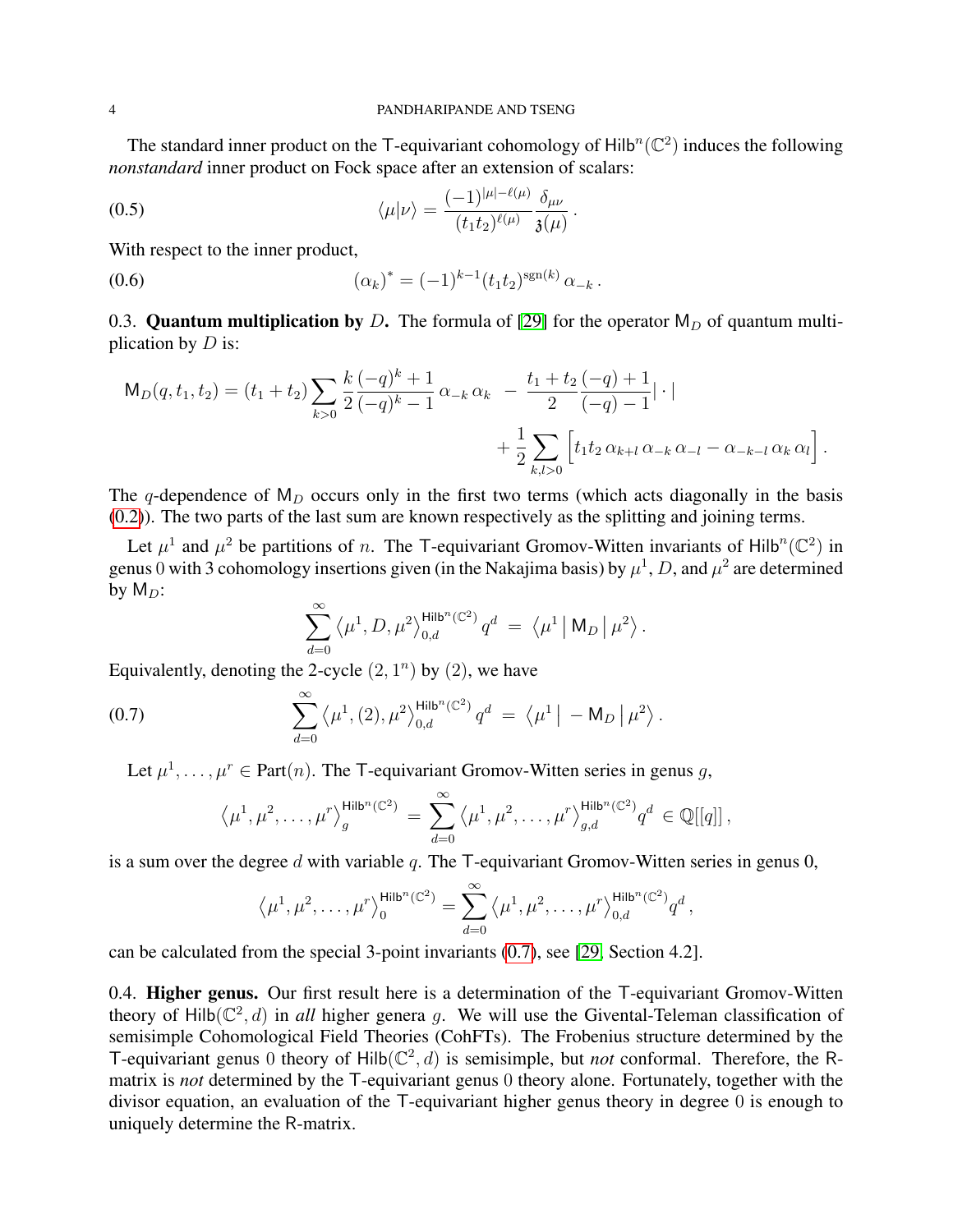Let Part $(n)$  be the set of of partitions of n corresponding to the T-fixed points of Hilb<sup>n</sup> $(\mathbb{C}^2)$ . For each  $\eta \in Part(n)$ , let Tan<sub> $\eta$ </sub>(Hilb<sup>n</sup>(C<sup>2</sup>)) be the T-representation on the tangent space at the T-fixed point corresponding to  $\eta$ . Let

$$
\mathbb{E}_g \to \overline{\mathcal{M}}_g
$$

be the Hodge bundle of differential forms over the moduli space of stable curves of genus g.

<span id="page-4-0"></span>**Theorem 1.** The R-matrix of the T-equivariant Gromov-Witten theory of  $Hilb^{n}(\mathbb{C}^{2})$  is uniquely de*termined from the* T*-equivariant genus 0 theory by the divisor equation and the degree 0 invariants*

$$
\begin{array}{rcl} \displaystyle \left\langle \mu \right\rangle_{1,0}^{\mathsf{Hilb}^n(\mathbb{C}^2)} & = & \displaystyle \sum_{\eta \in \mathrm{Part}(n)} \mu|_{\eta} \int_{\overline{\mathcal{M}}_{1,1}} \frac{e\left(\mathbb{E}_1^* \otimes \mathrm{Tan}_{\eta}(\mathrm{Hilb}^n(\mathbb{C}^2))\right)}{e\left(\mathrm{Tan}_{\eta}(\mathrm{Hilb}^n(\mathbb{C}^2))\right)} \, , \\[10pt] \displaystyle \left\langle \, \right\rangle_{g \geq 2,0}^{\mathsf{Hilb}^n(\mathbb{C}^2)} & = & \displaystyle \sum_{\eta \in \mathrm{Part}(n)} \int_{\overline{\mathcal{M}}_g} \frac{e\left(\mathbb{E}_g^* \otimes \mathrm{Tan}_{\eta}(\mathrm{Hilb}^n(\mathbb{C}^2))\right)}{e\left(\mathrm{Tan}_{\eta}(\mathrm{Hilb}^n(\mathbb{C}^2))\right)} \, . \end{array}
$$

The insertion  $\mu$  in the genus 1 invariant is in the Nakajima basis, and  $\mu|_n$  denotes the restriction to the T-fixed point corresponding to  $\eta$  — which can be calculated from the Jack polynomial  $J^{\eta}$ . The integral of the Euler class e in the formula may be explicitly expressed in terms of Hodge integrals and the tangent weights of the T-representation  $\text{Tan}_{\eta}(\text{Hilb}^n(\mathbb{C}^2)).$ 

Apart from  $\langle \mu \rangle_{1,0}^{\mathsf{Hilb}^n(\mathbb{C}^2)}$  $lim_{1,0}^{n}$  (C<sup>2</sup>) and  $\langle \ \rangle_{g\geq 2,0}^{Hilb^{n}$  (C<sup>2</sup>)  $g_{\geq 2,0}^{Hilb^{n}(\mathbb{C}^{2})}$ , all other degree 0 invariants of Hilb<sup>n</sup>( $\mathbb{C}^{2}$ ) in positive genus vanish. Theorem [1](#page-4-0) can be equivalently stated in the following form: *the* R*-matrix of the*  $\mathsf{T}\text{-}$ *equivariant Gromov-Witten theory of*  $\mathsf{Hilb}^n(\mathbb C^2)$  *is uniquely determined from the*  $\mathsf{T}\text{-}$ *equivariant genus 0 theory by the divisor equation and the degree 0 invariants in positive genus*.

<span id="page-4-2"></span>0.5. Lifting the triangle of correspondences. The calculation of the  $\mathsf{T}\text{-}\mathsf{equivariant}$  quantum cohomology of Hilb<sup>n</sup>( $\mathbb{C}^2$ ) is a basic step in the proof [\[2,](#page-50-7) [29,](#page-51-0) [31\]](#page-51-3) of the following triangle of equivalences:



Our second result is a lifting of the above triangle to all higher genera. The top vertex is replaced by the T-equivariant Gromov-Witten theory of  $\text{Hilb}^n(\mathbb{C}^2)$  in genus g with r insertions. The bottom vertices of the triangle are *new* theories which are constructed here.

Let  $\overline{\mathcal{M}}_{q,r}$  be the moduli space of Deligne-Mumford stable curves of genus g with r markings.<sup>[4](#page-4-1)</sup> Let

$$
\mathcal{C} \to \overline{\mathcal{M}}_{g,r}
$$

be the universal curve with sections

$$
\mathsf{p}_1,\ldots,\mathsf{p}_r:\overline{\mathcal{M}}_{g,r}\to\mathcal{C}
$$

<span id="page-4-1"></span><sup>&</sup>lt;sup>4</sup>We will always assume q and r satisfy the *stability* condition  $2q - 2 + r > 0$ .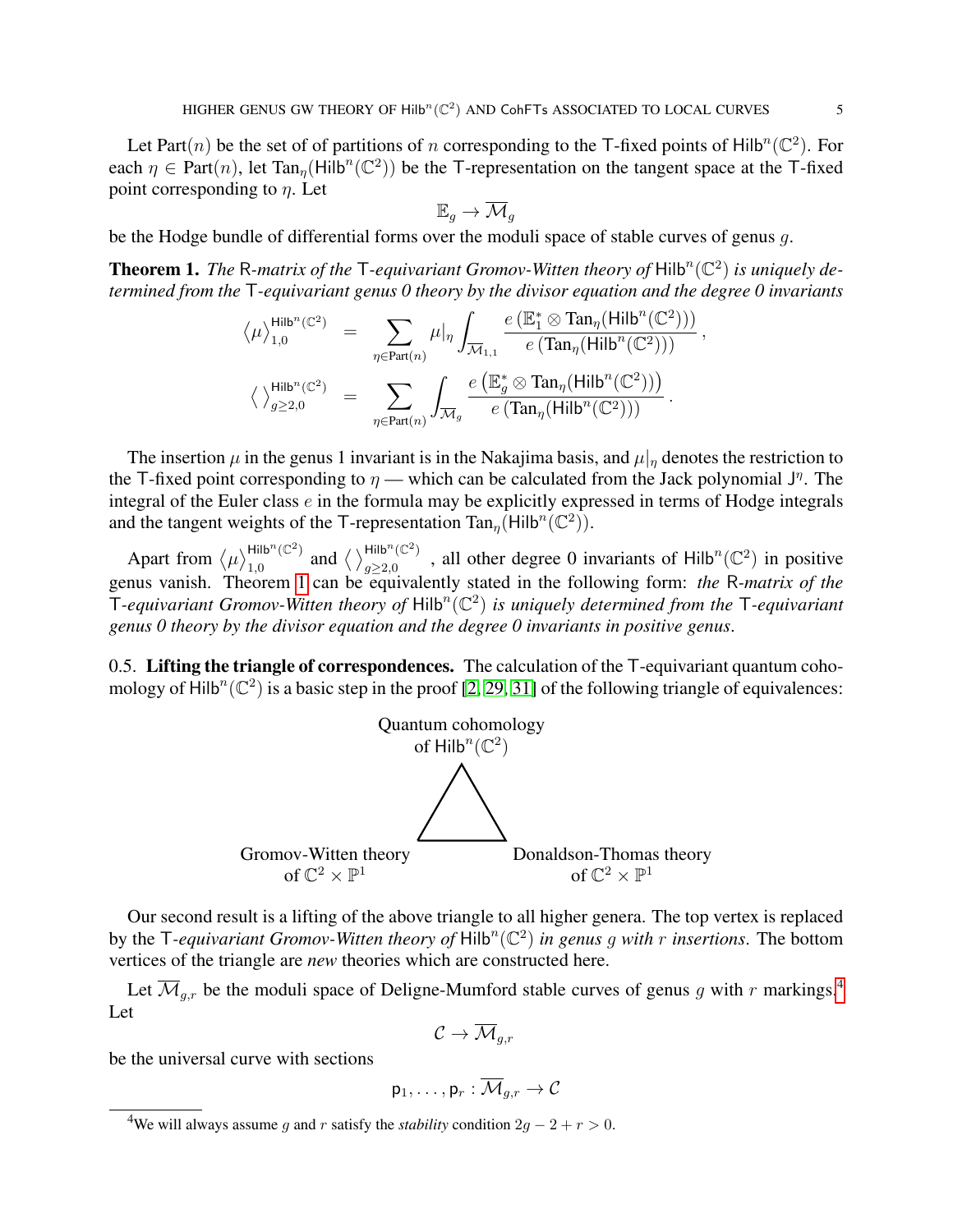associated to the markings. Let

$$
\pi:\mathbb{C}^2\times\mathcal{C}\to\overline{\mathcal{M}}_{g,r}
$$

be the universal *local curve* over  $\overline{\mathcal{M}}_{g,r}$ . The torus T acts on the  $\mathbb{C}^2$  factor. The Gromov-Witten and Donaldson-Thomas theories of the morphism  $\pi$  are defined by the  $\pi$ -relative T-equivariant virtual class of the universal  $\pi$ -relative moduli spaces of stable maps and stable pairs.<sup>[5](#page-5-0)</sup>

<span id="page-5-1"></span>**Theorem 2.** For all genera  $g \geq 0$ , there is a triangle of equivalences of  $\mathsf{T}$ -equivariant theories:



The triangle of Theorem [2](#page-5-1) may be viewed from different perspectives. First, all three vertices define CohFTs. Theorem [2](#page-5-1) may be stated as simply an isomorphism of the three CohFTs. A second point of view of the bottom side of the triangle of Theorem [2](#page-5-1) is as a GW/DT correspondence in *families of 3-folds* as the complex structure of the local curve varies. While a general GW/DT correspondence for families of 3-folds can be naturally formulated, there are very few interesting<sup>[6](#page-5-2)</sup> cases studied.

For a pointed curve of fixed complex structure  $(C, p_1, \ldots, p_r)$ , the triangle of Theorem [2](#page-5-1) is a basic result of the papers  $[2, 29, 31]$  $[2, 29, 31]$  $[2, 29, 31]$  since C can be degenerated to a curve with all irreducible components of genus 0.

0.6. Crepant resolution. The Hilbert scheme of points of  $\mathbb{C}^2$  is well-known to be a crepant resolution of the symmetric product,

$$
\epsilon: \mathsf{Hilb}^n(\mathbb{C}^2) \; \to \; \mathsf{Sym}^n(\mathbb{C}^2) = (\mathbb{C}^2)^n / S_n.
$$

Viewed as an *orbifold*, the symmetric product  $Sym^n(\mathbb{C}^2)$  has a T-equivariant Gromov-Witten theory with insertions indexed by partitions of n. The T-equivariant Gromov-Witten generating series<sup>[7](#page-5-3)</sup>,

$$
\langle \mu^1, \mu^2, \dots, \mu^r \rangle_{g}^{\mathsf{Sym}^n(\mathbb{C}^2)} = \sum_{b=0}^{\infty} \langle \mu^1, \mu^2, \dots, \mu^r \rangle_{g,b}^{\mathsf{Sym}^n(\mathbb{C}^2)} u^b \in \mathbb{Q}[[u]],
$$

is a sum over the number of free ramification points  $b$  with variable  $u$ .

The Frobenius structure determined by the T-equivariant genus 0 theory of  $\text{Sym}^n(\mathbb{C}^2)$  is semisimple, but *not* conformal. Again, the R-matrix is *not* determined by the T-equivariant genus 0 theory

<span id="page-5-0"></span><sup>&</sup>lt;sup>5</sup>While the triangle of equivalences originally included the Donaldson-Thomas theory of ideal sheaves, the theory of stable pairs [\[36\]](#page-51-4) is much better behaved, see [\[26,](#page-51-5) Section 5] for a discussion valid for  $\mathbb{C}^2 \times \mathbb{P}^1$ . We will use the theory of stable pairs here.

<span id="page-5-2"></span><sup>&</sup>lt;sup>6</sup>The equivariant GW/DT correspondence is a special case of the GW/DT correspondence for families (and is well studied).

<span id="page-5-3"></span> ${}^{7}$ A full discussion of the definition appears in Section [3.2.](#page-20-0)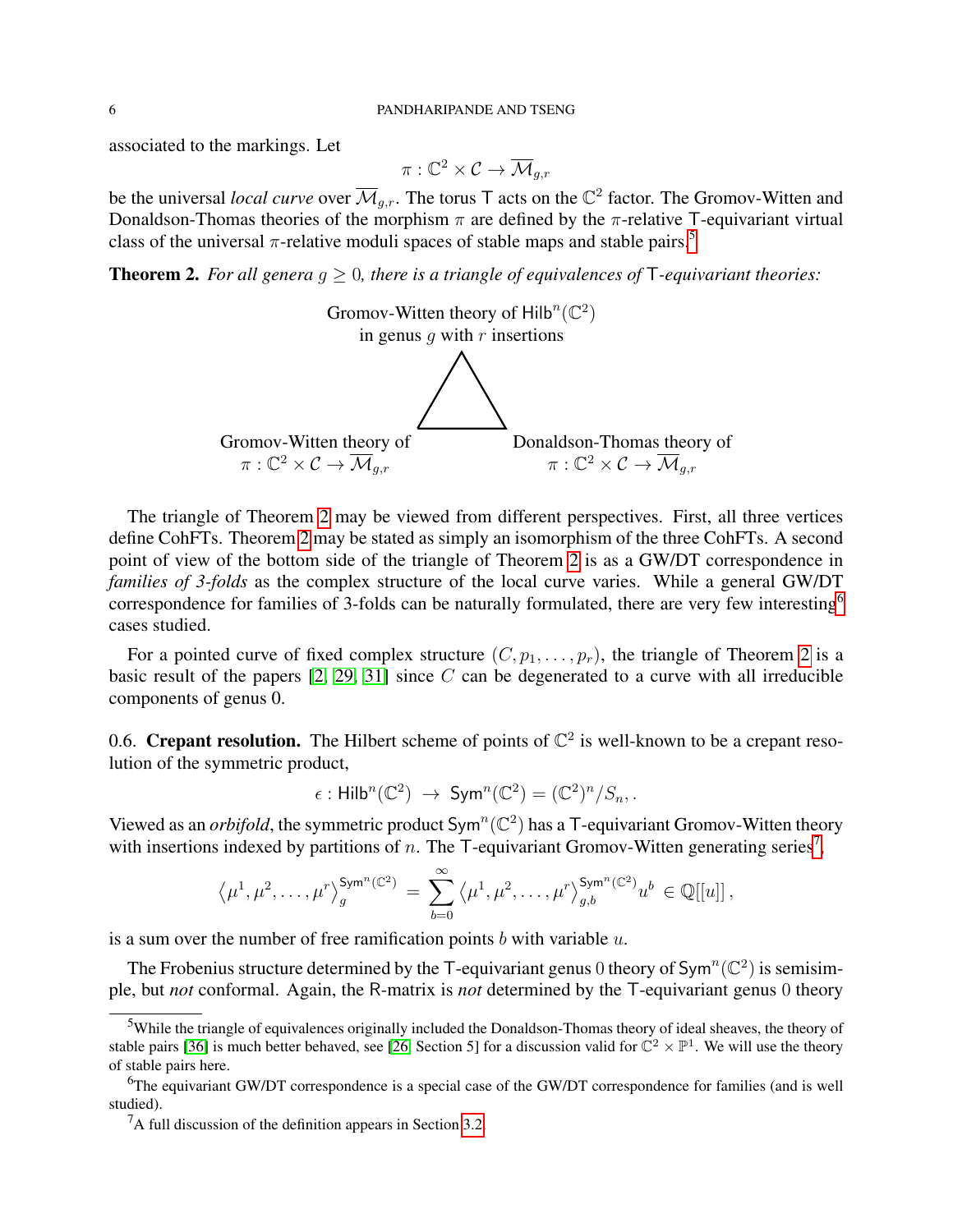alone. The determination of the R-matrix of  $Sym<sup>n</sup>(\mathbb{C}<sup>2</sup>)$  is given by the following result parallel to Theorem [1.](#page-4-0)

<span id="page-6-1"></span>**Theorem 3.** The R-matrix of the T-equivariant Gromov-Witten theory of  $Sym<sup>n</sup>(\mathbb{C}^2)$  is uniquely *determined from the* T*-equivariant genus 0 theory by the divisor equation and all the unramified invariants,*

$$
\langle \mu^1, \ldots, \mu^r \rangle_{g,0}^{\mathsf{Sym}^n(\mathbb{C}^2)}
$$

,

*in positive genus.*

For each  $\eta \in$  Part $(n)$ , Let  $\mathcal{H}^{\eta}_g$  be the moduli space étale covers with  $\ell(\eta)$  connected components<sup>[8](#page-6-0)</sup> of degrees

$$
\eta_1,\ldots,\eta_{\ell(\eta)}
$$

of a nonsingular genus  $q \ge 2$  curve. The degree of the map

$$
\mathcal{H}^\eta_g \to \mathcal{M}_g
$$

is an unramified Hurwitz number. Let

$$
\overline{\mathcal{H}}_g^{\eta} \to \overline{\mathcal{M}}_g
$$

be the compactification by admissible covers.

Since the genus of the component of the cover corresponding to the part  $\eta_i$  is  $\eta_i(g-1)+1$ , there is a Hodge bundle

$$
\mathbb{E}^{*}_{\eta_{i}(g-1)+1} \to \overline{\mathcal{H}}^{\eta}_{g}
$$

obtained via the corresponding component.

The simplest unramified invariants required in Theorem [3](#page-6-1) are

$$
\left\langle \ \right\rangle_{g\geq 2,0}^{\mathsf{Sym}^n(\mathbb{C}^2)}=\sum_{\eta\in\mathsf{Part}(n)}\frac{1}{|\mathrm{Aut}(\eta)|}\,\int_{\overline{\mathcal{H}}_g^n}\,\prod_{i=1}^{\ell(\eta)}\,\frac{e\big(\mathbb{E}_{\eta_i(g-1)+1}^*\otimes\mathrm{Tan}_0(\mathbb{C}^2)\big)}{e\left(\mathrm{Tan}_0(\mathbb{C}^2)\right)}\,.
$$

However, there are many further unramified invariants in positive genus obtained by including insertions. Unlike the case of Hilb<sup>n</sup>( $\mathbb{C}^2$ ), the unramified invariants with insertions for Sym<sup>n</sup>( $\mathbb{C}^2$ ) do not all vanish.

In genus 0, the equivalence of the T-equivariant Gromov-Witten theories of  $Hilb^{n}(\mathbb{C}^{2})$  and the orbifold Sym<sup>n</sup>( $\mathbb{C}^2$ ) was proven<sup>[9](#page-6-2)</sup> in [\[1\]](#page-50-0). Our fourth result is a proof of the equivalence for all genera.

<span id="page-6-3"></span>**Theorem 4.** For all genera  $g \geq 0$  and  $\mu^1, \mu^2, \ldots, \mu^r \in \text{Part}(n)$ , we have

$$
\langle \mu^1, \mu^2, \dots, \mu^r \rangle_{g}^{\mathsf{Hilb}^n(\mathbb{C}^2)} = (-i)^{\sum_{i=1}^r \ell(\mu^i) - |\mu^i|} \langle \mu^1, \mu^2, \dots, \mu^r \rangle_{g}^{\mathsf{Sym}^n(\mathbb{C}^2)}
$$

*after the variable change*  $-q = e^{iu}$ .

The variable change of Theorem [4](#page-6-3) is well-defined by the following result (which was previously proven in genus 0 in [\[29\]](#page-51-0)).

<span id="page-6-2"></span><span id="page-6-0"></span><sup>&</sup>lt;sup>8</sup>For the definition of  $\overline{\mathcal{H}}_a^{\eta}$  $g''$ , we consider the parts of  $\eta$  to be *ordered* and in bijection with the components of the cover.

<sup>&</sup>lt;sup>9</sup>The prefactor  $(-i)^{\sum_{i=1}^{r} \ell(\mu^i)-|\mu^i|}$  was treated incorrectly in [\[1\]](#page-50-0) because of an arthimetical error. The prefactor here is correct.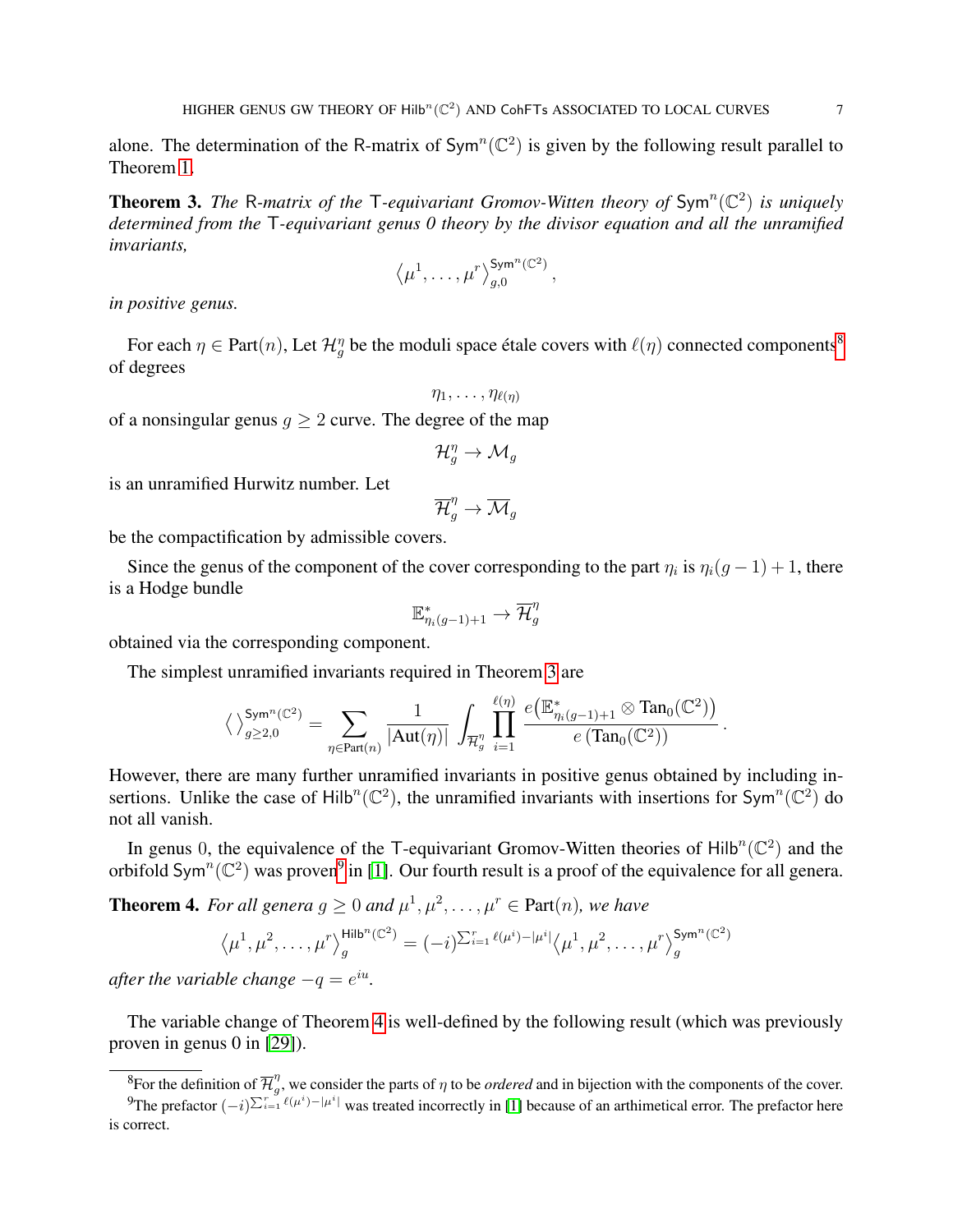<span id="page-7-3"></span>**Theorem 5.** For all genera  $g \ge 0$  and  $\mu^1, \mu^2, \ldots, \mu^r \in$  Part $(n)$ , the series<sup>[10](#page-7-0)</sup>

<span id="page-7-1"></span>
$$
\langle \mu^1, \mu^2, \dots, \mu^r \rangle_{g}^{\mathsf{Hilb}^n(\mathbb{C}^2)} \in \mathbb{Q}(t_1, t_2)[[q]]
$$

*is the Taylor expansion in q of a rational function in*  $\mathbb{Q}(t_1, t_1, q)$ *.* 

Calculations in closed form in higher genus are not easily obtained. The first nontrivial example occurs in genus 1 for the Hilbert scheme of 2 points:

(0.8) 
$$
\left\langle (2) \right\rangle_1^{\text{Hilb}^2(\mathbb{C}^2)} = -\frac{1}{24} \frac{(t_1 + t_2)^2}{t_1 t_2} \cdot \frac{1 + q}{1 - q}.
$$

While the formula is simple, our virtual localization [\[16\]](#page-50-8) calculation of the integral is rather long. Since [\(0.8\)](#page-7-1) captures all degrees, the full graph sum must be controlled – we use the valuation at  $(t_1 + t_2)$  as in [\[29\]](#page-51-0).

The above calculation [\(0.8\)](#page-7-1) for the Hilbert scheme of 2 points yields new Hodge integral calculations for the bielliptic locus  $\overline{\mathcal{H}}_1\left((2)^{2n}\right)$ , the moduli space of double covers of elliptic curves with 2n ordered branch points,

$$
\overline{\mathcal{H}}_1\left((2)^{2n}\right) \to \overline{\mathcal{M}}_{1,2n} .
$$

Since the domain curves parameterized by  $\overline{\mathcal{H}}_1((2)^{2n})$  have genus  $n+1$ , there is a Hodge bundle

$$
\mathbb{E}_{n+1}^* \to \overline{\mathcal{H}}_1\left((2)^{2n}\right) .
$$

By a direct application<sup>[11](#page-7-2)</sup> of Theorem [4,](#page-6-3)

$$
\sum_{n=1}^{\infty} \frac{u^{2n-1}}{(2n-1)!} \int_{\overline{\mathcal{H}}_1((2)^{2n})} \lambda_{n+1} \lambda_{n-1} = \frac{i}{24} \cdot \frac{1 - e^{iu}}{1 + e^{iu}}
$$
  
=  $\frac{1}{48}u + \frac{1}{576}u^3 + \frac{1}{5760}u^5 + \dots$ 

The u and  $u^3$  coefficients can be checked geometrically using the bielliptic calculations of [\[9\]](#page-50-9).

The corresponding series for higher  $n$ ,

$$
\left\langle \left(2, 1^{n-2}\right) \right\rangle^{\mathrm{Hilb}^n(\mathbb{C}^2)}_1 \in \mathbb{Q}(t_1, t_2, q) \, ,
$$

very likely has a simple closed formula. We will return to these questions in a future paper.

0.7. Plan of proof. Theorems [2](#page-5-1) and [4](#page-6-3) are proven together by studying the R-matrices of all four theories. The R-matrix of the CohFT associated to the local Donaldson-Thomas theories of curves is easily proven to coincide with the R-matrix of the T-equivariant Gromov-Witten theory of Hilb<sup>n</sup>( $\mathbb{C}^2$ ) determined in Theorem [1.](#page-4-0) Similarly, the R-matrices of the CohFTs associated to Sym<sup>n</sup>( $\mathbb{C}^2$ ) and the local Gromov-Witten theories of curves are straightforward to match (with determination by Theorem [3\)](#page-6-1). The above results require a detailed study of the divisor equation in the four cases.

<span id="page-7-0"></span><sup>&</sup>lt;sup>10</sup>As always, g and r are required to be in the stable range  $2g - 2 + r > 0$ .

<span id="page-7-2"></span><sup>&</sup>lt;sup>11</sup>We follow the standard convention  $\lambda_i = c_i(\mathbb{E}_{n+1})$ .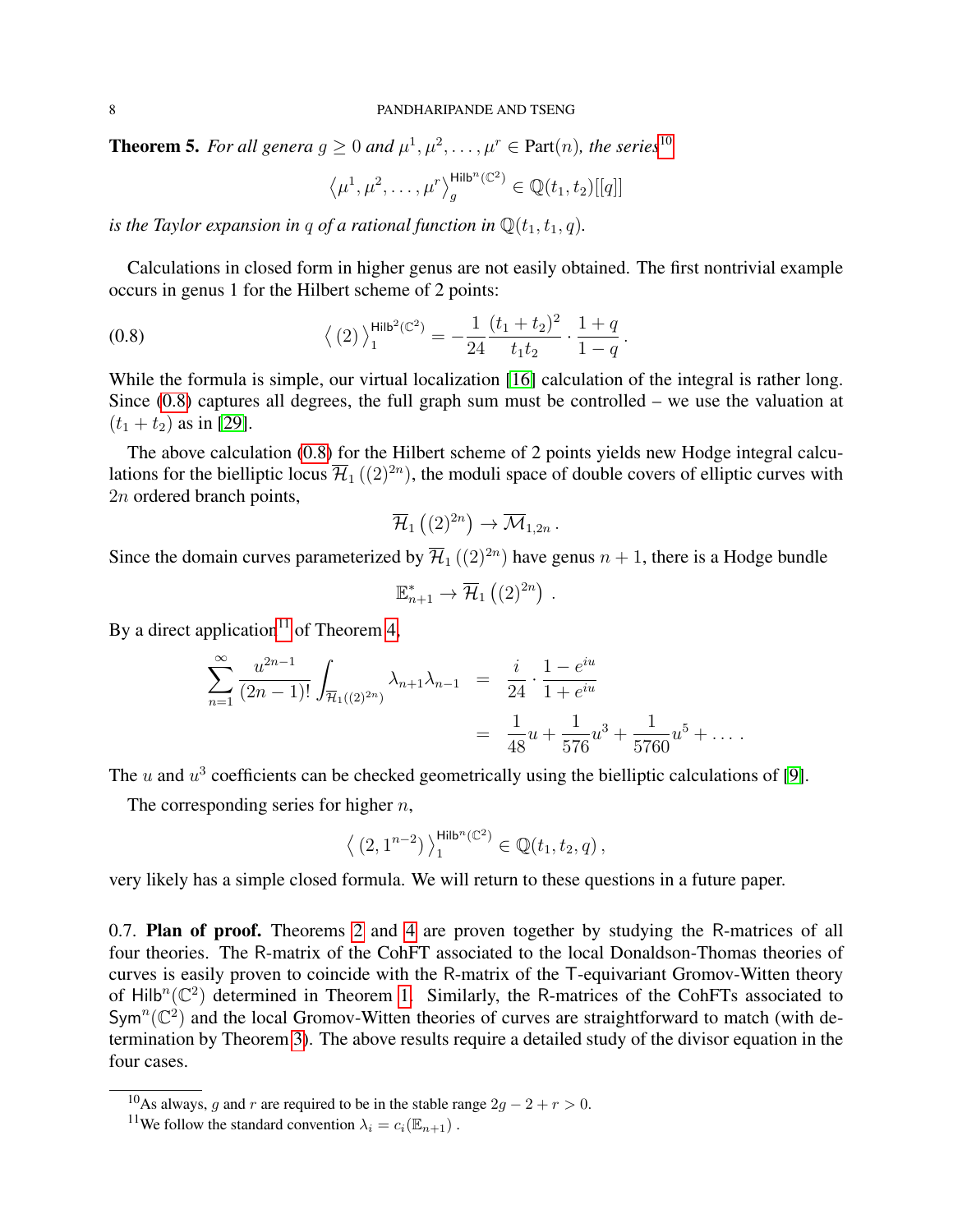The main step of the joint proof of Theorems [2](#page-5-1) and [4](#page-6-3) is to match the R-matrices of Theorems [1](#page-4-0) and [3.](#page-6-1) The matter is non-trivial since the former is a function of q and the latter is a function of  $u$ . The matching after

$$
-q = e^{iu}
$$

requires an analytic continuation. Our method here is to express the R-matrices in terms of the solution of the QDE associated to  $Hilb^{n}(\mathbb{C}^{2})$ . Fortunately, the analytic continuation of the solution of the QDE proven in [\[30\]](#page-51-1) is exactly what is needed, after a careful study of asymptotic expansions, to match the two R-matrices.

The addition of Sym<sup>n</sup>( $\mathbb{C}^2$ ) via Theorem [4](#page-6-3) to the triangle of Theorem [2](#page-5-1) yields a tetrahedron of equivalences of T-equivariant theories (as first formulated in genus 0 in [\[1\]](#page-50-0)).



Before the development of the orbifold Gromov-Witten theory of  $\text{Sym}^n(\mathbb{C}^2)$ , a theory of Hurwitz-Hodge integrals was proposed by Cavalieri [\[3\]](#page-50-10). While the orbifold Gromov-Witten theory is formulated in terms of principal  $S_n$ -bundles over curves, Cavalieri's theory is formulated in terms of the associated Hurwitz covers of curves. In fact, the virtual class of the orbifold theory of  $Sym^n(\mathbb{C}^2)$  exactly coincides with the Hodge integrand proposed by Cavalieri, so the two theories are *equal*. The orbifold vertex of the above tetrahedron may therefore also be viewed via Cavalieri's definition.<sup>[12](#page-8-0)</sup>

0.8. Acknowledgments. We are grateful to J. Bryan, A. Buryak, R. Cavalieri, T. Graber, J. Guéré, F. Janda, Y.-P. Lee, H. Lho, D. Maulik, A. Oblomkov, A. Okounkov, D. Oprea, A. Pixton, Y. Ruan, R. Thomas, and D. Zvonkine for many conversations over the years related to the Gromov-Witten theory of  $Hilb^{n}(\mathbb{C}^{2})$ , 3-fold theories of local curves, and CohFTs. We thank A. Givental and C. Teleman for discussions about semisimple CohFTs and O. Costin and S. Gautam for discussions about asymptotic expansions.

R. P. was partially supported by SNF-200020-162928, SNF-200020-182181, ERC-2012-AdG-320368-MCSK, ERC-2017-AdG-786580-MACI, SwissMAP, and the Einstein Stiftung. H.-H. T.

<span id="page-8-0"></span><sup>&</sup>lt;sup>12</sup>Our discussion concerns Cavalieri's level  $(0, 0)$  theory extended naturally over the moduli space of genus g curves. In genus 0, Cavalieri [\[3\]](#page-50-10) noted the equivalence of his theory to the Gromov-Witten vertex. He also defined theories of other levels  $(a, b)$  which do not exactly agree with the corresponding  $(a, b)$ -theories of the Gromov-Witten vertex (even in genus 0). We do not explore here the interesting geometry of the  $(a, b)$ -level structure over the moduli space of genus g curves.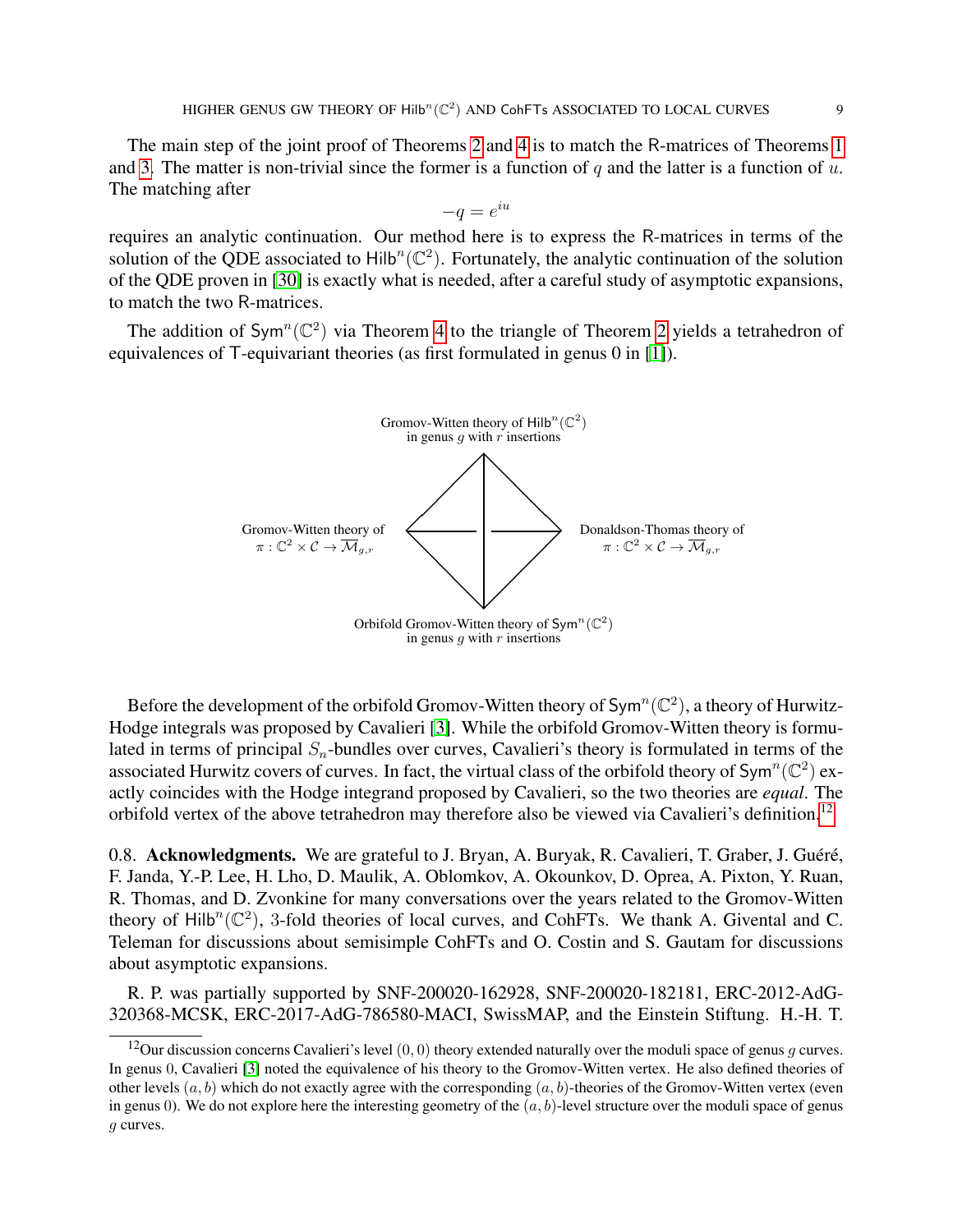#### 10 PANDHARIPANDE AND TSENG

was partially supported by a Simons foundation collaboration grant and NSF grant DMS-1506551. The research presented here was furthered during visits of H.-H. T. to ETH Zürich in March 2016 and March 2017. The project has received funding from the European Research Council (ERC) under the European Union Horizon 2020 Research and Innovation Program (grant No. 786580).

#### 1. COHOMOLOGICAL FIELD THEORY

<span id="page-9-0"></span>1.1. Definitions. The notion of a cohomological field theory (CohFT) was introduced in [\[20\]](#page-50-11), see also [\[24\]](#page-50-12). We follow closely here the treatment of [\[35,](#page-51-6) Section 0.5], and we refer the reader also to the survey [\[33\]](#page-51-7).

Let  $k$  be an algebraically closed field of characteristic 0. Let A be a commutative  $k$ -algebra. Let V be a free A-module of finite rank, let

$$
\eta: V \otimes V \to A
$$

be an even, symmetric, non-degenerate<sup>[13](#page-9-1)</sup> pairing, and let  $1 \in V$  be a distinguished element. The data  $(V, \eta, 1)$  is the starting point for defining a cohomological field theory. Given a basis  $\{e_i\}$  of V, we write the symmetric form as a matrix

$$
\eta_{jk} = \eta(e_j, e_k) .
$$

The inverse matrix is denoted by  $\eta^{jk}$  as usual.

A cohomological field theory consists of a system  $\Omega = (\Omega_{a,r})_{2a-2+r>0}$  of elements

$$
\Omega_{g,r} \in H^*(\overline{\mathcal{M}}_{g,r},\mathsf{A}) \otimes (\mathsf{V}^*)^{\otimes r}.
$$

We view  $\Omega_{g,r}$  as associating a cohomology class on  $\overline{\mathcal{M}}_{g,r}$  to elements of V assigned to the r markings. The CohFT axioms imposed on  $\Omega$  are:

- (i) Each  $\Omega_{g,r}$  is  $S_r$ -invariant, where the action of the symmetric group  $S_r$  permutes both the marked points of  $\overline{\mathcal{M}}_{g,r}$  and the copies of  $\mathsf{V}^*$ .
- (ii) Denote the basic gluing maps by

$$
q:\overline{\mathcal{M}}_{g-1,r+2}\to \overline{\mathcal{M}}_{g,r}\;,
$$

$$
\widetilde{q}: \overline{\mathcal{M}}_{g_1,r_1+1} \times \overline{\mathcal{M}}_{g_2,r_2+1} \to \overline{\mathcal{M}}_{g,r} .
$$

The pull-backs  $q^*(\Omega_{g,r})$  and  $\tilde{q}^*(\Omega_{g,r})$  are equal to the contractions of

$$
\Omega_{g-1,r+2} \text{ and } \Omega_{g_1,r_1+1} \otimes \Omega_{g_2,r_2+1}
$$

by the bi-vector

$$
\sum_{j,k}\eta^{jk}e_j\otimes e_k
$$

inserted at the two identified points.

(iii) Let  $v_1, \ldots, v_r \in V$  and let  $p : \overline{\mathcal{M}}_{q,r+1} \to \overline{\mathcal{M}}_{q,r}$  be the forgetful map. We require

$$
\Omega_{g,r+1}(v_1\otimes\cdots\otimes v_r\otimes 1)=p^*\Omega_{g,r}(v_1\otimes\cdots\otimes v_r)\ ,
$$

 $\Omega_{0,3}(v_1 \otimes v_2 \otimes 1) = \eta(v_1, v_2)$ .

<span id="page-9-1"></span><sup>&</sup>lt;sup>13</sup>The pairing  $\eta$  induces an isomorphism between V and the dual module  $V^* = Hom(V, A)$ .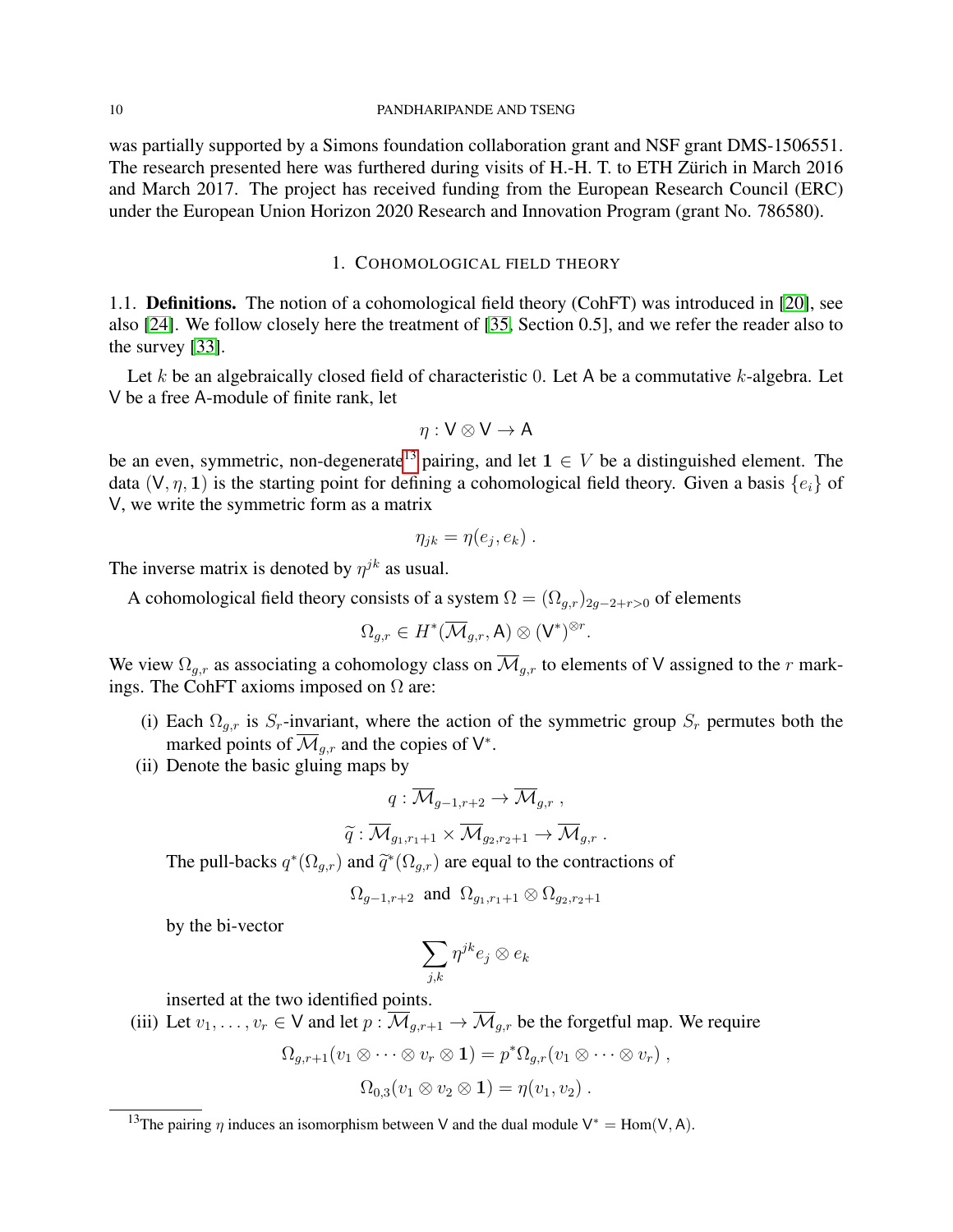**Definition 1.1.** *A system*  $\Omega = (\Omega_{q,r})_{2q-2+r>0}$  *of elements* 

$$
\Omega_{g,r}\in H^*(\overline{\mathcal{M}}_{g,r},\mathsf{A})\otimes (V^*)^{\otimes r}
$$

*satisfying properties (i) and (ii) is a* cohomological field theory *(*CohFT*). If (iii) is also satisfied,* Ω *is a* CohFT with unit*.*

A CohFT  $\Omega$  yields a *quantum product*  $\star$  on V via

(1.1) 
$$
\eta(v_1 * v_2, v_3) = \Omega_{0,3}(v_1 \otimes v_2 \otimes v_3).
$$

Associativity of  $\star$  follows from (ii). The element  $1 \in V$  is the identity for  $\star$  by (iii).

A CohFT  $\omega$  composed only of degree 0 classes,

<span id="page-10-2"></span>
$$
\omega_{g,r} \in H^0(\overline{\mathcal{M}}_{g,r},\mathsf{A}) \otimes (\mathsf{V}^*)^{\otimes r},
$$

is called a *topological field theory*. Via property (ii),  $\omega_{q,r}(v_1, \ldots, v_r)$  is determined by considering stable curves with a maximal number of nodes. Every irreducible component of such a curve is of genus 0 with 3 special points. The value of  $\omega_{q,r}(v_1 \otimes \cdots \otimes v_r)$  is thus uniquely specified by the values of  $\omega_{0,3}$  and by the pairing  $\eta$ . In other words, given V and  $\eta$ , a topological field theory is uniquely determined by the associated quantum product.

1.2. Gromov-Witten theory. Let X be a nonsingular projective variety over  $\mathbb{C}$ . The stack of stable maps<sup>[14](#page-10-0)</sup>  $\overline{\mathcal{M}}_{q,r}(X,\beta)$  of genus g curves to X representing the class  $\beta \in H_2(X,\mathbb{Z})$  admits an evaluation

$$
\text{ev}: \overline{\mathcal{M}}_{g,r}(X,\beta) \to X^r
$$

and a forgetful map

$$
\rho: \overline{\mathcal{M}}_{g,r}(X,\beta) \to \overline{\mathcal{M}}_{g,r},
$$

when  $2g - 2 + r > 0$ . The *Gromov-Witten* CohFT is constructed from the virtual classes of the moduli of stable maps of  $X$ ,

$$
\Omega_{g,r}^{\mathsf{GW}}(v_1 \otimes ... \otimes v_r) = \sum_{\beta \in H_2(X,\mathbb{Z})} q^{\beta} \rho_* \Big( \text{ev}^*(v_1 \otimes ... \otimes v_r) \cap [\overline{\mathcal{M}}_{g,r}(X,\beta)]^{vir} \Big).
$$

The ground ring A is the *Novikov ring*, a suitable completion of the group ring<sup>[15](#page-10-1)</sup> associated to the semi-group of effective curve classes in  $X$ ,

$$
\mathsf{V} = H^*(X, \mathbb{Q}) \otimes_{\mathbb{Q}} \mathsf{A} = H^*(X, \mathsf{A}),
$$

the pairing  $\eta$  is the extension of the Poincaré pairing, and  $1 \in V$  is the unit in cohomology.

1.3. Semisimplicity.

<span id="page-10-0"></span> $14$ See [\[10\]](#page-50-13) for an introduction to stable maps.

<span id="page-10-1"></span><sup>&</sup>lt;sup>15</sup>We take the Novikov ring with  $\mathbb{O}$ -coefficients.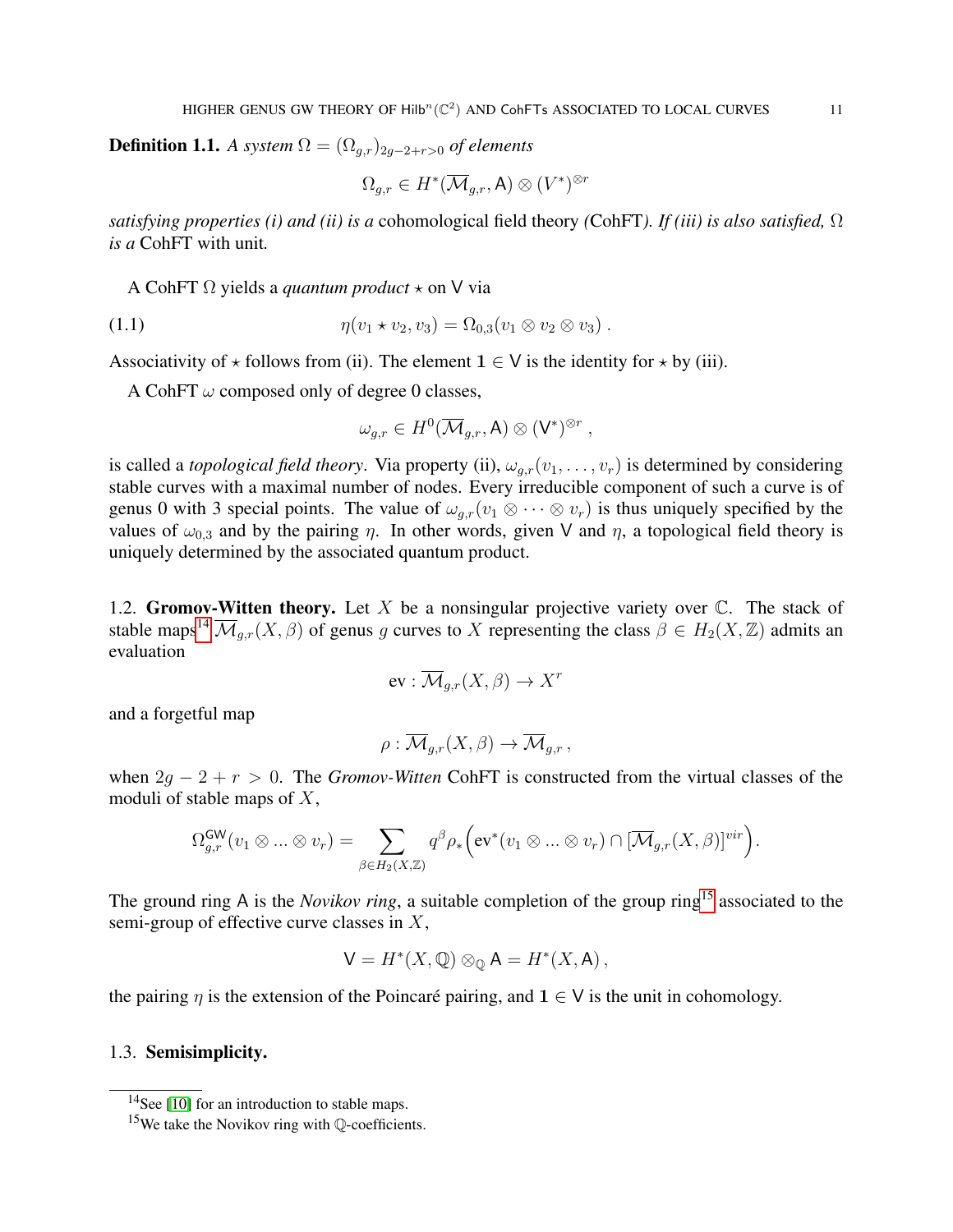1.3.1. *Classification.* Let  $\Omega$  be a CohFT with respect to  $(V, \eta, 1)$ . We are concerned here with theories for which the algebra V with respect to the quantum product  $\star$  defined by [\(1.1\)](#page-10-2) is semisimple. Such theories are classified in [\[39\]](#page-51-8). Specifically,  $\Omega$  is obtained from the algebra V via the action of an R-matrix

$$
R \in \mathbf{1} + z \cdot \text{End}(V)[[z]],
$$

satisfying the symplectic condition

$$
R(z)R^*(-z) = 1.
$$

Here,  $R^*$  denotes the adjoint with respect to  $\eta$  and 1 is the identity matrix. The explicit reconstruction of the semisimple CohFT from the R-matrix action will be explained below, following [\[35\]](#page-51-6).

1.3.2. *Actions on CohFTs.* Let  $\Omega = (\Omega_{q,r})$  be a CohFT with respect to  $(V, \eta, 1)$ . Fix a symplectic matrix

$$
R \in \mathbf{1} + z \cdot \text{End} (V)[[z]]
$$

as above. A new CohFT with respect to  $(V, \eta, 1)$  is obtained via the cohomology elements

$$
\mathsf{R}\Omega = (\mathsf{R}\Omega)_{g,r},
$$

defined as sums over stable graphs  $\Gamma$  of genus q with r legs, with contributions coming from vertices, legs, and edges. Specifically,

(1.2) 
$$
(\text{R}\Omega)_{g,r} = \sum_{\Gamma} \frac{1}{|\text{Aut}(\Gamma)|} (\iota_{\Gamma})_{\star} \left( \prod_{v} \text{Cont}(v) \prod_{l} \text{Cont}(l) \prod_{e} \text{Cont}(e) \right)
$$

where:

(i) the vertex contribution is

$$
Cont(v) = \Omega_{g(v), r(v)},
$$

with  $g(v)$  and  $r(v)$  denoting the genus and number of half-edges and legs of the vertex,

(ii) the leg contribution is

$$
Cont(l) = R(\psi_l)
$$

where  $\psi_l$  is the cotangent class at the marking corresponding to the leg,

(iii) the edge contribution is

$$
\mathrm{Cont}(e) = \frac{\eta^{-1} - \mathrm{R}(\psi_e') \eta^{-1} \mathrm{R}(\psi_e'')^\top}{\psi_e' + \psi_e''}.
$$

Here  $\psi'_e$  and  $\psi''_e$  are the cotangent classes at the node which represents the edge e. The symplectic condition guarantees that the edge contribution is well-defined.

A second action on CohFTs is given by translations. As before, let  $\Omega$  be a CohFT with respect to  $(V, 1, \eta)$  and consider a power series  $T \in V[[z]]$  with no terms of degrees 0 and 1:

$$
T(z) = T_2 z^2 + T_3 z^3 + \dots
$$
,  $T_k \in V$ .

A new CohFT wit respect to  $(V, 1, \eta)$ , denoted T $\Omega$ , is defined by setting

$$
(1.3) (T\Omega)_{g,r}(v_1 \otimes \ldots \otimes v_r) = \sum_{m=0}^{\infty} \frac{1}{m!} (p_m)_* \Omega_{g,r+m}(v_1 \otimes \ldots \otimes v_r \otimes T(\psi_{r+1}) \otimes \ldots \otimes T(\psi_{r+m}))
$$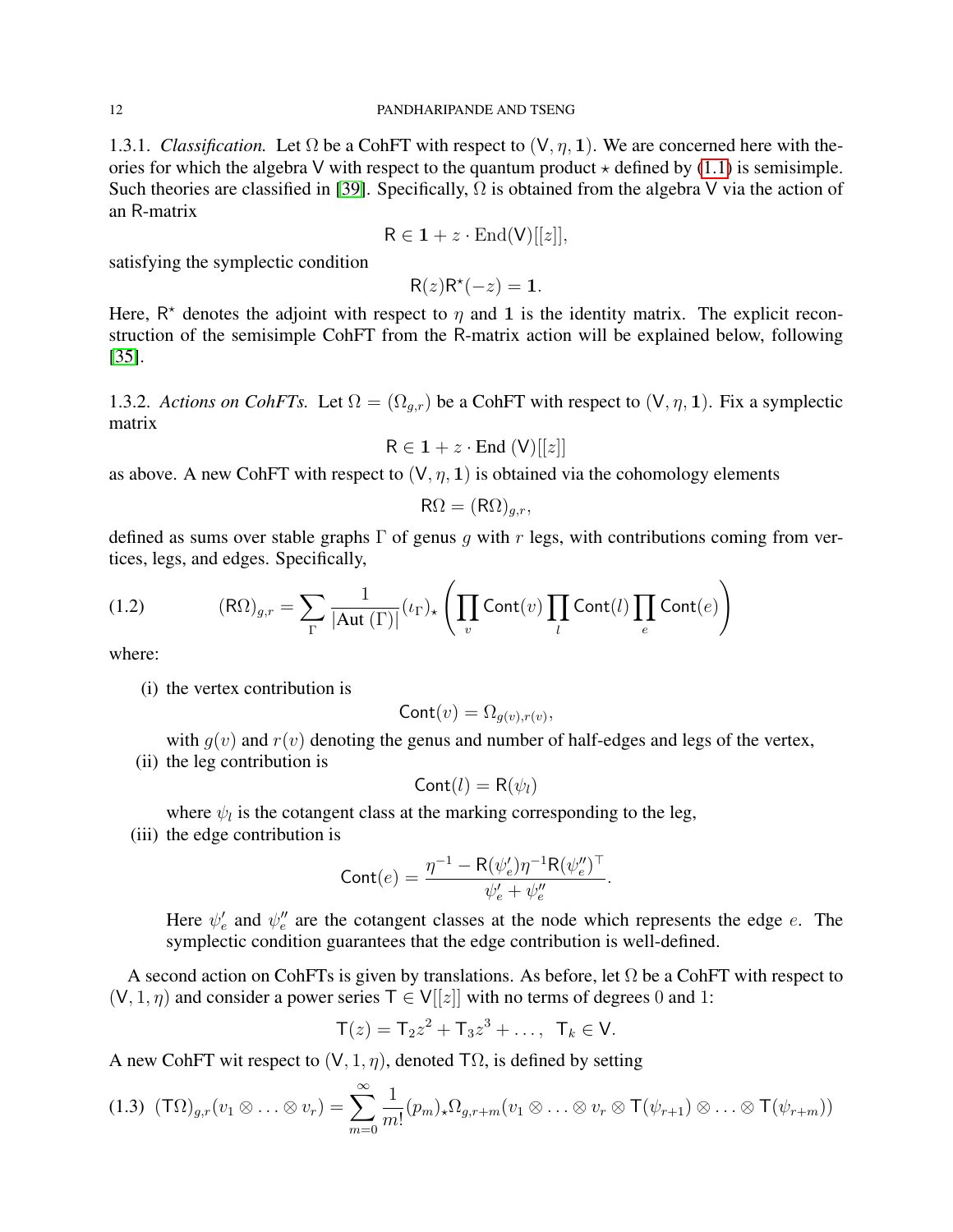where

$$
p_m: \overline{\mathcal{M}}_{g,r+m} \to \overline{\mathcal{M}}_{g,r}
$$

is the forgetful morphism.

1.3.3. *Reconstruction.* With the above terminology understood, we can state the Givental-Teleman classification theorem [\[39\]](#page-51-8). Fix  $\Omega$  a semisimple CohFT with respect to  $(V, 1, \eta)$ , and write  $\omega$  for the degree 0 topological part of the theory. Given any symplectic matrix

$$
R \in \mathbf{1} + z \cdot \text{End(V)}[[z]]
$$

as above, we form a power series T by plugging  $1 \in V$  into R, removing the free term, and multiplying by z:

$$
T(z) = z(1 - R(1)) \in V[[z]].
$$

Givental-Teleman classification. *There exists a unique symplectic matrix* R *for which*

$$
\Omega = RT\omega.
$$

A proof of uniqueness can be found, for example, in [\[25,](#page-51-9) Lemma 2.2].

<span id="page-12-0"></span>1.4. Targets Hilb<sup>n</sup>( $\mathbb{C}^2$ ) and Sym<sup>n</sup>( $\mathbb{C}^2$ ). The CohFTs determined by the T-equivariant Gromov-Witten theories of Hilb<sup>n</sup>( $\mathbb{C}^2$ ) and Sym<sup>n</sup>( $\mathbb{C}^2$ ) are based on the algebras

(1.4) 
$$
\mathsf{A} = \mathbb{Q}(t_1, t_2)[[q]], \quad \widetilde{\mathsf{A}} = \mathbb{Q}(t_1, t_2)[[u]],
$$

and the corresponding free modules

(1.5) 
$$
V = \mathcal{F}^n \otimes_{\mathbb{Q}} A, \quad \widetilde{V} = \mathcal{F}^n \otimes_{\mathbb{Q}} \widetilde{A},
$$

where  $\mathcal{F}^n$  is the Fock space with basis indexed by Part $(n)$ . While the inner product for the CohFT determined by Hilb<sup>n</sup>( $\mathbb{C}^2$ ) is the inner product defined in [\(0.5\)](#page-3-1),

<span id="page-12-1"></span>
$$
\eta(\mu,\nu)=\langle\mu|\nu\rangle=\frac{(-1)^{|\mu|-\ell(\mu)}}{(t_1t_2)^{\ell(\mu)}}\frac{\delta_{\mu\nu}}{\mathfrak{z}(\mu)},
$$

the inner product for the CohFT determined by  $Sym^n(\mathbb{C}^2)$  differs by a sign,

$$
\widetilde{\eta}(\mu,\nu)=(-1)^{|\mu|-\ell(\mu)}\langle \mu|\nu\rangle=\frac{1}{(t_1t_2)^{\ell(\mu)}}\frac{\delta_{\mu\nu}}{\mathfrak{z}(\mu)}\,.
$$

Since the CohFTs are both semisimple, we obtain unique R-matrices from the Givental-Teleman classification,

<span id="page-12-2"></span>
$$
R^{\text{Hilb}} \text{ and } R^{\text{Sym}}.
$$

After rescaling the insertion  $\mu$  in the T-equivariant Gromov-Witten theory of Sym<sup>n</sup>( $\mathbb{C}^2$ ) by the factor  $(-i)^{|\mu|-\ell(\mu)}$ , the inner products match. Let

(1.6) 
$$
|\widetilde{\mu}\rangle = (-i)^{\ell(\mu)-|\mu|}|\mu\rangle \in \widetilde{\mathsf{V}}.
$$

The linear transformation  $V \rightarrow \widetilde{V}$  defined by

$$
\mu\mapsto\widetilde{\mu}
$$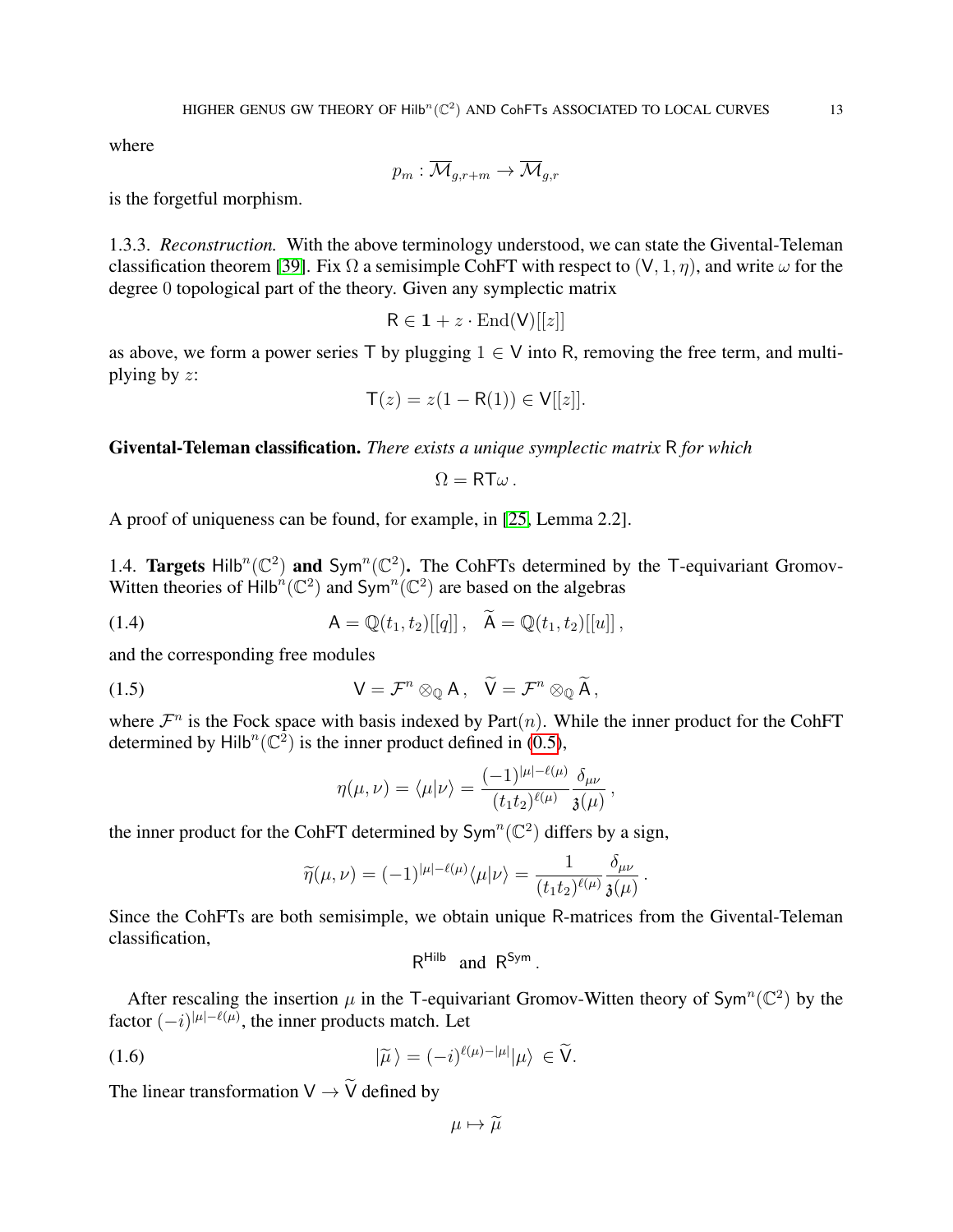respects the inner products  $\eta$  and  $\tilde{\eta}$ . Moreover, the correspondence claimed by Theorem [4](#page-6-3) then simplifies to

$$
\langle \mu^1, \mu^2, \dots, \mu^r \rangle_{g}^{\text{Hilb}^n(\mathbb{C}^2)} = \langle \widetilde{\mu}^1, \widetilde{\mu}^2, \dots, \widetilde{\mu}^r \rangle_{g}^{\text{Sym}^n(\mathbb{C}^2)}
$$

after the variable change  $-q = e^{iu}$ .

To prove Theorems [2](#page-5-1) and [4,](#page-6-3) we will construct an operator series R defined over an open set of values of  $q \in \mathbb{C}$  containing  $q = 0$  and  $q = -1$  with the two following properties

• 
$$
R = R^{Hilb}
$$
 near  $q = 0$ ,

• R =  $R^{Sym}$  near  $q = -1$  after the variable change  $-q = e^{iu}$ .

The operator R is obtained from the asymptotic solution to the QDE of Hilb<sup>n</sup>( $\mathbb{C}^2$ ). The existence of R is guaranteed by results of [\[7,](#page-50-14) [11\]](#page-50-15). The asymptotic solution is shown to be the asymptotic expansion of an actual solution to the QDE. The behavior of R near  $q = -1$  is then studied by using the solution to the connection problem in [\[30\]](#page-51-1).

# 2. THE R-MATRIX FOR  $\text{Hilb}^n(\mathbb{C}^2)$

<span id="page-13-0"></span>2.1. The formal Frobenius manifold. We follow the notation of Section [1.4](#page-12-0) for the CohFT determined by the T-equivariant Gromov-Witten theory of  $Hilb^{n}(\mathbb{C}^{2})$ . The genus 0 Gromov-Witten potential,

$$
\mathsf{F}_0^{\mathsf{Hilb}^n(\mathbb{C}^2)}(\gamma) = \sum_{d=0}^\infty q^d \sum_{r=0}^\infty \frac{1}{r!} \big\langle \underbrace{\gamma, \ldots, \gamma}_{r} \big\rangle_{0, d}^{\mathsf{Hilb}^n(\mathbb{C}^2)}, \quad \gamma \in \mathsf{V}
$$

is a formal series in the ring  $A[[V^*]]$  where

$$
\mathsf{A}=\mathbb{Q}(t_1,t_2)[[q]]\,.
$$

The T-equivariant genus 0 potential  $F_0^{\text{Hilb}^n(\mathbb{C}^2)}$  defines a formal Frobenius manifold

 $(V, \star, \eta)$ 

at the origin of V.

A basic result of [\[29\]](#page-51-0) is the *rationality* of the dependence on q. Let

$$
\mathsf{Q} = \mathbb{Q}(t_1, t_2, q)
$$

be the field of rational functions. By [\[29,](#page-51-0) Section 4.2],

$$
\mathsf{F}_0^{\mathsf{Hilb}^n(\mathbb{C}^2)}(\gamma) \in \mathsf{Q}[[\mathsf{V}^*]]\,.
$$

We will often view the formal Frobenius manifold  $(V, \star, \eta)$  as defined over the field Q instead of the ring A.

<span id="page-13-1"></span>2.2. **Semisimplicity.** The formal Frobenius manifold  $(V, \star, \eta)$  is semisimple at the origin after extending Q to the algebraic closure  $\overline{Q}$ . The semisimple algebra

$$
(\text{Tan}_0 V, \star_0, \eta)
$$

is the small quantum cohomology of  $Hilb<sup>n</sup>(\mathbb{C}^2)$ . The matrices of quantum multiplication of the algebra Tan<sub>0</sub>(V) have coefficients in Q. The restriction to  $q = 0$  is well-defined and semisimple with idempotents proportional to the classes of the T-fixed points of  $\text{Hilb}^n(\mathbb{C}^2)$ . The idempotents of the algebra Tan<sub>0</sub>(V) may be written in the Nakajima basis after extending scalars to  $\overline{Q}$ . The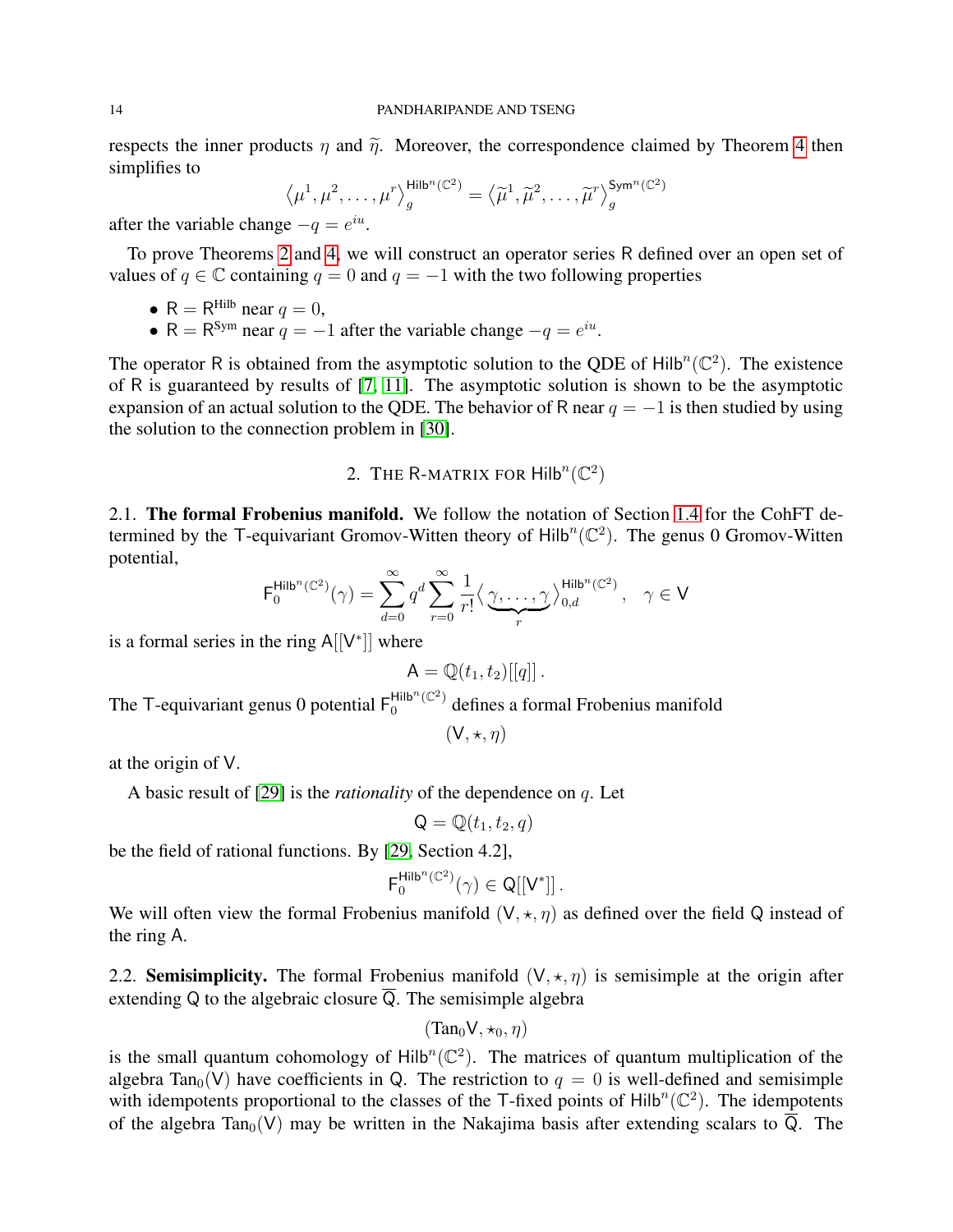algebraic closure<sup>[16](#page-14-0)</sup> is required since the eigenvalues of the matrices of quantum multiplication lie in finite extensions of Q.

<span id="page-14-1"></span>Since the formal Frobenius manifold  $(V, \star, \eta)$  is semisimple at the origin, the full algebra

(2.1) 
$$
(\text{Tan}_0(\mathsf{V}) \otimes_{\mathsf{Q}} \mathsf{Q}[[\mathsf{V}^*]], \star, \eta)
$$

is also semisimple (after extending scalars to  $\overline{Q}$ ). The idempotents of the algebra Tan<sub>0</sub>(V) can be lifted to all orders to obtain idempotents  $\epsilon_u$  of the full algebra [\(2.1\)](#page-14-1) parameterized by partitions  $\mu$ corresponding to the T-fixed points of Hilb<sup>n</sup>( $\mathbb{C}^2$ ).

For the formal Frobenius manifold  $(V, \star, \eta)$ , there are two bases of vector fields which play a fundamental role in the theory:

- the *flat* vector fields  $\partial_{\mu}$  corresponding the basis elements  $|\mu\rangle \in V$ ,
- the *normalized idempotents*  $\tilde{\epsilon}_{\mu}$  of the quantum product  $\star$ .

The normalized idempotents are proportional to the idempotents and satisfy

$$
\eta(\widetilde{\epsilon}_{\mu},\widetilde{\epsilon}_{\nu})=\delta_{\mu\nu}.
$$

Let  $\Psi$  be change of basis matrix,

$$
\Psi^{\nu}_{\mu} = \eta(\widetilde{\epsilon}_{\nu}, \partial_{\mu}) \in \overline{\mathsf{Q}}[[\mathsf{V}^*]]
$$

between the two frames. Unique *canonical coordinates* at the origin,

$$
\left\{\, u_\mu \in \overline{\mathsf{Q}}[[\mathsf{V}^*]]\, \right\}_{\mu \in \text{Part}(n)}
$$

can be found satisfying

<span id="page-14-6"></span><span id="page-14-5"></span>
$$
u_{\mu}(0) = 0
$$
,  $\frac{\partial}{\partial u_{\mu}} = \epsilon_{\mu}$ .

By [\[11,](#page-50-15) Prop. 1.1], the quantum differential equation<sup>[17](#page-14-2)</sup>

$$
\nabla_z \mathbf{S} = 0
$$

has a formal fundamental solution<sup>[18](#page-14-3)</sup> in the basis of normalized idempotents of the form

$$
\widetilde{\mathsf{S}} = \mathsf{R}(z)e^{\mathsf{u}/z}
$$

Here,  $\nabla_z$  is the Dubrovin connection,

(2.4) 
$$
R(z) = 1 + R_1 z + R_2 z^2 + R_3 z^3 + \dots
$$

is a series of  $|Part(n)| \times |Part(n)|$  matrices starting with the identity matrix 1, and u is a diagonal matrix with the diagonal entries given by the canonical coordinates  $u_{\mu}$ .

<span id="page-14-4"></span>
$$
\mathsf{S} = \Psi^{-1} \mathsf{R}(z) e^{\mathsf{u}/z} \,.
$$

<span id="page-14-0"></span><sup>&</sup>lt;sup>16</sup>More precisely, coefficients lie in the ring  $\overline{Q} \cap A$  since the eigenvalues lie in A.

<span id="page-14-2"></span><sup>&</sup>lt;sup>17</sup>We follow the notation of the exposition in [\[21\]](#page-50-16). See also [\[7\]](#page-50-14).

<span id="page-14-3"></span> $18$ Often the solution is written in the basis of flat vector fields as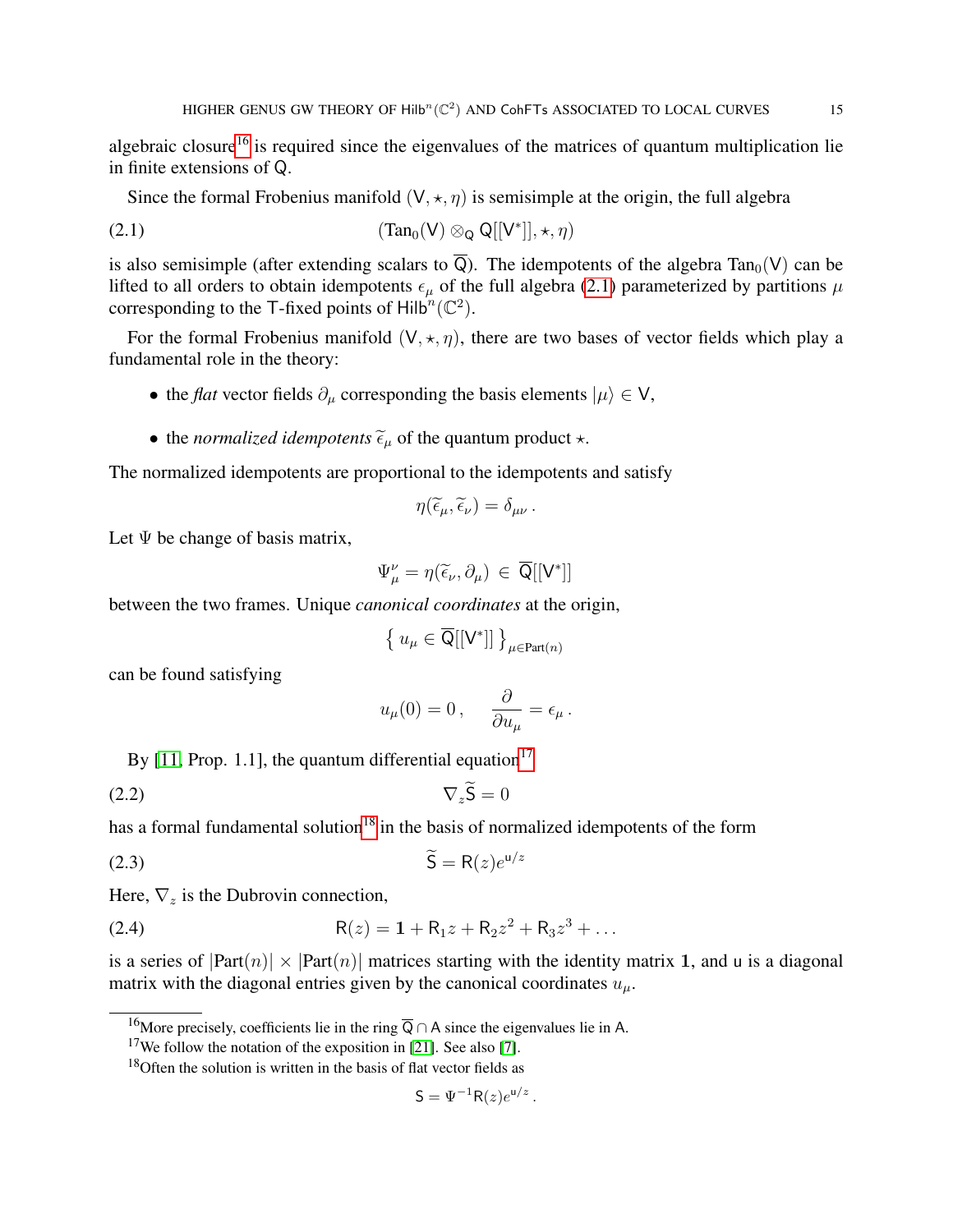We view  $R(z)$  as an End(V)-valued formal power series in z written in the basis of normalized idempotents. The series  $R(z)$  satisfies the symplectic condition

$$
R^{\dagger}(-z)R(z) = 1,
$$

where  $R^{\dagger}(z)$  is the adjoint of  $R(z)$  with respect to the inner product  $\eta$ . A detailed treatment of the construction and properties of  $R(z)$  can found in [\[21,](#page-50-16) Section 4.6 of Chapter 1].

An R-matrix associated to the formal Frobenius manifold  $(V, \star, \eta)$  is a matrix series of the form [\(2.4\)](#page-14-4) which determines a solution [\(2.3\)](#page-14-5) of the quantum differential equation [\(2.2\)](#page-14-6) *and* satisfies the symplectic condition [\(2.5\)](#page-15-0). The two basic properties of R-matrices which we will use are:

- (i) There exists a unique R-matrix R<sup>Hilb</sup> associated to  $(V, \star, \eta)$  with coefficients in A[[V<sup>\*</sup>]] which generates the T-equivariant Gromov-Witten theory of  $Hilb^{n}(\mathbb{C}^{2})$  in all higher genus.
- (ii) Two R-matrices associated to  $(V, \star, \eta)$  with coefficients in A[[V<sup>\*</sup>]] must differ by right multiplication by

<span id="page-15-0"></span>
$$
\exp\left(\sum_{j=1}^{\infty} \mathsf{a}_{2j-1} z^{2j-1}\right)
$$

where each a<sub>2j−1</sub> is a *diagonal* matrix with coefficients in A.

Property (i) is a statement of the Givental-Teleman classification of semisimple CohFTs applied to the T-equivariant Gromov-Witten theory of Hilb<sup>n</sup>( $\mathbb{C}^2$ ). For properties (i) and (ii), we have left the field  $\overline{Q}$  and returned to the ring A because the CohFT associated to Hilb<sup>n</sup>( $\mathbb{C}^2$ ) is defined over A. In Section [2.5,](#page-18-0) the unique R-matrix of property (i) will be shown to actually have coefficients in  $\overline{\mathsf{Q}}[[\mathsf{V}^*]].$ 

<span id="page-15-1"></span>2.3. Divisor equation. The formal Frobenius manifold  $(V, \star, \eta)$  is actually well-defined away from the origin along the line with coordinate  $t$  determined by the vector

$$
|2,1^{n-2}\rangle \in \mathsf{V}.
$$

At the point  $-t|2, 1^{n-2} \rangle \in V$ , the potential of the Frobenius manifold is

$$
F_0^{\text{Hilb}^n(\mathbb{C}^2)}\left(-t|2, 1^{n-2}\right) + \gamma\right) = \sum_{d=0}^{\infty} q^d \sum_{r=0}^{\infty} \sum_{m=0}^{\infty} \frac{t^m}{r!m!} \langle \underbrace{\gamma, \dots, \gamma}_{r}, \underbrace{D, \dots, D}_{m} \rangle_{0,d}^{\text{Hilb}^n(\mathbb{C}^2)}
$$
  

$$
= \sum_{d=0}^{\infty} q^d \sum_{r=0}^{\infty} \sum_{m=0}^{\infty} \frac{(dt)^m}{r!m!} \langle \underbrace{\gamma, \dots, \gamma}_{r} \rangle_{0,d}^{\text{Hilb}^n(\mathbb{C}^2)},
$$
  

$$
= \sum_{d=0}^{\infty} q^d e^{dt} \sum_{r=0}^{\infty} \frac{1}{r!} \langle \underbrace{\gamma, \dots, \gamma}_{r} \rangle_{0,d}^{\text{Hilb}^n(\mathbb{C}^2)}
$$

for  $\gamma \in V$  and  $D = -\langle 2, 1^{n-2} \rangle$  as in [\(0.4\)](#page-2-2). We have used the *divisor equation* of Gromov-Witten theory in the second equality. The potential near the point  $-t|2, 1^{n-2} \rangle \in V$  is obtained from the potential at  $0 \in V$  by the substitution

$$
\mathsf{F}_0^{\mathsf{Hilb}^n(\mathbb{C}^2)}\Big(-t|2,1^{n-2}\rangle+\gamma\Big)=\mathsf{F}_0^{\mathsf{Hilb}^n(\mathbb{C}^2)}(\gamma)\Big|_{q\mapsto qe^t}.
$$

The Frobenius manifold is semisimple at all the points  $-t|2, 1^{n-2} \rangle \in V$ .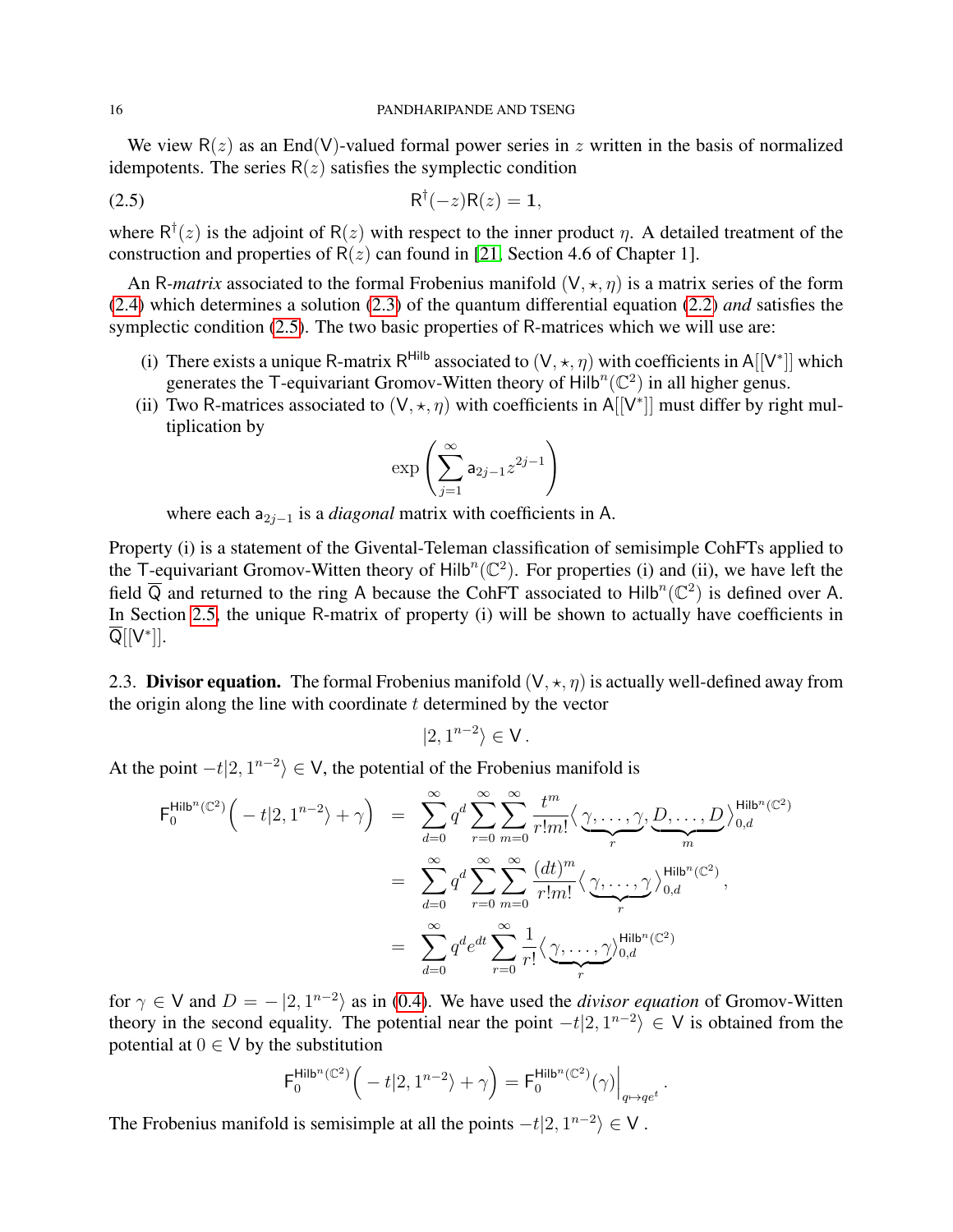Let  $\Omega$  be the CohFT associated to the T-equivariant Gromov-Witten theory of Hilb<sup>n</sup>( $\mathbb{C}^2$ ). The genus 0 data of  $\Omega$  is exactly given by the formal Frobenius manifold  $(V, \star, \eta)$  at the origin. Define the  $-t|2, 1^{n-2}$ }-shifted CohFT by

$$
\Omega_{g,r}^{-t|2,1^{n-2}}(\gamma \otimes \cdots \otimes \gamma) = \sum_{m\geq 0} \frac{t^m}{m!} \rho_{r*}^{r+m} \left( \Omega_{g,r+m}(\gamma \otimes \cdots \otimes \gamma \otimes D^{\otimes m}) \right)
$$
  
=  $\Omega_{g,r}(\gamma \otimes \cdots \otimes \gamma) \Big|_{q\mapsto qe^t}.$ 

Here,  $\rho_r^{r+m}$  is the forgetful map which drops the last m markings,

$$
\rho_r^{r+m}: \overline{\mathcal{M}}_{g,r+m} \to \overline{\mathcal{M}}_{g,r}.
$$

We have again used the divisor equation of Gromov-Witten theory in the second equality.

Let R<sup>Hilb</sup> be the unique R-matrix associated to the T-equivariant Gromov-Witten theory of Hilb<sup>n</sup>( $\mathbb{C}^2$ ). The shifted CohFT  $\Omega_{g,r}^{-t|2,1^{n-2}}$  is obtained from the semisimple genus 0 data

<span id="page-16-1"></span>
$$
\mathsf{F}^{\mathsf{Hilb}^n(\mathbb{C}^2)}_0\Big(-t|2,1^{n-2}\rangle+\gamma\Big)
$$

by the unique R-matrix

$$
\mathsf{R}^{\mathsf{Hilb}}\Big(-t|2,1^{n-2}\rangle+\gamma\Big).
$$

On the other hand, the R-matrix

$$
\mathsf{R}^{\mathsf{Hilb}}\Big|_{q\mapsto qe^t}
$$

also generates  $\Omega_{g,r}^{-t|2,1^{n-2}}$  from the same semisimple genus 0 data. By the uniqueness of the Rmatrix in the Givental-Teleman classification,

$$
\mathsf{R}^{\mathsf{Hilb}}\Big(-t|2,1^{n-2}\rangle+\gamma\Big)=\mathsf{R}^{\mathsf{Hilb}}\Big|_{q\mapsto qe^t}.
$$

We find the following differential equation:

(2.7) 
$$
-\frac{\partial}{\partial t}R^{\text{Hilb}} = q\frac{\partial}{\partial q}R^{\text{Hilb}}.
$$

The differential equation is an *extra* condition satisfied by  $R^{Hilb^n(\mathbb{C}^2)}$  in *addition* to determining a solution [\(2.3\)](#page-14-5) of the quantum differential equation [\(2.2\)](#page-14-6) and satisfying the symplectic condition  $(2.5).$  $(2.5).$ 

<span id="page-16-0"></span>**Proposition 6.** *Two* R-matrices associated to  $(V, \star, \eta)$  with coefficients in A[[V<sup>\*</sup>]] *which* both satisfy *the differential equation*

$$
-\frac{\partial}{\partial t}\mathsf{R}=q\frac{\partial}{\partial q}\mathsf{R}
$$

*must differ by right multiplication by*

$$
\exp\left(\sum_{i=1}^{\infty} \mathsf{a}_{2j-1} z^{2j-1}\right)
$$

*where each*  $a_{2i-1}$  *is a* diagonal *matrix with coefficients in*  $\mathbb{Q}(t_1, t_2)$ *.*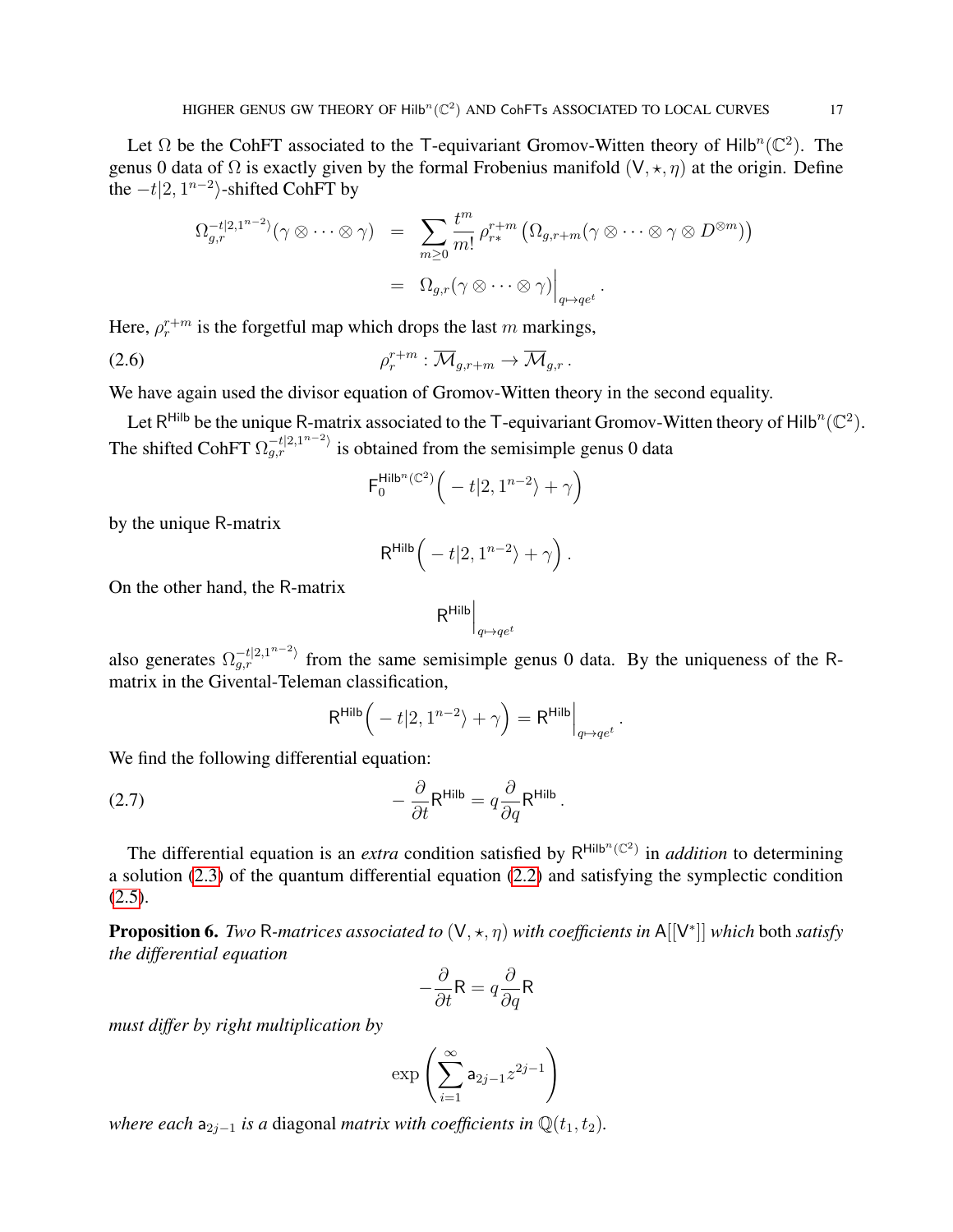*Proof.* Let  $\tilde{R}$  and  $\hat{R}$  be two R-matrices associated to  $(V, \star, \eta)$  which both satisfy the additional differential equation. By property (ii) of R-matrices associated to  $(V, \star, \eta)$ ,

$$
\widetilde{\mathsf{R}} = \widehat{\mathsf{R}} \cdot \exp\left(\sum_{i=1}^{\infty} \mathsf{a}_{2j-1} z^{2j-1}\right)
$$

where each  $a_{2j-1}$  is a diagonal matrix with coefficients in

$$
\mathsf{A}=\mathbb{Q}(t_1,t_2)[[q]]\,.
$$

Differentiation yields

$$
-\frac{\partial}{\partial t}\widetilde{\mathsf{R}} = -\frac{\partial}{\partial t}\widehat{\mathsf{R}} \cdot \exp\left(\sum_{i=1}^{\infty} \mathsf{a}_{2j-1} z^{2j-1}\right) - \widehat{\mathsf{R}} \cdot \frac{\partial}{\partial t} \exp\left(\sum_{i=1}^{\infty} \mathsf{a}_{2j-1} z^{2j-1}\right)
$$
  
=  $-\frac{\partial}{\partial t} \widehat{\mathsf{R}} \cdot \exp\left(\sum_{i=1}^{\infty} \mathsf{a}_{2j-1} z^{2j-1}\right)$   
=  $q \frac{\partial}{\partial q} \widehat{\mathsf{R}} \cdot \exp\left(\sum_{i=1}^{\infty} \mathsf{a}_{2j-1} z^{2j-1}\right)$ .

The second equality uses the independence of  $a_{2j-1}$  with respect to the coordinate t. The third equality uses the differential equation for  $\widehat{R}$ . Application of the operator  $q \frac{\partial}{\partial q}$  to  $\widetilde{R}$  yields

$$
q\frac{\partial}{\partial q}\widetilde{\mathsf{R}} = q\frac{\partial}{\partial q}\widehat{\mathsf{R}} \cdot \exp\left(\sum_{i=1}^{\infty} \mathsf{a}_{2j-1} z^{2j-1}\right) + \widehat{\mathsf{R}} \cdot q\frac{\partial}{\partial q} \exp\left(\sum_{i=1}^{\infty} \mathsf{a}_{2j-1} z^{2j-1}\right)
$$

Finally, using the differential equation for  $\widetilde{R}$ , we find

$$
\widehat{\mathsf{R}} \cdot q \frac{\partial}{\partial q} \exp \left( \sum_{i=1}^{\infty} \mathsf{a}_{2j-1} z^{2j-1} \right) = 0.
$$

By the invertibility of  $\widehat{R}$ ,

$$
q\frac{\partial}{\partial q}\exp\left(\sum_{i=1}^{\infty}\mathsf{a}_{2j-1}z^{2j-1}\right)=0.
$$

Hence, the matrices  $a_{2j-1}$  are independent of q.

2.4. Proof of Theorem [1.](#page-4-0) Since the CohFT  $\Omega_{q,r}$  associated to the T-equivariant Gromov-Witten theory of  $\text{Hilb}^n(\mathbb{C}^2)$  is defined over the ring

$$
\mathsf{A}=\mathbb{Q}(t_1,t_2)[[q]]\,,
$$

we can consider the CohFT  $\Omega_{g,r}|_{q=0}$  defined over the ring  $\mathbb{Q}(t_1, t_2)$ . The CohFT  $\Omega_{g,r}|_{q=0}$  is semisimple with R-matrix given by the  $q = 0$  restriction,

$$
\mathsf{R}^{\mathsf{Hilb}}\big|_{q=0}\,,
$$

of the R-matrix of  $\Omega_{g,r}$ . As a corollary of Proposition [6,](#page-16-0) we obtain the following characterization of R Hilb .

.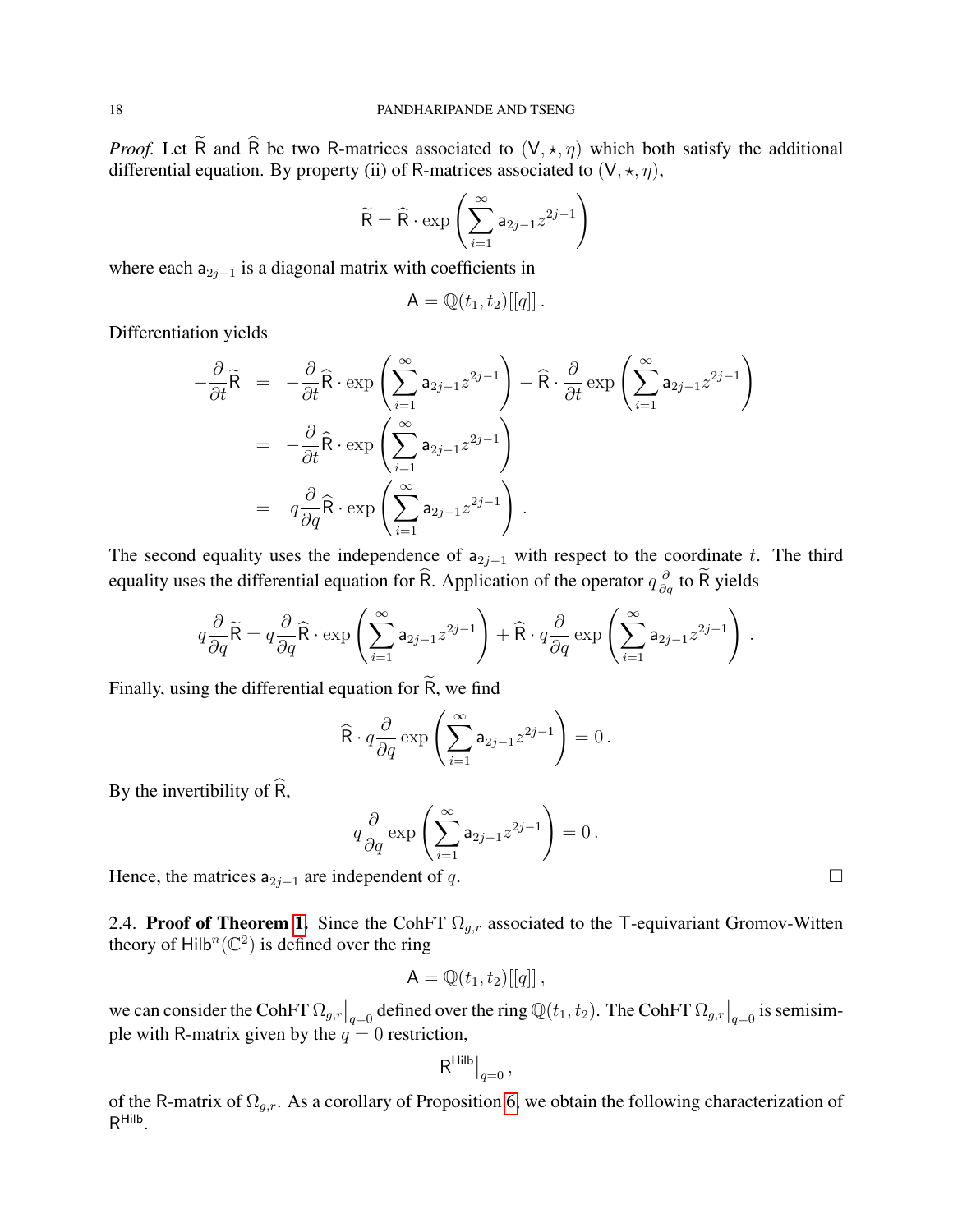<span id="page-18-1"></span>**Proposition 7.** R<sup>Hilb</sup> is the unique R-matrix associated to  $(V, \star, \eta)$  which satisfies

$$
-\frac{\partial}{\partial t}R^{\text{Hilb}} = q\frac{\partial}{\partial q}R^{\text{Hilb}}
$$

and *has*  $q = 0$  *restriction which equals the* R-*matrix of the restricted* CohFT  $\Omega_{g,r}|_{q=0}$ .

Since  $\Omega_{g,r}|_{q=0}$  concerns constant maps of genus g curves to Hilb<sup>n</sup>( $\mathbb{C}^2$ ), the CohFT can be written explicitly in terms of Hodge integrals. The moduli space of maps in degree 0 is

 $\overline{\mathcal{M}}_{g,r}(\mathsf{Hilb}^n(\mathbb{C}^2),0) = \overline{\mathcal{M}}_{g,r} \times \mathsf{Hilb}^n(\mathbb{C}^2)$ 

with virtual class

 $\mathbb{E}_g^* \otimes \text{Tan}(\text{Hilb}^n(\mathbb{C}^2))$ .

Since the Hodge bundle is pulled back from  $\overline{\mathcal{M}}_{1,1}$  in genus 1 and  $\overline{\mathcal{M}}_q$  in higher genera, all invariants in positive genus vanish other than

<span id="page-18-2"></span>(2.8) 
$$
\langle \mu \rangle_{1,0}^{\text{Hilb}^n(\mathbb{C}^2)} = \sum_{\eta \in \text{Part}(n)} \mu|_{\eta} \int_{\overline{\mathcal{M}}_{1,1}} \frac{e(\mathbb{E}_1^* \otimes \text{Tan}_{\eta}(\text{Hilb}^n(\mathbb{C}^2)))}{e(\text{Tan}_{\eta}(\text{Hilb}^n(\mathbb{C}^2)))},
$$

$$
\langle \rangle_{g \geq 2,0}^{\text{Hilb}^n(\mathbb{C}^2)} = \sum_{\eta \in \text{Part}(n)} \int_{\overline{\mathcal{M}}_g} \frac{e(\mathbb{E}_g^* \otimes \text{Tan}_{\eta}(\text{Hilb}^n(\mathbb{C}^2)))}{e(\text{Tan}_{\eta}(\text{Hilb}^n(\mathbb{C}^2)))}.
$$

Theorem [1](#page-4-0) follows from Proposition [7](#page-18-1) together with the fact that [\(2.8\)](#page-18-2) is the complete list of degree 0 invariants.  $\Box$ 

The unique R-matrix  $R^{Hilb}\Big|_{q=0}$  of the CohFT  $\Omega_{g,r}\Big|_{q=0}$  can be explicitly written after the coordinates on V are set to 0. The formula is presented in Section [6.1.](#page-31-1)

<span id="page-18-0"></span>2.5. Proof of Theorem [5.](#page-7-3) As we have seen in Section [2.3](#page-15-1) using the divisor equation, the dependence of the potential of the formal Frobenius manifold  $(V, \star, \eta)$  at the origin,

$$
\mathsf{F}_0^{\mathsf{Hilb}^n(\mathbb{C}^2)}\in \mathsf{Q}[[\mathsf{V}^*]],
$$

along  $-t|2, 1^{n-2}$  can be expressed as

$$
\mathsf{F}_0^{\mathsf{Hilb}^n(\mathbb{C}^2)} = \left( \mathsf{F}_0^{\mathsf{Hilb}^n(\mathbb{C}^2)} \big|_{t=0} \right)_{q \mapsto q e^t}.
$$

The same dependence on t then also holds for the matrices of quantum multiplication for  $(V, \star, \eta)$ and their common eigenvalues.

In the procedure<sup>[19](#page-18-3)</sup> for constructing an R-matrix associated to  $(V, \star, \eta)$ , we can take all the undetermined diagonal constants for R<sub>2j-1</sub> equal to 0 for all j. The resulting associated R-matrix R<sup>#</sup> will satisfy

<span id="page-18-4"></span>
$$
-\frac{\partial}{\partial t}\mathsf{R}^{\#} = q\frac{\partial}{\partial q}\mathsf{R}^{\#}
$$

since the same  $q \mapsto qe^t$  dependence on t holds for all terms in the procedure. By Proposition [6,](#page-16-0)

(2.9) 
$$
\mathsf{R}^{\mathsf{Hilb}} = \mathsf{R}^{\#} \cdot \exp\left(\sum_{i=1}^{\infty} \mathsf{a}_{2j-1} z^{2j-1}\right),
$$

<span id="page-18-3"></span><sup>&</sup>lt;sup>19</sup>See [\[21,](#page-50-16) Section 4.6 of Chapter 1]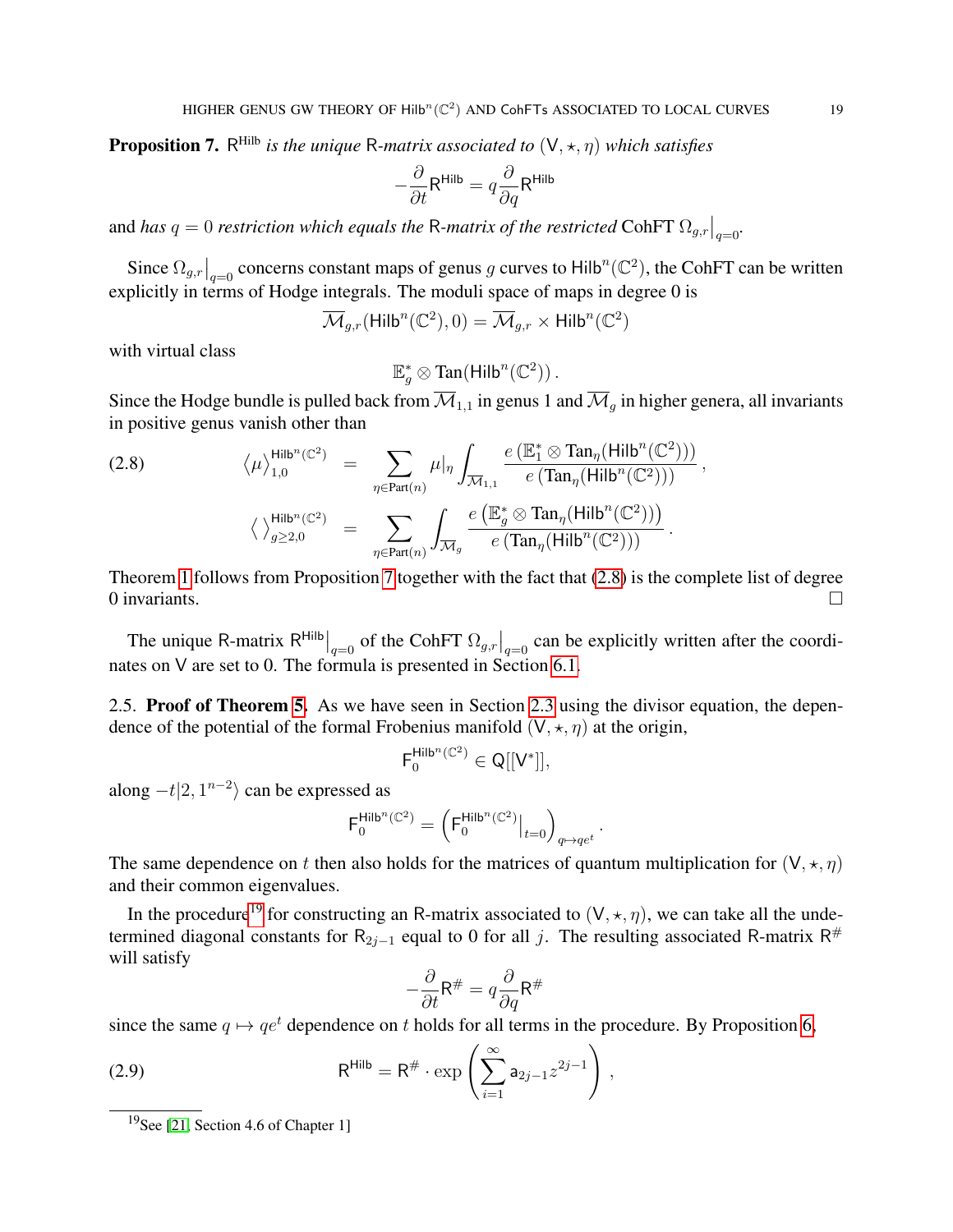where each  $a_{2j-1}$  is a *diagonal* matrix with coefficients in  $\mathbb{Q}(t_1, t_2)$ .

By [\[29,](#page-51-0) Section 4.2], the third derivatives of the potential of  $(V, \star, \eta)$  are defined over Q,

$$
\frac{\partial^3}{\partial t_{\mu^1} \partial t_{\mu^2} \partial t_{\mu^3}} {\sf F}^{\sf Hilb^n(\mathbb{C}^2)}_0 \in \mathsf{Q}[[\mathsf{V}^*]]\,.
$$

Hence, the matrices of quantum multiplication also have coefficients in  $Q[[V^*]]$ . As we have remarked in Section [2.2,](#page-13-1) the common eigenvalues require finite extensions of Q. Using the procedure for the construction of R<sup>Hilb</sup> with undetermined diagonal constants in  $\mathbb{Q}(t_1, t_2)$  fixed by [\(2.9\)](#page-18-4), we see that the coefficients of R<sup>Hilb</sup> lie in the ring  $\overline{Q}[[V^*]].$ 

The definition of the R-matrix action then yields the rationality of Theorem [5](#page-7-3) after applying Galois invariance: for all genera  $g \ge 0$  and  $\mu^1, \mu^2, \dots, \mu^r \in Part(n)$ , the series

$$
\langle \mu^1, \mu^2, \dots, \mu^r \rangle_{g}^{\text{Hilb}^n(\mathbb{C}^2)} \in \mathbb{Q}(t_1, t_2)[[q]]
$$

<span id="page-19-0"></span>is the Taylor expansion in q of a rational function in  $\mathbb{Q}(t_1, t_1, q)$ .

# 3. THE R-MATRIX FOR  $\textsf{Sym}^n(\mathbb{C}^2)$

### 3.1. The formal Frobenius manifold. The T-equivariant Gromov-Witten potential in genus 0,

$$
\mathsf{F}_{0}^{\mathsf{Sym}^n(\mathbb{C}^2)}(\gamma) = \sum_{b=0}^{\infty} u^b \sum_{n=0}^{\infty} \frac{1}{r!} \langle \underbrace{\gamma, \ldots, \gamma}_{r} \rangle_{0,b}^{\mathsf{Sym}^n(\mathbb{C}^2)}, \quad \gamma \in \widetilde{\mathsf{V}},
$$

is a formal series in the ring  $\widetilde{A}[[\widetilde{V}^*]]$ , where  $\widetilde{A}$  is given in [\(1.4\)](#page-12-1). The potential  $F_0^{Sym^n(\mathbb{C}^2)}$  defines a formal Frobenius manifold

 $(\widetilde{\mathsf{V}}, \widetilde{\star}, \widetilde{\eta})$ 

at the origin of  $\widetilde{V}$ . The Frobenius algebra

 $(Tan_0\widetilde{V}, \widetilde{\star}_0, \widetilde{\eta})$ 

is the small<sup>[20](#page-19-1)</sup> quantum cohomology of  $F_0^{Sym^n(\mathbb{C}^2)}$  $\frac{1}{0}$ , which is calculated in [\[1,](#page-50-0) Section 3.3]. The formal Frobenius manifold  $(\widetilde{V}, \widetilde{\star}, \widetilde{\eta})$  is semisimple at the origin. The idempotents of Tan<sub>0</sub> $\widetilde{V}$  can be written in terms of the standard basis of the Chen-Ruan cohomology of Sym<sup>n</sup>( $\mathbb{C}^2$ ) after extension of scalars. Again, the idempotents of Tan<sub>0</sub> $\widetilde{V}$  are indexed by partitions  $\mu$ .

We write<sup>[21](#page-19-2)</sup>  $\{\widetilde{u}_{\mu} \in \widetilde{A}^{cl}[[\widetilde{V}^*]]\}_{\mu \in Part(n)}$  for the unique canonical coordinates of  $(\widetilde{V}, \widetilde{\pi}, \widetilde{\eta})$  satisfying set  $\widetilde{u}_{\mu}$  (0) = 0 and  $\partial/\partial \widetilde{u}_{\mu}$  is an idempotent. By [11, Prop. 1, 11, th that  $\tilde{u}_{\mu}(0) = 0$  and  $\partial/\partial \tilde{u}_{\mu}$  is an idempotent. By [\[11,](#page-50-15) Prop. 1.1], the quantum differential equation associated to the formal Frobenius manifold  $(\widetilde{V}, \widetilde{\star}, \widetilde{\eta})$ ,

$$
\widetilde{\nabla}_z \widetilde{\mathsf{S}} = 0,
$$

admits a formal fundamental solution of the form

$$
\widetilde{\mathsf{S}} = \widetilde{\mathsf{R}}(z)e^{\widetilde{\mathsf{u}}/z},
$$

<span id="page-19-1"></span><sup>20</sup>The term *small* here refers to deformations by *twisted divisors*, introduced in [\[1,](#page-50-0) Section 2.2].

<span id="page-19-2"></span> $^{21}\tilde{A}^{cl}$  denotes the algebraic closure of the field of fractions of  $\tilde{A}$ .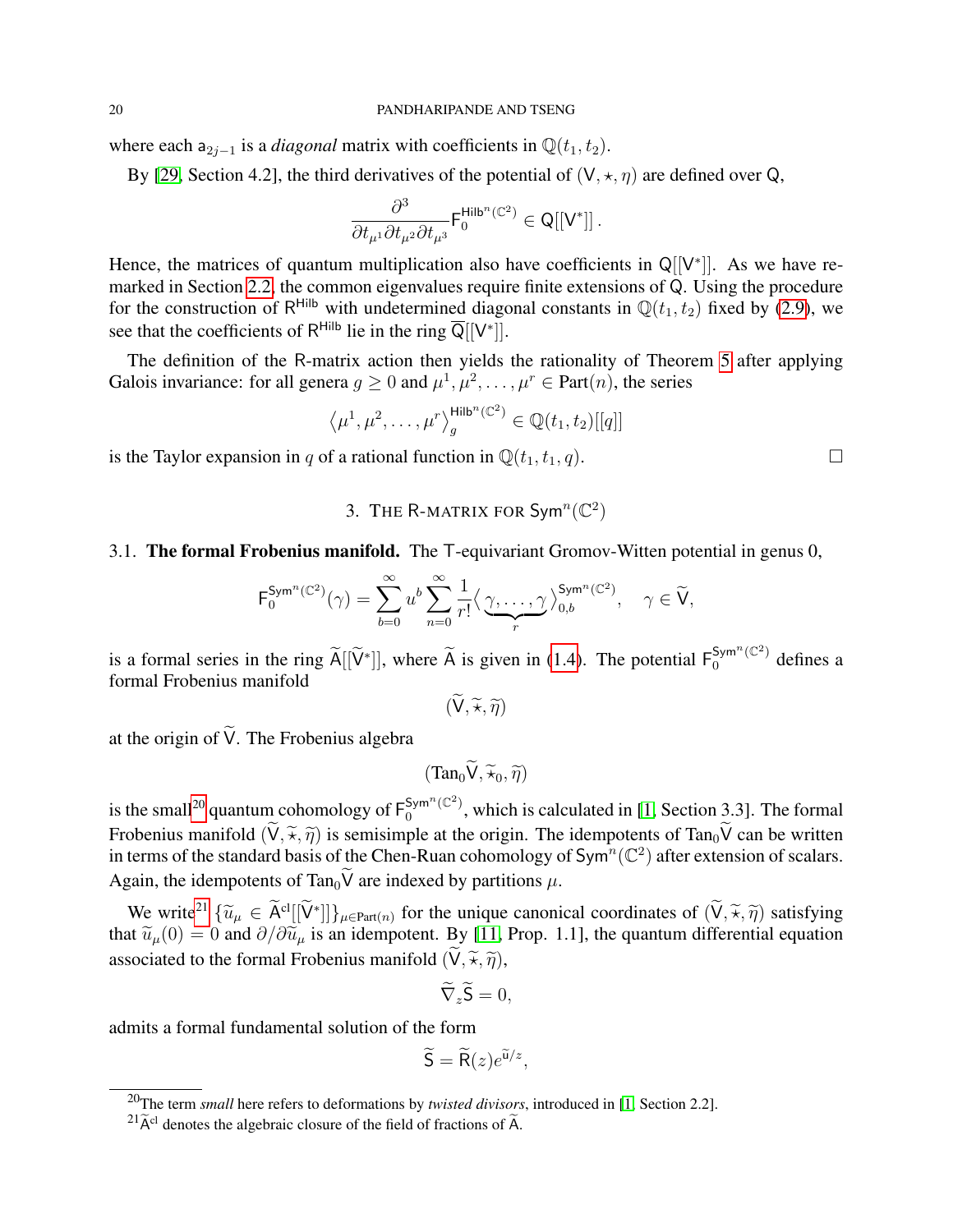written in the basis of normalized idempotents. Here  $\tilde{\nabla}_z$  is the Dubrovin connection associated to  $(\widetilde{V}, \widetilde{\pi}, \widetilde{\eta})$ ,  $\widetilde{u}$  is the diagonal matrix with diagonal entries given by  $\widetilde{u}_u$ , and

$$
\widetilde{\mathsf{R}}(z) = \mathbf{1} + \widetilde{\mathsf{R}}_1 z + \widetilde{\mathsf{R}}_2 z^2 + \dots
$$

is an End( $\widetilde{V}$ )-valued formal power series in z written in the basis of normalized idempotents. The symplectic condition

$$
\widetilde{\mathsf{R}}^{\dagger}(-z)\widetilde{\mathsf{R}}(z)=1,
$$

taken with respect to the inner product  $\tilde{\eta}$ , is required.

By [\[11,](#page-50-15) Prop. 1.1], two R-matrices satisfying the quantum differential equation associated to  $(\widetilde{V}, \widetilde{\pi}, \widetilde{\eta})$  and the symplectic condition must differ by right multiplication by

$$
\exp\left(\sum_{j=1}^{\infty}\widetilde{\mathsf{a}}_{2j-1}z^{2j-1}\right),\,
$$

where each  $\widetilde{\mathsf{a}}_{2i-1}$  is a diagonal matrix with coefficients in  $\widetilde{\mathsf{A}}$ .

<span id="page-20-0"></span>3.2. Divisor equation. Let  $\overline{\mathcal{M}}_{g,r}(\text{Sym}^n(\mathbb{C}^2))$  be the moduli space<sup>[22](#page-20-1)</sup> of *n*-pointed genus g stable maps to Sym<sup>n</sup>( $\overline{\mathbb{C}}^2$ ). Let

$$
\operatorname{ev}_i:\overline{\mathcal M}_{g,r}(\operatorname{Sym}^n(\mathbb{C}^2))\to I\operatorname{Sym}^n(\mathbb{C}^2)
$$

be the  $\mathsf T$ -equivariant evaluation map at the *i*-th marked point with values in the inertia stack

$$
I\text{Sym}^n(\mathbb{C}^2)
$$

of Sym<sup>n</sup>( $\mathbb{C}^2$ ). The inertia stack  $ISym^n(\mathbb{C}^2)$  is a disjoint union indexed by conjugacy classes of the symmetric group  $S_n$ . For  $\mu \in Part(n)$ , the component  $I_\mu \subset Isym^n(\mathbb{C}^2)$  indexed by the conjugacy class of cycle type  $\mu$  is isomorphic to the stack quotient

$$
\left[\mathbb{C}^{2n}_{\sigma}/C(\sigma)\right],
$$

where  $\sigma \in S_n$  has cycle type  $\mu$ ,  $\mathbb{C}^{2n}_{\sigma}$  is the invariant part of  $\mathbb{C}^{2n}$  under the action of  $\sigma$ , and  $C(\sigma)$  is the centralizer of  $\sigma \in S_n$ . Let

$$
[I_\mu]\in H^0_{\mathsf{T}}(I_\mu)\subset H^*_{\mathsf{T}}(I\text{Sym}^n(\mathbb{C}^2))
$$

be the fundamental class. There is an additive isomorphism

$$
H^*_{\mathsf{T}}(I\text{Sym}^n(\mathbb{C}^2)) \simeq \widetilde{\mathsf{V}}
$$

given by sending  $[I_\mu]$  to  $|\mu\rangle$ .

The *unramified* T*-equivariant Gromov-Witten invariants* are defined by

$$
\langle \mu^1, \ldots, \mu^r \rangle_{g,0}^{\text{Sym}^n(\mathbb{C}^2)} = \int_{[\overline{\mathcal{M}}_{g,r}(\text{Sym}^n(\mathbb{C}^2))]^{vir}} \prod_{i=1}^r \text{ev}_i^*([I_{\mu^i}]).
$$

Consider

$$
\mathrm{ev}_{r+1}^{-1}(I_{(2,1^{n-2})}) \cap \ldots \cap \mathrm{ev}_{r+b}^{-1}(I_{(2,1^{n-2})}) \subset \overline{\mathcal{M}}_{g,r+b}(\mathrm{Sym}^n(\mathbb{C}^2)),
$$

and let

$$
\overline{\mathcal{M}}_{g,r,b}(\text{Sym}^n(\mathbb{C}^2)) = \left[ \left( \text{ev}_{r+1}^{-1}(I_{(2,1^{n-2})}) \cap \ldots \cap \text{ev}_{r+b}^{-1}(I_{(2,1^{n-2})}) \right) / S_b \right]
$$

<span id="page-20-1"></span><sup>22</sup>The moduli stack, which parameterizes stable maps *with sections to all marked gerbes*, is also used in [\[40\]](#page-51-10).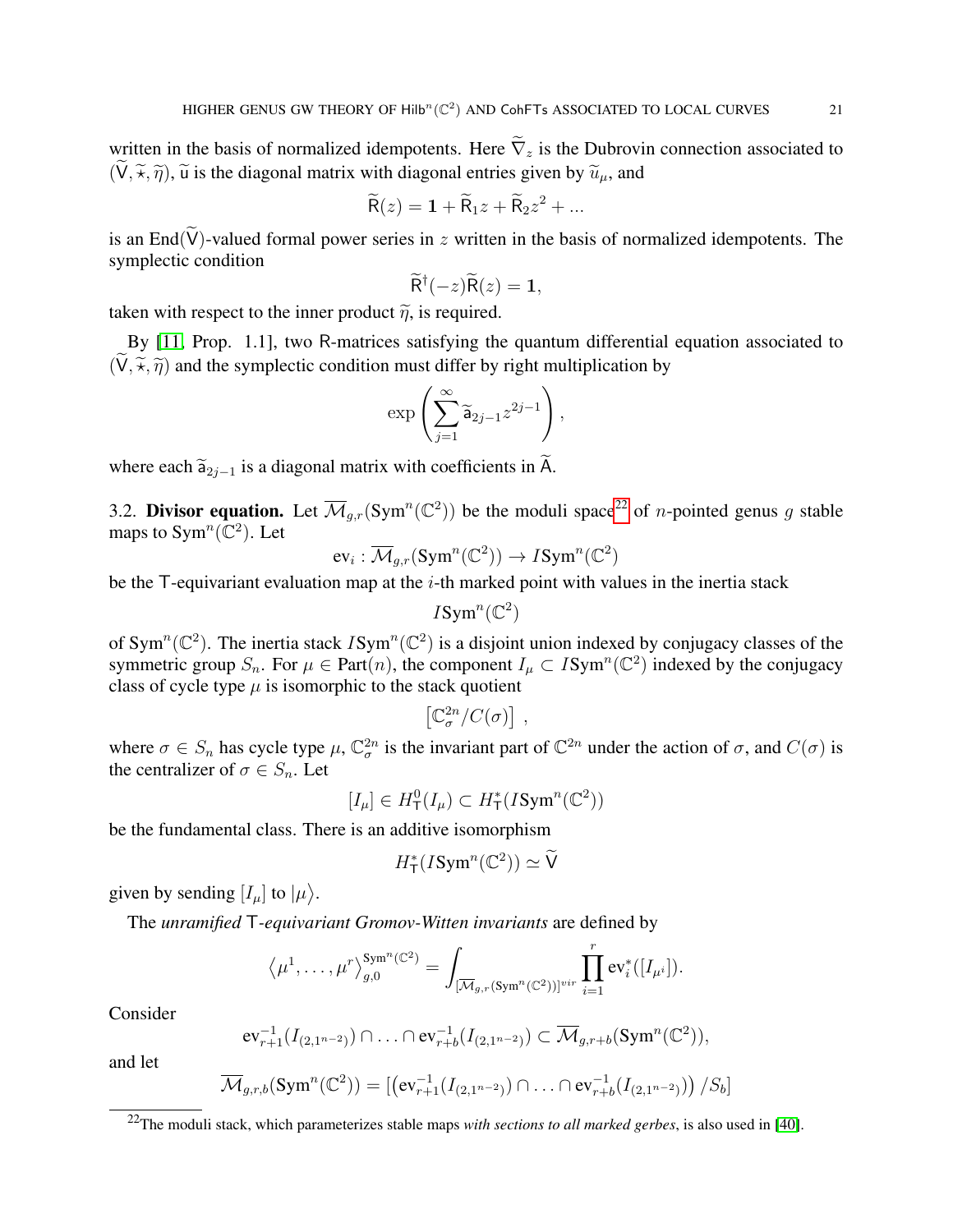where the symmetric group  $S_b$  acts by permuting the last b marked points. The Gromov-Witten invariants with b free ramification points are defined by

$$
\left\langle \mu^1,\ldots,\mu^r\right\rangle_{g,b}^{\text{Sym}^n(\mathbb{C}^2)}=\int_{[\overline{\mathcal{M}}_{g,r,b}(\text{Sym}^n(\mathbb{C}^2))]^{vir}}\prod_{i=1}^r \text{ev}_i^*([I_{\mu^i}])\,.
$$

The above definition can be rewritten<sup>[23](#page-21-0)</sup> as

<span id="page-21-1"></span>
$$
(3.1) \qquad \langle \mu^1, \ldots, \mu^r \rangle_{g,b}^{\mathsf{Sym}^n(\mathbb{C}^2)} = \frac{1}{b!} \langle \mu^1, \ldots, \mu^r, \underbrace{(2, 1^{n-2}), \ldots, (2, 1^{n-2})}_{b} \rangle_{g,0}^{\mathsf{Sym}^n(\mathbb{C}^2)},
$$

Property [\(3.1\)](#page-21-1) will be important for our study of the Frobenius manifold  $(\widetilde{V}, \widetilde{\star}, \widetilde{\eta})$ . In particular, the *divisor equation* holds:

$$
\langle \mu^1, \ldots, \mu^r, (2, 1^{n-2}) \rangle_{g,b}^{\text{Sym}^n(\mathbb{C}^2)} = (b+1) \langle \mu^1, \ldots, \mu^r \rangle_{g,b+1}^{\text{Sym}^n(\mathbb{C}^2)},
$$

or equivalently,

$$
\langle \mu^1, \ldots, \mu^r, (2, 1^{n-2}) \rangle_{g}^{\text{Sym}^n(\mathbb{C}^2)} = \frac{\partial}{\partial u} \langle \mu^1, \ldots, \mu^r \rangle_{g}^{\text{Sym}^n(\mathbb{C}^2)},
$$

for the generating series

$$
\langle \mu^{1}, \ldots, \mu^{r}, (2, 1^{n-2}) \rangle_{g}^{\mathsf{Sym}^{n}(\mathbb{C}^{2})} = \sum_{b=0}^{\infty} \langle \mu^{1}, \ldots, \mu^{r}, (2, 1^{n-2}) \rangle_{g,b}^{\mathsf{Sym}^{n}(\mathbb{C}^{2})} u^{b},
$$

$$
\langle \mu^{1}, \ldots, \mu^{r} \rangle_{g}^{\mathsf{Sym}^{n}(\mathbb{C}^{2})} = \sum_{b=0}^{\infty} \langle \mu^{1}, \ldots, \mu^{r} \rangle_{g,b}^{\mathsf{Sym}^{n}(\mathbb{C}^{2})} u^{b}.
$$

<span id="page-21-0"></span><sup>&</sup>lt;sup>23</sup>See [\[1,](#page-50-0) Section 2.2] for a parallel discussion.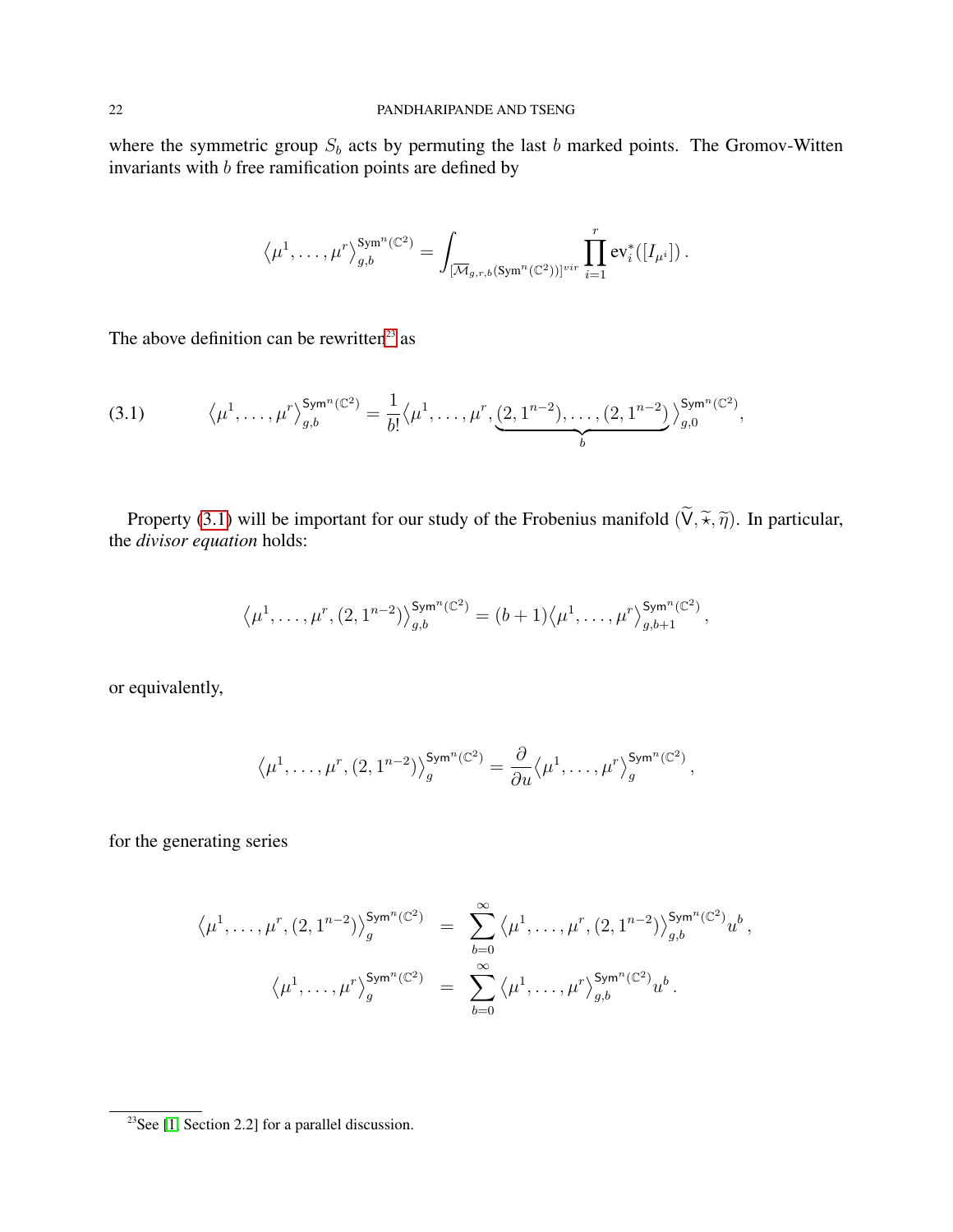3.3. **Shifted CohFT.** Let t be the coordinate of the vector  $[I_{(2,1^{n-2})}] \in V$ . The formal Frobenius manifold  $(V, \tilde{\star}, \tilde{\eta})$  is well-defined at  $\tilde{t}[I_{(2,1^{n-2})}] \in V$ , at which the potential of the Frobenius manifold is fold is

$$
F_0^{Sym^n(\mathbb{C}^2)}\left(\tilde{t}\left[I_{(2,1^{n-2})}\right]+\gamma\right) = \sum_{b=0}^{\infty} u^b \sum_{r=0}^{\infty} \sum_{m=0}^{\infty} \frac{\tilde{t}^m}{r!m!} \langle \underbrace{\gamma, \dots, \gamma}_{r}, \underbrace{(2,1^{n-2}), \dots, (2,1^{n-2})}_{m} \rangle_{0,b}^{Sym^n(\mathbb{C}^2)} \\ = \sum_{b=0}^{\infty} \sum_{r=0}^{\infty} \sum_{m=0}^{\infty} \frac{u^b \tilde{t}^m}{r!m!b!} \langle \underbrace{\gamma, \dots, \gamma}_{n}, \underbrace{(2,1^{n-2}), \dots, (2,1^{n-2})}_{m+b} \rangle_{0,0}^{Sym^n(\mathbb{C}^2)} \\ = \sum_{b=0}^{\infty} \sum_{r=0}^{\infty} \sum_{m=0}^{\infty} \frac{u^b \tilde{t}^m(m+b)!}{r!m!b! (m+b)!} \langle \underbrace{\gamma, \dots, \gamma}_{r}, \underbrace{(2,1^{n-2}), \dots, (2,1^{n-2})}_{m+b} \rangle_{0,0}^{Sym^n(\mathbb{C}^2)} \\ = \sum_{b=0}^{\infty} \sum_{r=0}^{\infty} \sum_{m=0}^{\infty} \frac{u^b \tilde{t}^m(m+b)!}{r!m!b!} \langle \underbrace{\gamma, \dots, \gamma}_{r}, \underbrace{\gamma}_{0,m+b}^{Sym^n(\mathbb{C}^2)} \\ = \sum_{b=0}^{\infty} \sum_{r=0}^{\infty} \sum_{m=0}^{\infty} \frac{u^b \tilde{t}^m}{r!} \binom{m+b}{m} \langle \underbrace{\gamma, \dots, \gamma}_{r}, \gamma \underset{0,m+b}{Sym^n(\mathbb{C}^2)} \\ = \sum_{d=0}^{\infty} (u+\tilde{t})^d \sum_{r=0}^{\infty} \frac{1}{r!} \langle \underbrace{\gamma, \dots, \gamma}_{r}, \gamma \underset{0,b}{Sym^n(\mathbb{C}^2)}.
$$

In the above calculation above, we have used  $(3.1)$  in the second and fourth equalities. We conclude

$$
\mathsf{F}_{0}^{\mathsf{Sym}^n(\mathbb{C}^2)}\left(\widetilde{t}\left[I_{(2,1^{n-2})}\right]+\gamma\right)=\mathsf{F}_{0}^{\mathsf{Sym}^n(\mathbb{C}^2)}\left(\gamma\right)\Big|_{u\mapsto u+\widetilde{t}}.
$$

Certainly the Frobenius manifold is semisimple at  $\widehat{t}[I_{(2,1^{n-2})}] \in V$ .

Let  $\widetilde{\Omega}_{g,r}$  be the CohFT associated to the T-equivariant Gromov-Witten theory of Sym<sup>n</sup>( $\mathbb{C}^2$ ):

$$
\widetilde{\Omega}_{g,r}(\gamma\otimes...\otimes\gamma)=\sum_{b=0}^\infty \frac{u^b}{b!}\rho_*\Big(\mathrm{ev}^*(\gamma^{\otimes r}\otimes [I_{(2,1^{n-2})}]^{\otimes b})\cap [\overline{\mathcal{M}}_{g,r+b}(\mathrm{Sym}^n(\mathbb{C}^2))]^{vir}\Big)\,.
$$

The genus 0 data of  $\widetilde{\Omega}_{g,r}$  is exactly given by the formal Frobenius manifold  $(\widetilde{V}, \widetilde{\star}, \widetilde{\eta})$  at the origin. Define the  $\overline{t}$  [ $I_{(2,1^{n-2})}$ ]-shifted CohFT by

$$
\widetilde{\Omega}_{g,r}^{\tilde{t}[I_{(2,1^{n-2})}]}(\gamma \otimes \cdots \otimes \gamma) = \sum_{m \geq 0} \frac{\tilde{t}^m}{m!} \rho_{r*}^{r+m} \left( \widetilde{\Omega}_{g,r+m}(\gamma \otimes \cdots \otimes \gamma \otimes [I_{(2,1^{n-2})}]^{\otimes m}) \right)
$$

$$
= \widetilde{\Omega}_{g,n}(\gamma \otimes \cdots \otimes \gamma) \Big|_{u \mapsto u+\tilde{t}},
$$

where  $\rho_r^{r+m}$  is given by [\(2.6\)](#page-16-1).

Let R<sup>Sym</sup> be the unique R-matrix associated to the T-equivariant Gromov-Witten theory of Sym<sup>n</sup>( $\mathbb{C}^2$ ). The shifted CohFT  $\widetilde{\Omega}_{g,r}^{\tilde{t}[I_{(2,1^{n-2})}]}$  is obtained from the semisimple genus 0 data

$$
\mathsf{F}_{0}^{\mathsf{Sym}^n(\mathbb{C}^2)}\left(\widetilde{t}\left[I_{(2,1^{n-2})}\right]+\gamma\right)
$$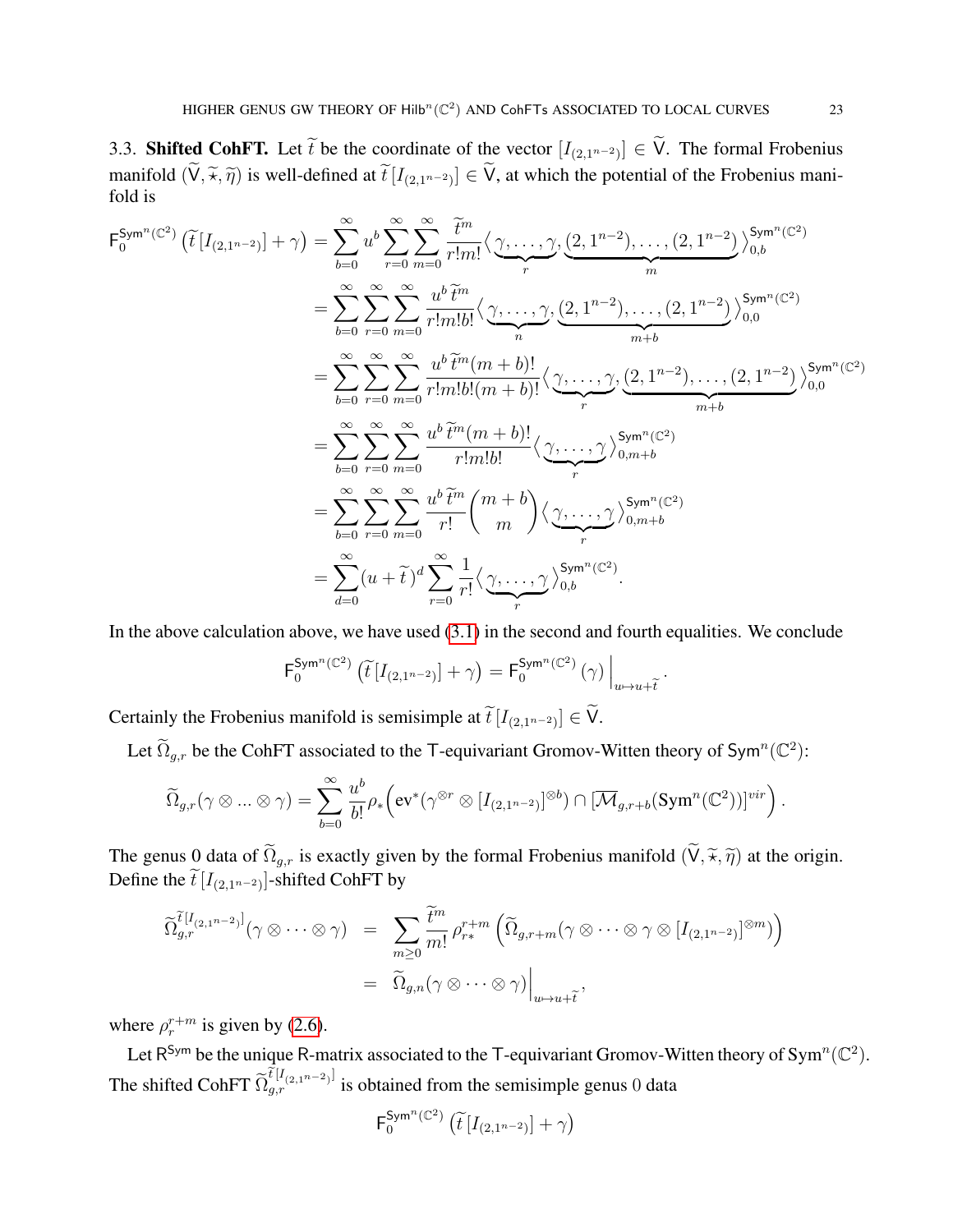by the unique R-matrix

$$
\mathsf{R}^{\mathsf{Sym}}\left(\widetilde{t}\left[I_{(2,1^{n-2})}\right]+\gamma\right).
$$

On the other hand, the R-matrix

$$
\mathsf{R}^{\mathsf{Sym}}\Big|_{u\mapsto u+\widetilde{t}}
$$

also generates  $\widetilde{\Omega}_{g,r}^{[I_{(2,1^{n-2})}]}$  from the same semisimple genus 0 data. By the uniqueness of the Rmatrix in the Givental-Teleman classification,

<span id="page-23-0"></span>
$$
\mathsf{R}^{\mathsf{Sym}}\left(\widetilde{t}\left[I_{(2,1^{n-2})}\right]+\gamma\right)=\mathsf{R}^{\mathsf{Sym}}\Big|_{u\mapsto u+\widetilde{t}}.
$$

Hence, we obtain the following differential equation:

(3.2) 
$$
\frac{\partial}{\partial \tilde{t}} \mathsf{R}^{\mathsf{Sym}} = \frac{\partial}{\partial u} \mathsf{R}^{\mathsf{Sym}}.
$$

<span id="page-23-2"></span>**Proposition 8.** *Two* R-matrices associated to  $(\check{V}, \tilde{\star}, \tilde{\eta})$  with coefficients in  $\tilde{A}[[\check{V}^*]]$  which both satisfy the differential equation (3.2) must differ by right multiplication by *the differential equation* [\(3.2\)](#page-23-0) *must differ by right multiplication by*

$$
\exp\left(\sum_{j=1}^{\infty}\widetilde{\mathsf{a}}_{2j-1}z^{2j-1}\right),\,
$$

*where each*  $\tilde{a}_{2j-1}$  *is a diagonal matrix with coefficients in*  $\mathbb{Q}(t_1, t_2)$ *.* 

*Proof.* Let  $\widetilde{R}$  and  $\widehat{R}$  be two R-matrices associated to  $(\widetilde{V}, \widetilde{\pi}, \widetilde{\eta})$  which both satisfy [\(3.2\)](#page-23-0). Then

<span id="page-23-1"></span>
$$
\widetilde{\mathsf{R}} = \widehat{\mathsf{R}} \cdot \exp\left(\sum_{j=1}^{\infty} \widetilde{\mathsf{a}}_{2j-1} z^{2j-1}\right),\,
$$

where each  $\tilde{a}_{2j-1}$  is a diagonal matrix with coefficients in  $\tilde{A} = \mathbb{Q}(t_1, t_2)[[u]]$ . We will show

(3.3) 
$$
\frac{\partial}{\partial u} \widetilde{\mathsf{a}}_{2j-1} = 0, \quad j \ge 1.
$$

By the product rule, we have

$$
\frac{\partial}{\partial \tilde{t}} \widetilde{R} = \frac{\partial}{\partial \tilde{t}} \widehat{R} \cdot \exp\left(\sum_{j=1}^{\infty} \widetilde{\mathsf{a}}_{2j-1} z^{2j-1}\right) + \widehat{R} \cdot \frac{\partial}{\partial \tilde{t}} \exp\left(\sum_{j=1}^{\infty} \widetilde{\mathsf{a}}_{2j-1} z^{2j-1}\right).
$$

Since  $\widetilde{a}_{2j-1}$  is independent of  $\widetilde{t}$ , the right side is

$$
\frac{\partial}{\partial \tilde{t}} \widehat{R} \cdot \exp\left(\sum_{j=1}^{\infty} \widetilde{\mathsf{a}}_{2j-1} z^{2j-1}\right).
$$

Since  $\widehat{R}$  satisfies [\(3.2\)](#page-23-0), we obtain

$$
\frac{\partial}{\partial u}\widetilde{\mathsf{R}} = \frac{\partial}{\partial u}\widehat{\mathsf{R}} \cdot \exp\left(\sum_{j=1}^{\infty} \widetilde{\mathsf{a}}_{2j-1} z^{2j-1}\right).
$$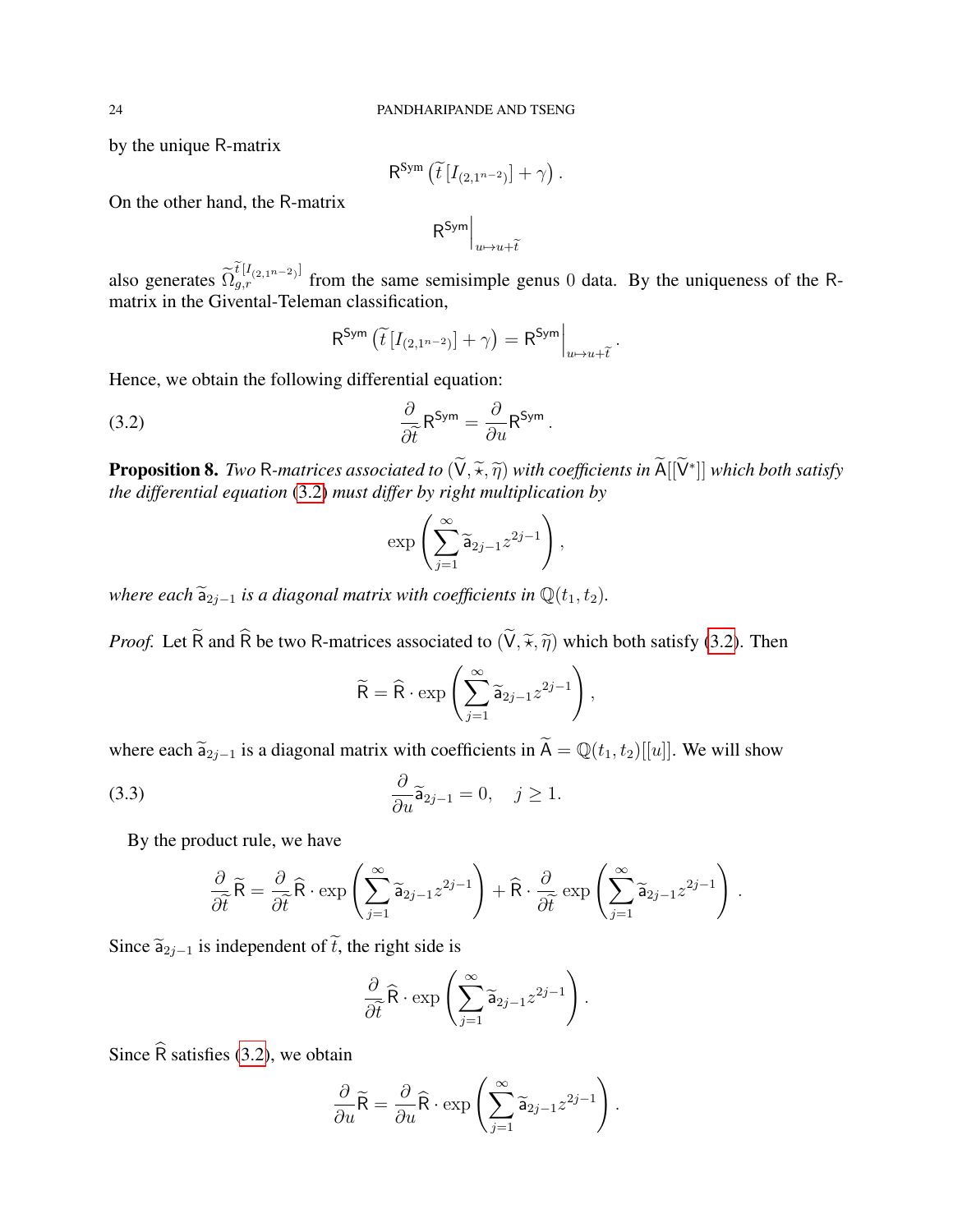On the other hand, product rule also yields

$$
\frac{\partial}{\partial u}\widetilde{\mathsf{R}} = \frac{\partial}{\partial u}\widehat{\mathsf{R}} \cdot \exp\left(\sum_{j=1}^{\infty} \widetilde{\mathsf{a}}_{2j-1} z^{2j-1}\right) + \widehat{\mathsf{R}} \cdot \frac{\partial}{\partial u} \exp\left(\sum_{j=1}^{\infty} \widetilde{\mathsf{a}}_{2j-1} z^{2j-1}\right).
$$

Comparing the two equations above, we find

$$
\widehat{\mathsf{R}} \cdot \frac{\partial}{\partial u} \exp\left(\sum_{j=1}^{\infty} \widetilde{\mathsf{a}}_{2j-1} z^{2j-1}\right) = 0.
$$

Since  $\tilde{R}$  is invertible, we conclude

$$
\frac{\partial}{\partial u} \exp\left(\sum_{j=1}^{\infty} \widetilde{\mathsf{a}}_{2j-1} z^{2j-1}\right) = 0
$$

which implies [\(3.3\)](#page-23-1).

As a corollary of Proposition [8,](#page-23-2) we obtain the following characterization of R<sup>Sym</sup> parallel to Proposition [7.](#page-18-1)

<span id="page-24-0"></span>**Proposition 9.** R<sup>Sym</sup> is the unique R-matrix associated to  $(\check{\mathsf{V}}, \tilde{\star}, \tilde{\eta})$  which satisfies

$$
\frac{\partial}{\partial \widetilde{t}} \mathsf{R}^\mathsf{Sym} = \frac{\partial}{\partial u} \mathsf{R}^\mathsf{Sym}
$$

and *has*  $u = 0$  *restriction which equals the R-matrix of the restricted* CohFT  $\tilde{\Omega}_{g,r}|_{u=0}$ .

3.4. **Proof of Theorem [3.](#page-6-1)** The restricted CohFT  $\widetilde{\Omega}_{g,r}\Big|_{u=0}$  is defined over  $\mathbb{Q}(t_1, t_2)$  and is semisimple with the R-matrix given by

$$
\mathsf{R}^{\mathsf{Sym}}\Big|_{u=0}
$$

.

By Proposition [9,](#page-24-0) the unique R-matrix  $R^{Sym}$  that generates the CohFT  $\Omega_{g,r}$  is the unique R-matrix associated to the Frobenius manifold  $(\widetilde{V}, \widetilde{\star}, \widetilde{\eta})$  which satisfies

$$
\frac{\partial}{\partial \tilde{t}} R^{\mathsf{Sym}} = \frac{\partial}{\partial u} R^{\mathsf{Sym}}
$$

and has  $u = 0$  restriction equal to the R-matrix of the CohFT  $\widetilde{\Omega}_{g,r} \Big|_{u=0}$ . By the definition of  $\widetilde{\Omega}_{g,r}$ , the  $u = 0$  restriction  $\widetilde{\Omega}_{g,r}\Big|_{u=0}$  is equivalent to the collection of the invariants

$$
\langle \mu^1, \ldots, \mu^r \rangle_{g,0}^{\text{Sym}^n(\mathbb{C}^2)}
$$

for  $g \ge 0$  and  $\mu^1, ..., \mu^r \in Part(n)$ .

The R-matrix  $R^{Sym}\Big|_{u=0}$  is written explicitly (after the coordinates of  $\widetilde{V}$  are set to 0) in Section [6.2.](#page-32-0)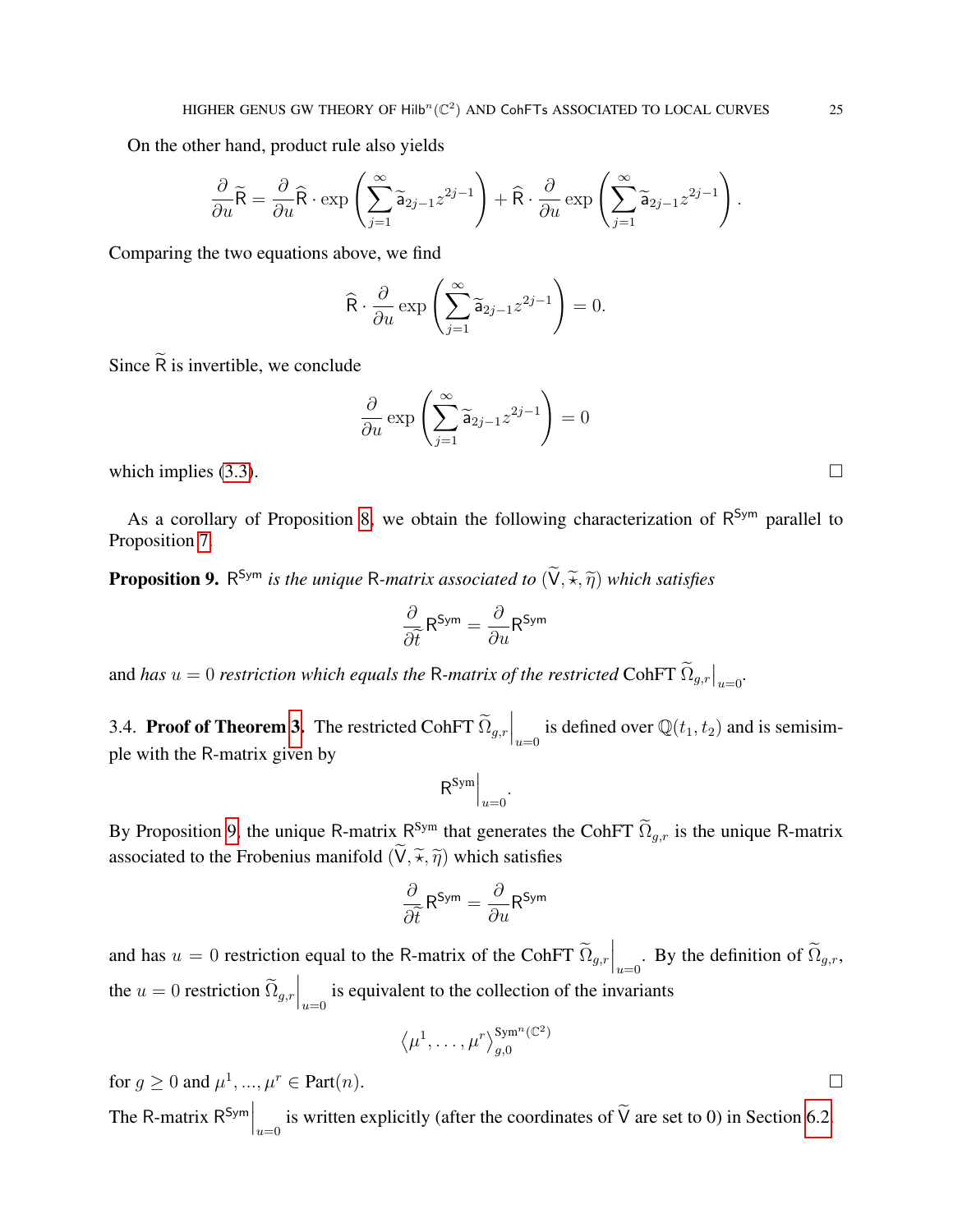### 4. LOCAL THEORIES OF CURVES: STABLE MAPS

<span id="page-25-0"></span>4.1. Local theories of curves. Let  $\overline{\mathcal{M}}_{q,r}$  be the moduli space of Deligne-Mumford stable curves of genus q with r markings.<sup>[24](#page-25-1)</sup> Let

$$
\mathcal{C} \to \overline{\mathcal{M}}_{g,r}
$$

be the universal curve with sections

<span id="page-25-2"></span>
$$
\mathsf{p}_1,\ldots,\mathsf{p}_r:\overline{\mathcal{M}}_{g,r}\to\mathcal{C}
$$

associated to the markings. Let

$$
\pi: \mathbb{C}^2 \times \mathcal{C} \to \overline{\mathcal{M}}_{g,r}
$$

be the universal *local curve* over  $\overline{\mathcal{M}}_{g,r}$ . The torus T acts on the  $\mathbb{C}^2$  factor. The Gromov-Witten and Donaldson-Thomas theories of the morphism  $\pi$  are defined by the  $\pi$ -relative T-equivariant virtual class of the universal  $\pi$ -relative moduli spaces of stable maps and stable pairs.

4.2. Stable maps. We define a CohFT  $\widetilde{\Lambda}$  via the moduli space of  $\pi$ -relative stable maps to the universal local curve [\(4.1\)](#page-25-2) based on the algebra

$$
\widetilde{\mathsf{A}} = \mathbb{Q}(t_1, t_2)[[u]]
$$

and the corresponding free module

$$
\widetilde{\mathsf{V}}=\mathcal{F}^n\otimes_{\mathbb{Q}}\widetilde{\mathsf{A}}\,,
$$

where  $\mathcal{F}^n$  is the Fock space with basis indexed by Part $(n)$ . The inner product for the CohFT is

$$
\widetilde{\eta}(\mu,\nu)=\frac{1}{(t_1t_2)^{\ell(\mu)}}\frac{\delta_{\mu\nu}}{\mathfrak{z}(\mu)}\,.
$$

The algebra, free module, and inner product for  $\tilde{\Lambda}$  are exactly the same as for the CohFT  $\tilde{\Omega}$  obtained from the orbifold Gromov-Witten theory of  $\textsf{Sym}^n(\mathbb{C}^2)$ .

Let  $\mu^1,\ldots,\mu^r\in \mathrm{Part}(n),$  and let  $\overline{\mathcal{M}}^\bullet_h$  $\bullet_h^{\bullet}(\pi,\mu^1,\ldots,\mu^r)$  be the moduli space of stable<sup>[25](#page-25-3)</sup> relative maps to the fibers of  $\pi$ ,

$$
\epsilon: \overline{\mathcal{M}}^\bullet_h(\pi,\mu^1,\ldots,\mu^r) \to \overline{\mathcal{M}}_{g,r}.
$$

The fiber of  $\epsilon$  over the moduli point

$$
(C,p_1,\ldots,p_r)\in \overline{\mathcal{M}}_{g,r}
$$

is the moduli space of stable maps of genus h to  $\mathbb{C}^2 \times C$  relative to the divisors determined by the nodes and the markings of C with boundary<sup>[26](#page-25-4)</sup> condition  $\mu^i$  over the divisor  $\mathbb{C}^2 \times p_i$ . The moduli space  $\overline{\mathcal{M}}^\bullet_h$  $\mathbf{h}(\pi,\mu^1,\ldots,\mu^r)$  has  $\pi$ -relative virtual dimension

$$
-n(2g - 2 + r) + \sum_{i=1}^{r} \ell(\mu^{i}).
$$

<span id="page-25-3"></span><span id="page-25-1"></span><sup>&</sup>lt;sup>24</sup>We will always assume g and r satisfy the *stability* condition  $2g - 2 + r > 0$ .

<sup>&</sup>lt;sup>25</sup>The subscript  $\bullet$  indicates the domain curves is possibly disconnected (but no connected component is contracted to a point). See [\[2\]](#page-50-7).

<span id="page-25-4"></span> $^{26}$ The cohomology weights of the boundary condition are all the identity class.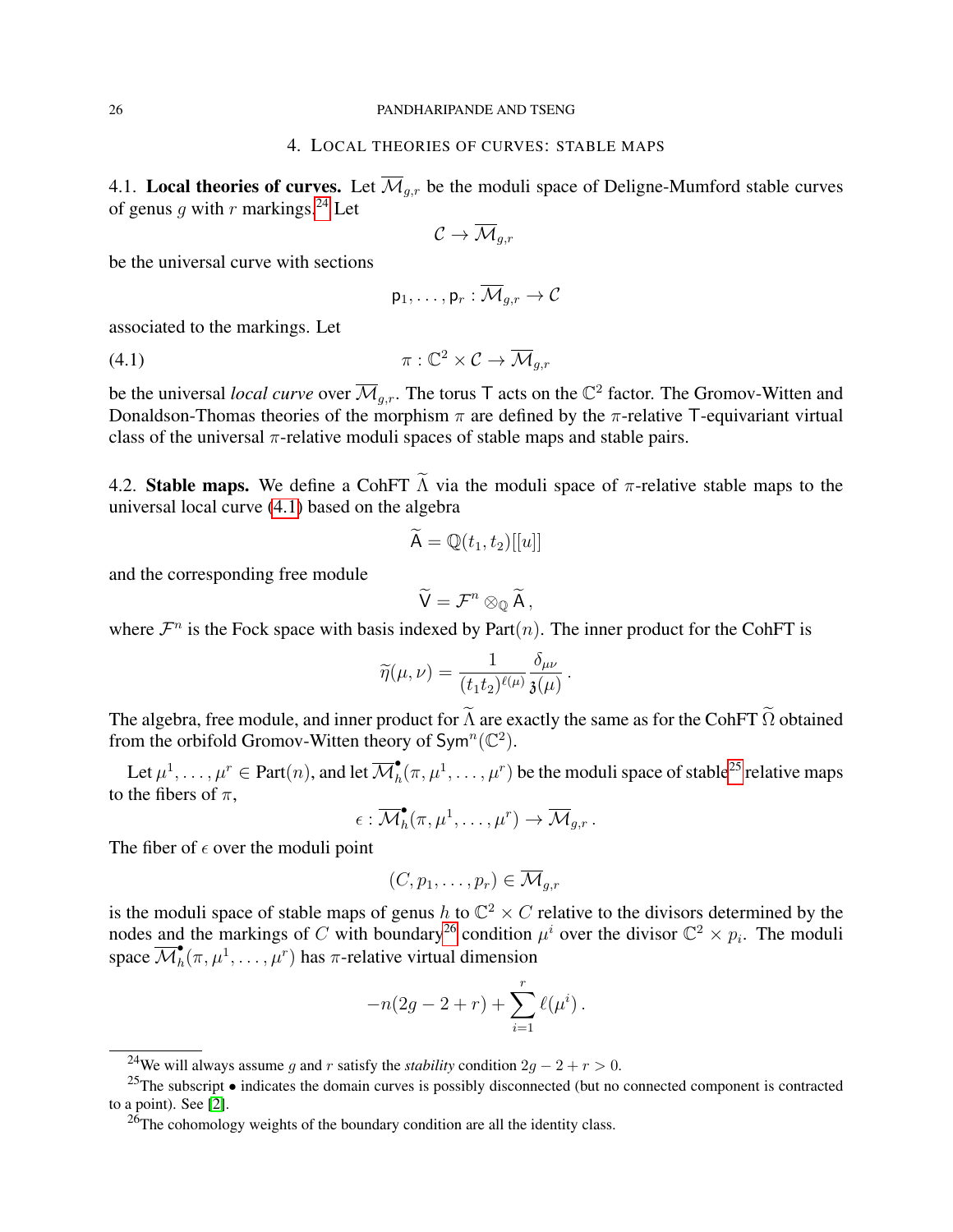The CohFT  $\widetilde{\Lambda}$  is defined via the  $\pi$ -relative T-equivariant virtual class by

$$
\widetilde{\Lambda}_{g,r}(\mu^1 \otimes \ldots \otimes \mu^r) = \sum_{b \geq 0} \frac{u^b}{b!} \epsilon_* \left( \left[ \overline{\mathcal{M}}_{h[b]}^{\bullet}(\pi, \mu^1, \ldots, \mu^r) \right]^{vir_{\pi}} \right).
$$

Here, summation index  $b$  is the branch point number, so

$$
2h[b] - 2 = b + n(2g - 2 + r) - \sum_{i=1}^{r} \ell(\mu^{i}).
$$

The moduli space of stable maps is empty unless  $h[b]$  is an integer.

4.3. Axioms. The defining axioms of a CohFT are listed in Section [1.](#page-9-0) Axiom (i) for  $\tilde{\Lambda}$  follows from the symmetry of the construction. Axiom (ii) is a consequence of the degeneration formula of relative Gromov-Witten theory. Axiom (iii) requires a proof.

 $\binom{r}{ }$ 

,

.

<span id="page-26-1"></span>Proposition 10. *The identity axiom holds:*

$$
\widetilde{\Lambda}_{g,r+1}(\mu^1 \otimes \cdots \otimes \mu^r \otimes {\mathbf 1}) = p^*\widetilde{\Lambda}_{g,r}(\mu^1 \otimes \cdots \otimes \mu^r)
$$

*where*  $p : \overline{M}_{g,r+1} \to \overline{M}_{g,r}$  *is the forgetful map.* 

*Proof.* Consider first the standard identity equation in Gromov-Witten theory

(4.2) 
$$
\left[\overline{\mathcal{M}}_{h,1}^{\bullet}(\pi,\mu^1,\ldots,\mu^r)\right]^{vir_{\pi}}=p_{\pi}^*\left[\overline{\mathcal{M}}_{h}^{\bullet}(\pi,\mu^1,\ldots,\mu^r)\right]^{vir_{\pi}}
$$

where 1 is a new marking on the domain curve and  $p_{\pi}$  is the map forgetting 1,

$$
p_{\pi} : \overline{\mathcal{M}}_{h,1}^{\bullet}(\pi,\mu^1,\ldots,\mu^r) \to \overline{\mathcal{M}}_h^{\bullet}(\pi,\mu^1,\ldots,\mu^r) .
$$

By stability, the image of the marking 1 together with the r relative points yields a stable  $r + 1$ pointed curve,

$$
\epsilon_1: \overline{\mathcal{M}}_{h,1}^{\bullet}(\pi,\mu^1,\ldots,\mu^r) \to \overline{\mathcal{M}}_{g,r+1}.
$$

Since the stable maps are of degree  $n$ , we obtain

(4.3) 
$$
\epsilon_{1*}\left(\left[\overline{\mathcal{M}}_{h,1}^{\bullet}(\pi,\mu^{1},\ldots,\mu^{r})\right]^{vir_{\pi}}\right)=np^{*}\epsilon_{*}\left(\left[\overline{\mathcal{M}}_{h}^{\bullet}(\pi,\mu^{1},\ldots,\mu^{r})\right]^{vir_{\pi}}\right)
$$

The Proposition then follows from [\(4.3\)](#page-26-0) and the relation

<span id="page-26-0"></span>
$$
\epsilon_{1*}\left(\left[\overline{\mathcal{M}}_{h,1}^{\bullet}(\pi,\mu^{1},\ldots,\mu^{r})\right]^{vir_{\pi}}\right)=n\epsilon_{*}\left(\left[\overline{\mathcal{M}}_{h}^{\bullet}(\pi,\mu^{1},\ldots,\mu^{r},(1^{n}))\right]^{vir_{\pi}}\right)
$$

obtained from the degeneration formula by universally bubbling off the image of the marking 1 in the target.  $\Box$ 

Finally, since  $\widetilde{\Lambda}_{0,3}$  is nothing more than the Gromov-Witten theory of the local 3-fold  $\mathbb{C}^2 \otimes \mathbb{P}^1$ with 3 relative divisors appearing in the original triangle of equivalence of Section [0.5,](#page-4-2) the property

$$
\widetilde{\Lambda}_{0,3}(\mu^1 \otimes \mu^2 \otimes \mathbf{1}) = \widetilde{\eta}(v_1, v_2)
$$

holds.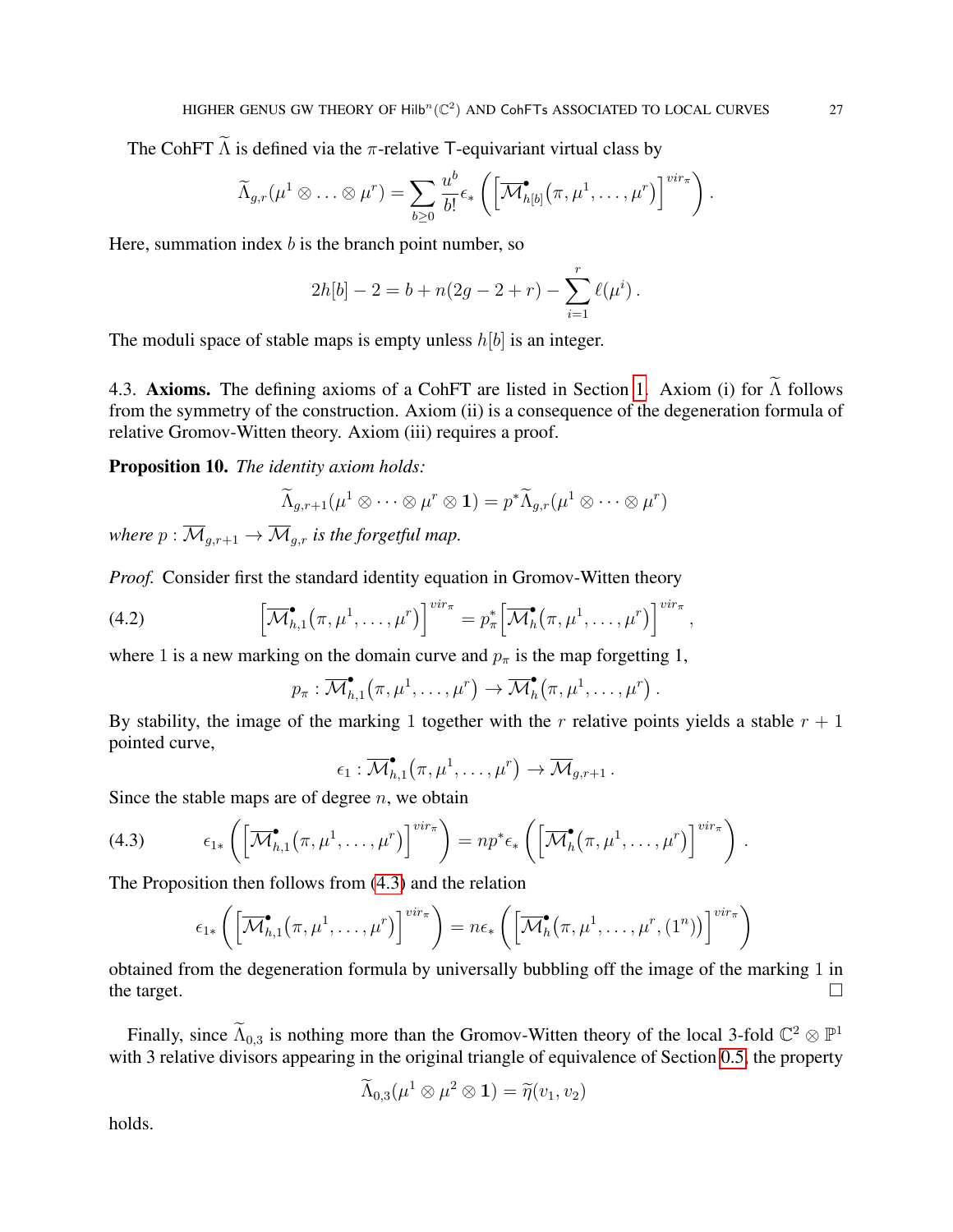4.4. The divisor equation. The divisor equation for the CohFT  $\widetilde{\Lambda}$  will play an important role.

<span id="page-27-0"></span>Proposition 11. *The divisor equation holds:*

$$
\widetilde{\Lambda}_{g,r+1}(\mu^1 \otimes \cdots \otimes \mu^r \otimes (2,1^{n-2})) = \frac{\partial}{\partial u} \widetilde{\Lambda}_{g,r}(\mu^1 \otimes \cdots \otimes \mu^r).
$$

*Proof.* Proposition [11](#page-27-0) is equivalent to the following statement:

<span id="page-27-1"></span>
$$
(4.4) \qquad p_*\epsilon_*\left(\left[\overline{\mathcal{M}}_h^{\bullet}(\pi,\mu^1,\ldots,\mu^r,(2,1^{n-2}))\right]^{vir_{\pi}}\right)=b[h]\cdot\epsilon_*\left(\left[\overline{\mathcal{M}}_h^{\bullet}(\pi,\mu^1,\ldots,\mu^r)\right]^{vir_{\pi}}\right),
$$

where  $b[h]$  is defined by the relation

$$
2h - 2 = b[h] + n(2g - 2 + r) - \sum_{i=1}^{r} \ell(\mu^{i}).
$$

In order to prove [\(4.4\)](#page-27-1), consider first the standard dilaton equation (4.5)

<span id="page-27-2"></span>
$$
\epsilon_* p_{\pi*} \left( \psi_1 \Big[ \overline{\mathcal{M}}_{h,1}^{\bullet} \big( \pi, \mu^1, \ldots, \mu^r \big) \Big]^{vir_{\pi}} \right) = \left( 2h - 2 + \sum_{i=1}^r \ell(\mu^i) \right) \cdot \epsilon_* \left( \Big[ \overline{\mathcal{M}}_{h}^{\bullet} \big( \pi, \mu^1, \ldots, \mu^r \big) \Big]^{vir_{\pi}} \right) .
$$

Here,  $\psi_1$  is the cotangent line on the domain curve of the map. Equation [\(4.4\)](#page-27-1) then follows from [\(4.5\)](#page-27-2) and the degeneration relation

$$
\epsilon_{1*} \left( \psi_1 \left[ \overline{\mathcal{M}}_{h,1}^{\bullet} \left( \pi, \mu^1, \ldots, \mu^r \right) \right]^{vir_{\pi}} \right) =
$$
\n
$$
\epsilon_* \left( \left[ \overline{\mathcal{M}}_{h}^{\bullet} \left( \pi, \mu^1, \ldots, \mu^r, (2, 1^{n-2}) \right) \right]^{vir_{\pi}} \right)
$$
\n
$$
+ n \psi \cdot \epsilon_* \left( \left[ \overline{\mathcal{M}}_{h}^{\bullet} \left( \pi, \mu^1, \ldots, \mu^r, (1^n) \right) \right]^{vir_{\pi}} \right)
$$

obtained by universally bubbling off the image of the marking 1 in the target. In the second term on the right in the degeneration relation,  $\psi$  is the cotangent line at relative marking associated to the boundary condition  $(1^n)$ . There is no higher genus distribution to the bubble as can be seen from calculation of the equivariant cap. $27$ 

We now apply  $p_*$  to the degeneration relation. Since  $\epsilon p_{\pi} = p\epsilon_1$ , we have

$$
\epsilon_* p_{\pi*} \left( \psi_1 \left[ \overline{\mathcal{M}}_{h,1}^{\bullet} \left( \pi, \mu^1, \ldots, \mu^r \right) \right]^{vir_{\pi}} \right) = p_* \epsilon_{1*} \left( \psi_1 \left[ \overline{\mathcal{M}}_{h,1}^{\bullet} \left( \pi, \mu^1, \ldots, \mu^r \right) \right]^{vir_{\pi}} \right)
$$

.

Using the identity axiom, we see

$$
p_*\left(n\psi \cdot \epsilon_*\left(\left[\overline{\mathcal{M}}_h^{\bullet}(\pi,\mu^1,\ldots,\mu^r,(1^n))\right]^{vir_{\pi}}\right)\right)=n(2g-2+r)\cdot \epsilon_*\left(\left[\overline{\mathcal{M}}_h^{\bullet}(\pi,\mu^1,\ldots,\mu^r)\right]^{vir_{\pi}}\right).
$$
  
Equation (4.4) then follows

Equation [\(4.4\)](#page-27-1) then follows.

<span id="page-27-3"></span><sup>&</sup>lt;sup>27</sup>The equivariant cap invariant for  $(1^n)$  has been calculated in [\[34,](#page-51-11) Section 2.5]. The crucial point is that  $s_3$  occurs *only* in the leading  $u^{-2}$  summand. The leading summand contributes the right most term in the above degeneration formula. All other summands of the equivariant cap invariant for  $(1^n)$  have vanishing contributions.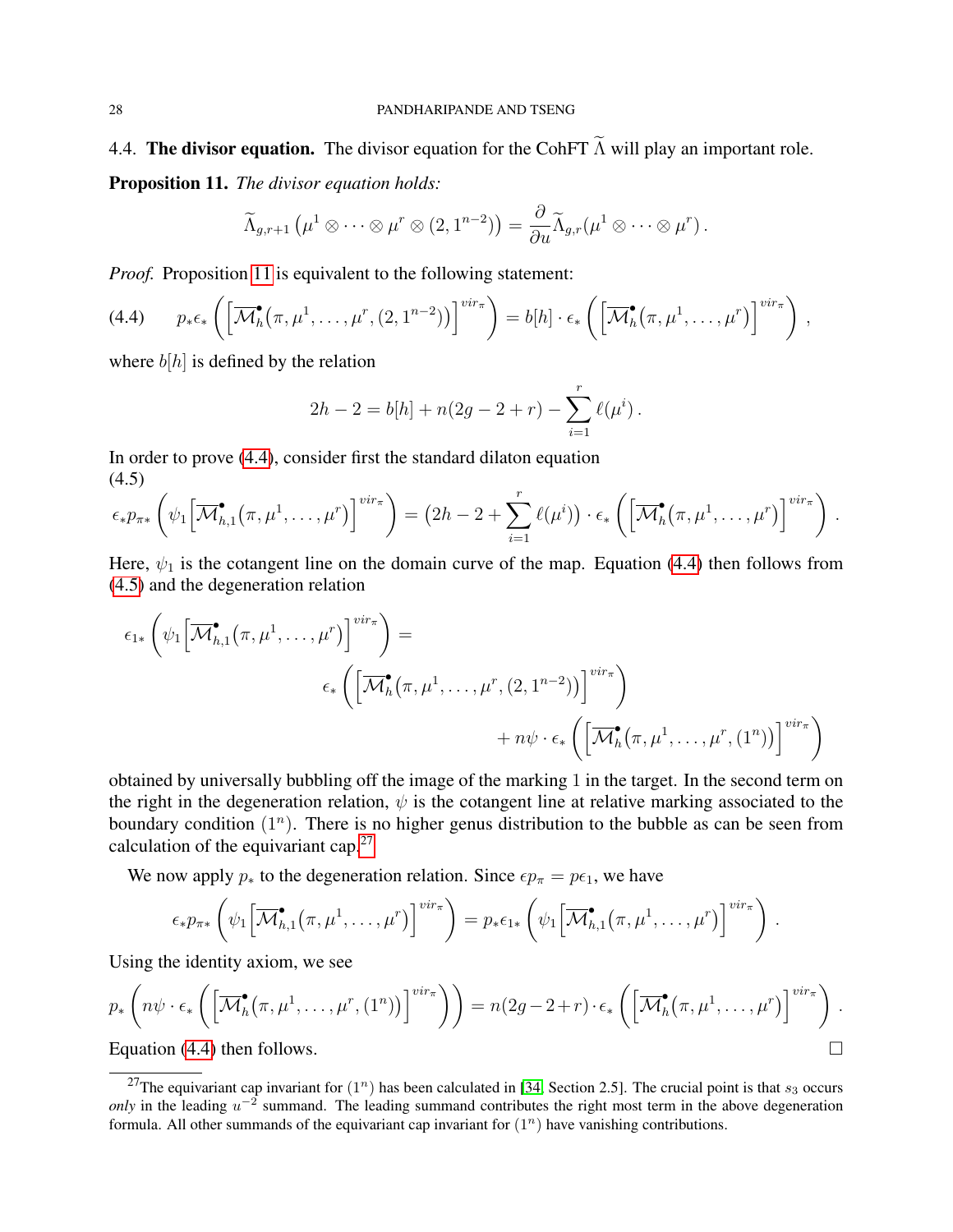4.5. Equivalence. The CohFT  $\tilde{\Omega}$  obtained from the orbifold Gromov-Witten theory of Sym<sup>n</sup>( $\mathbb{C}^2$ ) and the CohFT  $\tilde{\Lambda}$  are equal in genus 0 (and hence both semisimple) by [\[1,](#page-50-0) [2\]](#page-50-7). The two CohFTs satisfy identical divisor equations. The equality after restriction to  $u = 0$ ,

$$
\widetilde{\Omega}_{g,r}(\mu^1,\ldots,\mu^r)|_{u=0}=\widetilde{\Lambda}_{g,r}(\mu^1,\ldots,\mu^r)|_{u=0},\quad g\geq 0\,,\ \ \mu^1,\ldots,\mu^r\in \text{Part}(n)\,,
$$

follows from a simple matching of moduli spaces and obstruction theories. By Theorem [3,](#page-6-1) we conclude the following equivalence.

<span id="page-28-2"></span><span id="page-28-0"></span>**Proposition 12.** *We have*  $\widetilde{\Omega} = \widetilde{\Lambda}$ .

## 5. LOCAL THEORIES OF CURVES: STABLE PAIRS

5.1. Stable pairs. We define a CohFT  $\Lambda$  via the moduli space of  $\pi$ -relative T-equivariant stable pairs on the universal local curve,

(5.1)  $\pi : \mathbb{C}^2 \times \mathcal{C} \to \overline{\mathcal{M}}_{g,r}$ ,

based on the algebra

$$
\mathsf{A} = \mathbb{Q}(t_1, t_2)[[q]]
$$

and the corresponding free module

$$
V=\mathcal{F}^n\otimes_{\mathbb{Q}} A,
$$

where  $\mathcal{F}^n$  is the Fock space with basis indexed by Part $(n)$ . The inner product for the CohFT is

$$
\eta(\mu,\nu) = \frac{(-1)^{|\mu|-\ell(\mu)}}{(t_1t_2)^{\ell(\mu)}} \frac{\delta_{\mu\nu}}{\mathfrak{z}(\mu)} \, .
$$

The algebra, free module, and inner product for  $\Lambda$  are exactly the same as for the CohFT  $\Omega$  obtained from Gromov-Witten theory of Hilb $\widehat{h}(\mathbb{C}^2)$ .

Let  $\mu^1, \ldots, \mu^r \in \text{Part}(n)$ , and let  $P_k(\pi, \mu^1, \ldots, \mu^r)$  be the moduli space of stable pairs on the fibers of  $\pi$ ,

$$
\epsilon: \mathsf{P}_k(\pi,\mu^1,\ldots,\mu^r) \to \overline{\mathcal{M}}_{g,r}.
$$

The fiber of  $\epsilon$  over the moduli point

$$
(C, p_1, \ldots, p_r) \in \overline{\mathcal{M}}_{g,r}
$$

is the moduli space of stable pairs of Euler characteristic k on  $\mathbb{C}^2 \times C$  relative to the divisors determined by the nodes and the markings of C with boundary<sup>[28](#page-28-1)</sup> condition  $\mu^{i}$  over the divisor  $\mathbb{C}^2 \times p_i$ . The moduli space  $P_k(\pi, \mu^1, \dots, \mu^r)$  has  $\pi$ -relative virtual dimension

$$
-n(2g - 2 + r) + \sum_{i=1}^{r} \ell(\mu^{i}).
$$

The CohFT  $\Lambda$  is defined via the  $\pi$ -relative T-equivariant virtual class by

$$
\Lambda_{g,r}(\mu^1 \otimes \ldots \otimes \mu^r) = \sum_{d \geq 0} q^d \epsilon_* \left( \left[ P_{d+n(1-g)}(\pi, \mu^1, \ldots, \mu^r) \right]^{vir_{\pi}} \right).
$$

<span id="page-28-1"></span> $^{28}$ The cohomology weights of the boundary condition are all the identity class.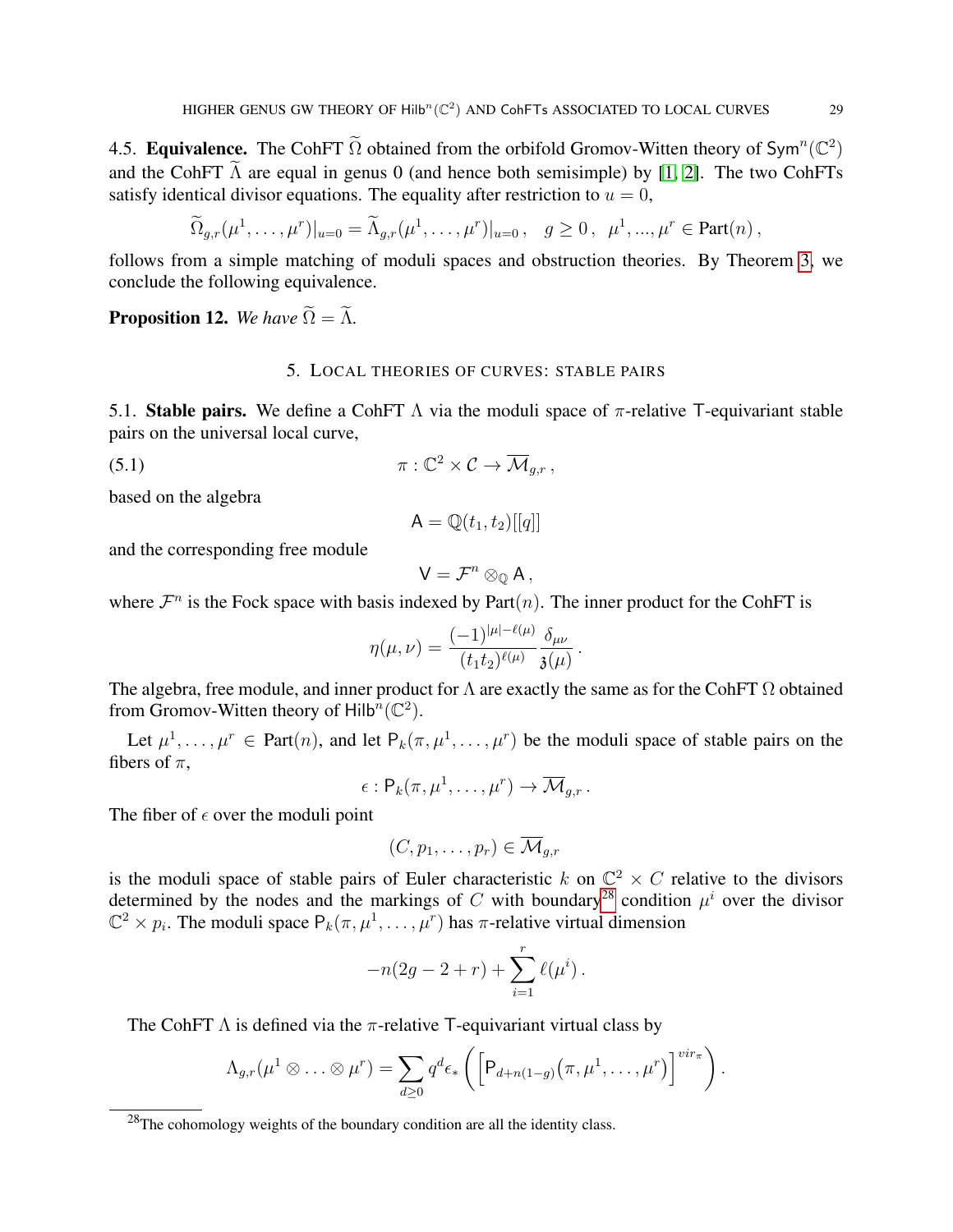#### 30 PANDHARIPANDE AND TSENG

5.2. Axioms and the divisor equation. The defining axioms of a CohFT are listed in Section [1.](#page-9-0) Axiom (i) for Λ follows from the symmetry of the construction. Axiom (ii) is a consequence of the degeneration formula of relative stable pairs theory. The proof of Axiom (iii) is parallel to the proof of Proposition [10.](#page-26-1)

Proposition 13. *The identity axiom holds:*

<span id="page-29-0"></span>
$$
\Lambda_{g,r+1}(\mu^1 \otimes \cdots \otimes \mu^r \otimes \mathbf{1}) = p^* \Lambda_{g,r}(\mu^1 \otimes \cdots \otimes \mu^r)
$$

*where*  $p : \overline{M}_{g,r+1} \to \overline{M}_{g,r}$  *is the forgetful map.* 

Instead of using the 1-pointed stable map space, we consider the universal target

(5.2) 
$$
p_{\pi}: \mathcal{T}_k \to \mathsf{P}_k(\pi, \mu^1, \ldots, \mu^r)
$$

with the universal curve expressed as the descendent  $ch_2(\mathcal{F})$  of the universal sheaf  $\mathcal F$  on  $\mathcal T_k$ . Otherwise, the proof is identical.

The divisor equation for  $\Lambda$  is identical to the divisor equation for the Gromov-Witten theory of  $Hilb^{n}(\mathbb{C}^{2})$ . The proof is parallel to the proof of Proposition [11.](#page-27-0)

<span id="page-29-1"></span>Proposition 14. *The divisor equation holds:*

$$
-\Lambda_{g,r+1}(\mu^1\otimes\cdots\otimes\mu^r\otimes(2,1^{n-2}))=q\frac{\partial}{\partial q}\Lambda_{g,r}(\mu^1\otimes\cdots\otimes\mu^r).
$$

*Proof.* Instead of using the 1-pointed stable map space with  $\psi_1$ , we consider the universal target [\(5.2\)](#page-29-0) with the descendent  $ch_3(\mathcal{F})$  of the universal sheaf  $\mathcal F$  on  $\mathcal T_k$ . The notation here will be parallel to the stable maps case,

$$
\epsilon_1: \mathcal{T}_k \to \overline{\mathcal{M}}_{g,r+1}.
$$

Proposition [14](#page-29-1) is equivalent to the following statement:

$$
p_*\epsilon_*\left(\left[\mathsf{P}_{d+n(1-g)}\left(\pi,\mu^1,\ldots,\mu^r,(2,1^{n-2})\right)\right]^{vir_{\pi}}\right)=d\cdot\epsilon_*\left(\left[\mathsf{P}_{d+n(1-g)}\left(\pi,\mu^1,\ldots,\mu^r\right)\right]^{vir_{\pi}}\right).
$$

Consider first the dilaton equation<sup>[29](#page-29-2)</sup> in the theory of stable pairs

$$
\epsilon_* p_{\pi*} \left( \text{ch}_3(\mathcal{F}) \Big[ \mathcal{T}_{d+n(1-g)} \Big]^{vir_{\pi}} \right) = \left( d + n(1-g) - \frac{n}{2}(2-2g) \right) \cdot \epsilon_* \left( \Big[ P_{d+n(1-g)} \big( \pi, \mu^1, \ldots, \mu^r \big) \Big]^{vir_{\pi}} \right).
$$

We have also the degeneration relation

$$
\epsilon_{1*}\left(\mathrm{ch}_3(\mathcal{F})\Big[\mathcal{T}_{d+n(1-g)}\Big]^{vir_{\pi}}\right)=-\epsilon_*\left(\Big[P_{d+n(1-g)}\big(\pi,\mu^1,\ldots,\mu^r,(2,1^{n-2})\big)\Big]^{vir_{\pi}}\right)
$$

<span id="page-29-2"></span><sup>29</sup>See [\[32,](#page-51-12) Section 3.2].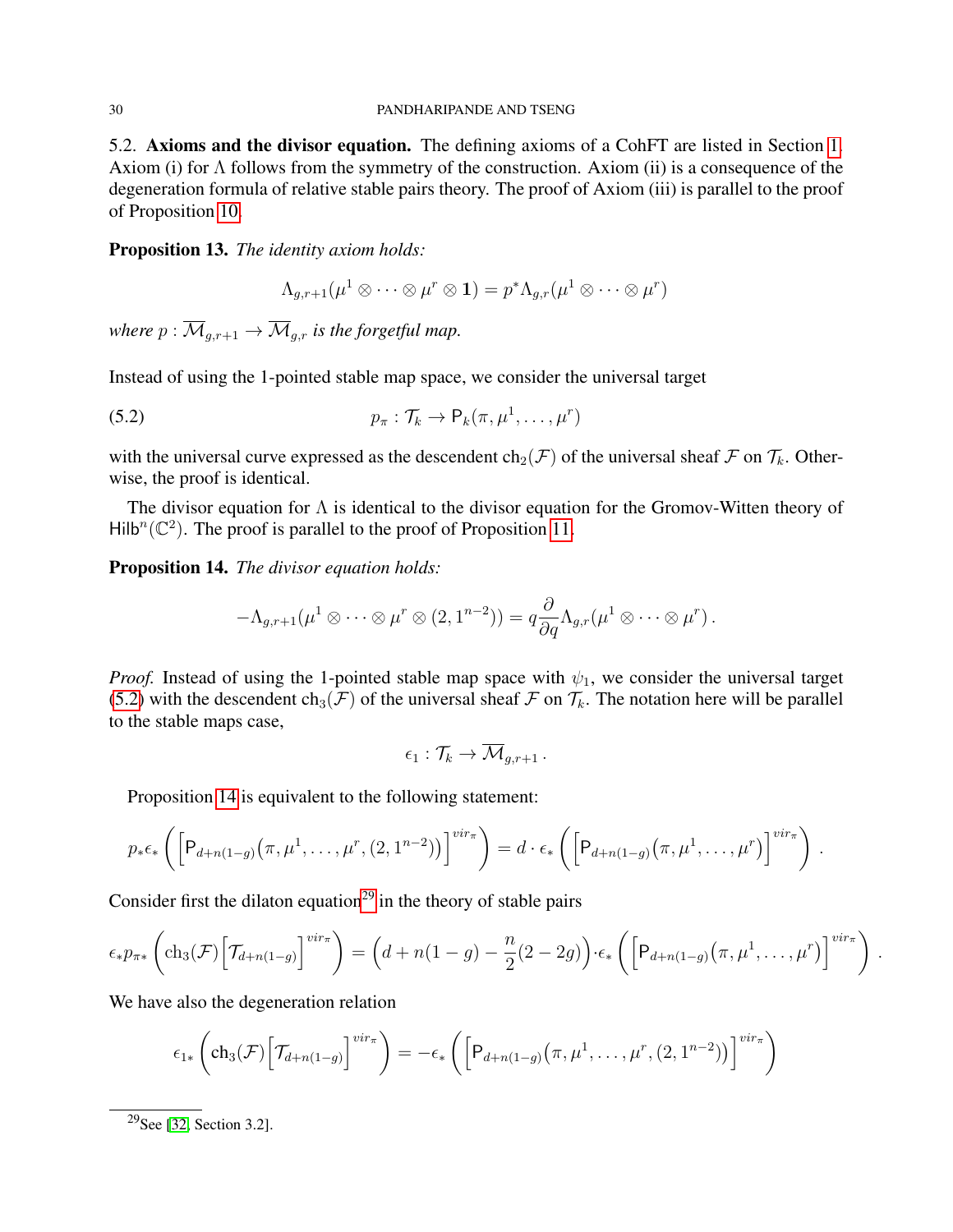obtained by universally bubbling off the descendent in the target. The contribution of the boundary condition  $(1^n)$  vanishes as can be seen from calculation of the equivariant cap.<sup>[30](#page-30-0)</sup> We conclude

$$
p_{*}\epsilon_{*}\left(\left[P_{d+n(1-g)}(\pi,\mu^{1},\ldots,\mu^{r},(2,1^{n-2}))\right]^{vir_{\pi}}\right) = p_{*}\epsilon_{1*}\left(\text{ch}_{3}(\mathcal{F})\left[\mathcal{T}_{d+n(1-g)}\right]^{vir_{\pi}}\right)
$$

$$
= \epsilon_{*}p_{\pi*}\left(\text{ch}_{3}(\mathcal{F})\left[\mathcal{T}_{d+n(1-g)}\right]^{vir_{\pi}}\right)
$$

$$
= d \cdot \epsilon_{*}\left(\left[P_{d+n(1-g)}(\pi,\mu^{1},\ldots,\mu^{r})\right]^{vir_{\pi}}\right),
$$

completing the proof of the divisor equation.  $\Box$ 

5.3. Equivalence. The CohFT  $\Omega$  obtained from the Gromov-Witten theory of Hilb<sup>n</sup>( $\mathbb{C}^2$ ) and the CohFT  $\Lambda$  are equal in genus 0 (and hence both semisimple) by [\[30,](#page-51-1) [31\]](#page-51-3). The two CohFTs satisfy identical divisor equations. The equality after restriction to  $q = 0$ ,

$$
\Omega_{g,r}(\mu^1,\ldots,\mu^r)|_{q=0}=\Lambda_{g,r}(\mu^1,\ldots,\mu^r)|_{q=0},\quad g\geq 0\,,\ \mu^1,\ldots,\mu^r\in \text{Part}(n)\,,
$$

follows from a simple matching of moduli spaces and obstruction theories. By Theorem [1,](#page-4-0) we conclude the following equivalence.

### <span id="page-30-4"></span>**Proposition 15.** *We have*  $\Omega = \Lambda$ .

Since the matching of obstruction theories here in the  $q = 0$  case is interesting, we discuss the matter in more detail. The moduli spaces

<span id="page-30-2"></span>
$$
\prod_{i=1}^r \text{ev}_i^{-1}(\mu^i) \subset \overline{\mathcal{M}}_{g,r}(\text{Hilb}^n(\mathbb{C}^2), 0) \quad \text{ and } \quad \mathsf{P}_{n(1-g)}(\pi, \mu^1, \dots, \mu^r)
$$

are isomorphic. The T-equivariant obstruction bundle for the Gromov-Witten theory of Hilb<sup>n</sup>( $\mathbb{C}^2$ ) in the  $q = 0$  case is

(5.3) 
$$
\text{Tan}(\text{Hilb}^n(\mathbb{C}^2)) \otimes \mathbb{E}_g^*.
$$

The T-equivariant obstruction bundle<sup>[31](#page-30-1)</sup> for  $\pi$ -relative stable pairs theory in the  $q = 0$  case is

(5.4) 
$$
\text{Tan}(\text{Hilb}^n(\mathbb{C}^2))^* \otimes \mathbb{E}_g^* \otimes [t_1 + t_2],
$$

where  $[t_1 + t_2]$  denotes a trivial bundle of weight  $t_1 + t_2$ . The matching of [\(5.3\)](#page-30-2) and [\(5.4\)](#page-30-3) follows from the holomorphic symplectic condition which takes the following T-equivariant form:

<span id="page-30-3"></span>
$$
\text{Tan}(\text{Hilb}^n(\mathbb{C}^2))^* = \text{Tan}(\text{Hilb}^n(\mathbb{C}^2)) \otimes [-t_1 - t_2].
$$

<span id="page-30-0"></span><sup>&</sup>lt;sup>30</sup>The equivariant cap invariant for  $(1^n)$  has been calculated in [\[34,](#page-51-11) Section 2.5]. For stable pairs,  $s_3$  does not occur. All summands have vanishing contributions.

<span id="page-30-1"></span> $31$ The calculation is by Serre duality and standard techniques.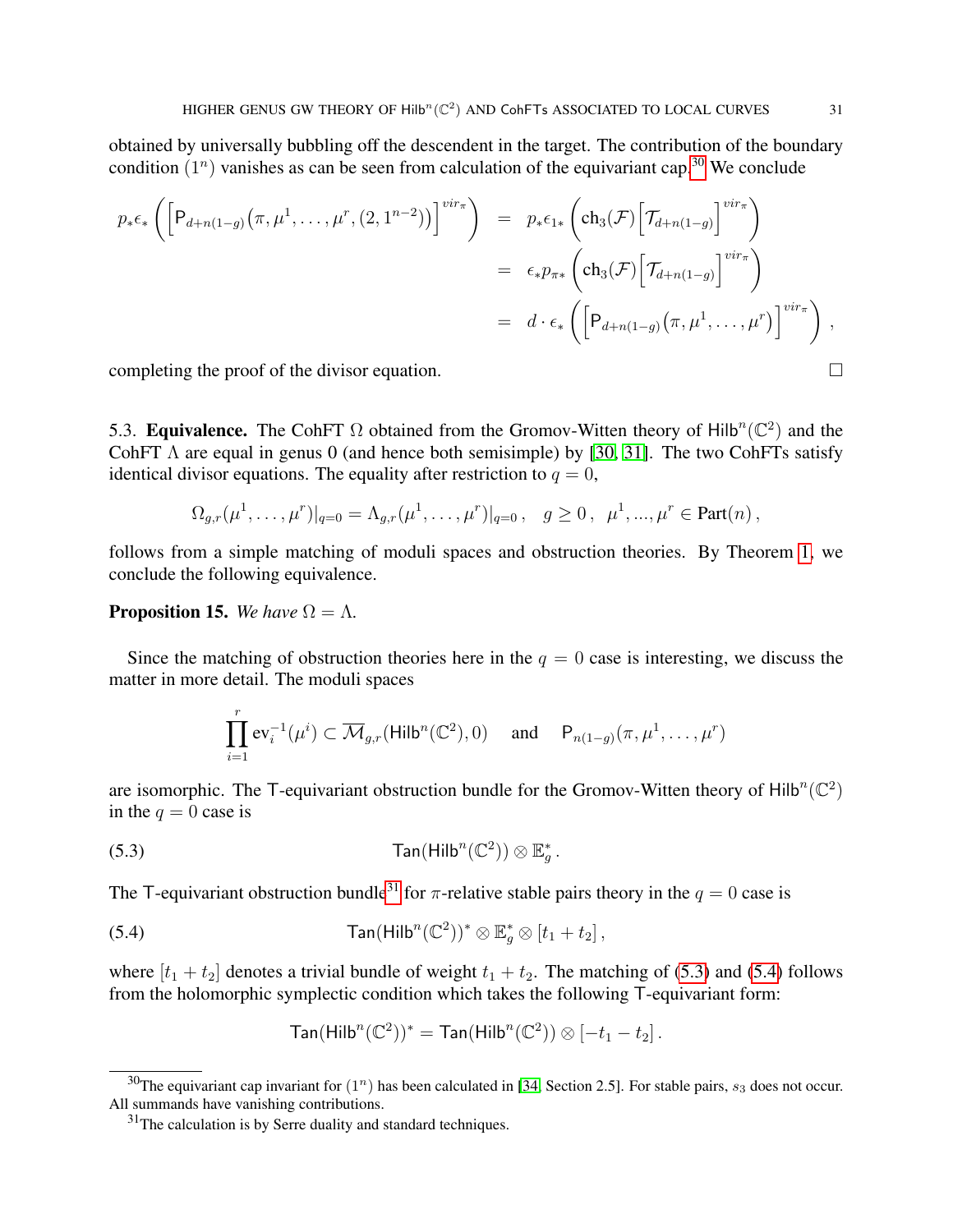#### <span id="page-31-0"></span>32 PANDHARIPANDE AND TSENG

# 6. THE RESTRICTED COHFTS

# <span id="page-31-1"></span>6.1. The Hilbert scheme  $\text{Hilb}^n(\mathbb{C}^2)$ . Following [\[23,](#page-50-17) Chapter VI, Section 10], let

 $J_{\lambda} \in \mathcal{F} \otimes_{\mathbb{C}} \mathbb{C}(t_1, t_2)$ 

be an integral form of the Jack symmetric function depending on the parameter  $\alpha = 1/\theta$ . Define

<span id="page-31-2"></span>
$$
\mathsf{J}^\lambda = t_2^{|\lambda|} t_1^{\ell(\cdot)} J_\lambda |_{\alpha = -t_1/t_2} \, .
$$

The vector  $J^{\lambda}$  in Fock space corresponds to the T-equivariant class of the T-fixed point of Hilb<sup>n</sup>( $\mathbb{C}^2$ ) associated to  $\lambda$ . See also [\[30,](#page-51-1) Section 2.2].

The Bernoulli numbers  $B_m$  are defined by

(6.1) 
$$
\frac{t}{e^t - 1} = \sum_{m=0}^{\infty} \frac{B_m}{m!} t^m.
$$

For  $\lambda \in$  Part $(n)$ , define

$$
N_{2m-1,\lambda}(t_1,t_2) = \sum_{s \in D_{\lambda}} \left( \frac{1}{(a(s)t_2 - (l(s)+1)t_1)^{2m-1}} + \frac{1}{(l(s)t_1 - (a(s)+1)t_2)^{2m-1}} \right).
$$

Here, the sum is over all boxes s in the Young diagram  $D_{\lambda}$  corresponding to  $\lambda$ . The standard arm and leg lengths are  $a(s)$  and  $l(s)$  respectively.

<span id="page-31-3"></span>**Proposition 16.** After the coordinates of V are set to 0, the matrix  $R^{\text{Hilb}}\Big|_{q=0}$  in the basis

$$
\left\{ \left| J^{\lambda} \right| \lambda \in \text{Part}(n) \right\}
$$

*of* V *is diagonal with entries*

$$
\exp\left(\sum_{m>0}\frac{B_{2m}}{2m(2m-1)}z^{2m-1}N_{2m-1,\lambda}(t_1,t_2)\right).
$$

*Proof.* The R-matrix R<sup>Hilb</sup>  $\Big|_{q=0}$  is the R-matrix classifying the CohFT  $\Omega\Big|_{q=0}$ . The CohFT  $\Omega\Big|_{q=0}$ concerns the T-equivariant Gromov-Witten theory of  $Hilb^{n}(\mathbb{C}^{2})$  in degree 0. The T-fixed locus

$$
\mathsf{Hilb}^n(\mathbb{C}^2)^\mathsf{T}\subset \mathsf{Hilb}^n(\mathbb{C}^2)
$$

is a set of isolated points indexed by partitions of  $n$  (see, for example, [\[28,](#page-51-2) Section 5.2]). A partition

$$
\lambda = (\lambda_1, \lambda_2, \lambda_3, \ldots) \in Part(n)
$$

defines a Young diagram  $D_\lambda$  whose *i*-th row has  $\lambda_i$  boxes. The point in Hilb<sup>n</sup>( $\mathbb{C}^2$ )<sup>T</sup> indexed by  $\lambda$  is defined by the monomial ideal  $\mathcal{I}_{\lambda} \subset \mathbb{C}[x, y]$  generated by

$$
(y^{\lambda_1}, xy^{\lambda_2}, x^2y^{\lambda_3}, \dots, x^{i-1}y^{\lambda_i}, \dots).
$$

The Young diagram  $D_{\lambda}$  also determines the conjugate partition

$$
\lambda' = (\lambda'_1, \lambda'_2, \lambda'_3, \ldots)
$$

obtained by setting  $\lambda'_i$  to be the number of boxes in the *i*-th column of  $D_\lambda$ .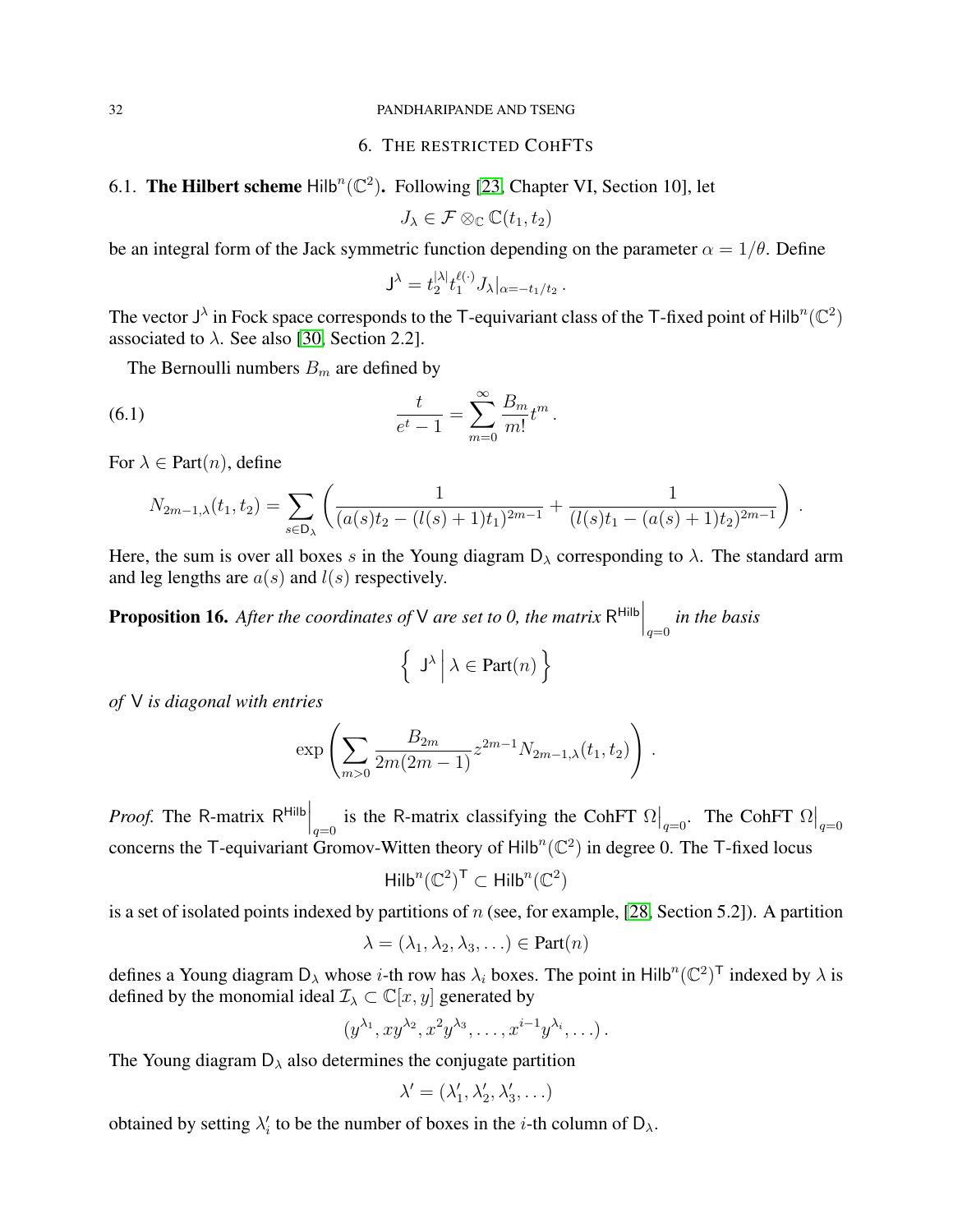For  $s = (i, j) \in D_\lambda$ , the box on the  $i^{th}$  row and the  $j^{th}$  column, define the arm and leg lengths by

<span id="page-32-2"></span>
$$
a(s) = \lambda'_j - i
$$
 and  $l(s) = \lambda_i - j$ 

respectively. By [\[28,](#page-51-2) Proposition 5.8], the weights associated to  $s \in D_\lambda$  of the T-action on the tangent space  $\text{Tan}_{\lambda}(\text{Hilb}^n(\mathbb{C}^2))$  are

(6.2) 
$$
-a(s)t_2+(l(s)+1)t_1, -l(s)t_1+(a(s)+1)t_2.
$$

As s varies in  $D_{\lambda}$ , we obtain 2n tangent weights.

By virtual localization, the T-equivariant Gromov-Witten theory of  $Hilb^{n}(\mathbb{C}^{2})$  in degree 0 equals the Gromov-Witten theory of Hilb<sup>n</sup> $({\mathbb{C}}^2)^T$  twisted<sup>[32](#page-32-1)</sup> by the inverse T-equivariant Euler class of the rank  $2n$  bundle on which T acts with weights [\(6.2\)](#page-32-2).

The R-matrix  $R^{Hilb}\Big|_{q=0}$  is the unique matrix which transforms the Gromov-Witten theory of  $Hilb^{n}(\mathbb{C}^{2})^{T}$  to the aforementioned twisted Gromov-Witten theory of Hilb<sup>n</sup>( $\mathbb{C}^{2})^{T}$ . The latter theory consists of Hodge integrals over  $\overline{\mathcal{M}}_{g,r}$ , which have been calculated in [\[8,](#page-50-18) [27\]](#page-51-13). To identify the R-matrix, we consider the twisted theory in the setting of [\[4\]](#page-50-19) and apply the quantum Riemann-Roch theorem. Then,  $R^{\text{Hilb}}\Big|_{q=0}$  coincides with the symplectic transformation in the quantum Riemann-Roch theorem<sup>[33](#page-32-3)</sup>, which is the claim of the the Proposition.  $\Box$ 

<span id="page-32-0"></span>6.2. The symmetric product  $Sym^n(\mathbb{C}^2)$ . For  $Sym^n(\mathbb{C}^2)$ , the vector  $|\mu\rangle \in \widetilde{V}$  in Fock space corresponds to the fundamental class  $[I_\mu]$  of the component

$$
I_\mu\subset I\mathsf{Sym}^n(\mathbb{C}^2)
$$

of the inertial stack.

<span id="page-32-5"></span>**Proposition 17.** After the coordinates of  $\widetilde{V}$  are set to 0, the matrix  $R^{\text{Sym}}\Big|_{u=0}$  in the basis

$$
\left\{ \left. \left| \mu \right\rangle \right. \right| \mu \in \mathrm{Part}(n) \left. \right\}
$$

*of*  $\widetilde{V}$  *is diagonal with entries* 

$$
\exp\left(-\sum_{m>0}\frac{B_{2m}}{2m(2m-1)}\sum_{i=1}^{\ell(\mu)}\left(\frac{1}{(\mu_it_1)^{2m-1}}+\frac{1}{(\mu_it_2)^{2m-1}}\right)z^{2m-1}\right).
$$

*Proof.* The R-matrix  $R^{Sym}$   $\Big|_{u=0}$  classifies the restricted CohFT  $\widetilde{\Omega}_{g,r}\Big|_{u=0}$ . By definition, the CohFT  $\widetilde{\Omega}_{g,r}\Big|_{u=0}$  is obtained from the T-equivariant Gromov-Witten theory of Sym<sup>n</sup>( $\mathbb{C}^2$ ) – the Gromov-Witten theory of the classifying orbifold  $BS_n$  twisted<sup>[34](#page-32-4)</sup> by the inverse T-equivariant Euler class of the rank 2n trivial bundle on which  $\mathsf T$  acts with weights  $t_1$  and  $t_2$  (each appearing n times). By the

<span id="page-32-1"></span> $32$ In the sense of [\[4\]](#page-50-19).

<span id="page-32-3"></span><sup>&</sup>lt;sup>33</sup>Since R<sup>Hilb</sup> $\Big|_{q=0} = \text{Id} + O(z)$ , we may discard the scalar factors in quantum Riemann-Roch theorem.

<span id="page-32-4"></span> $34$ In the sense of [\[40\]](#page-51-10).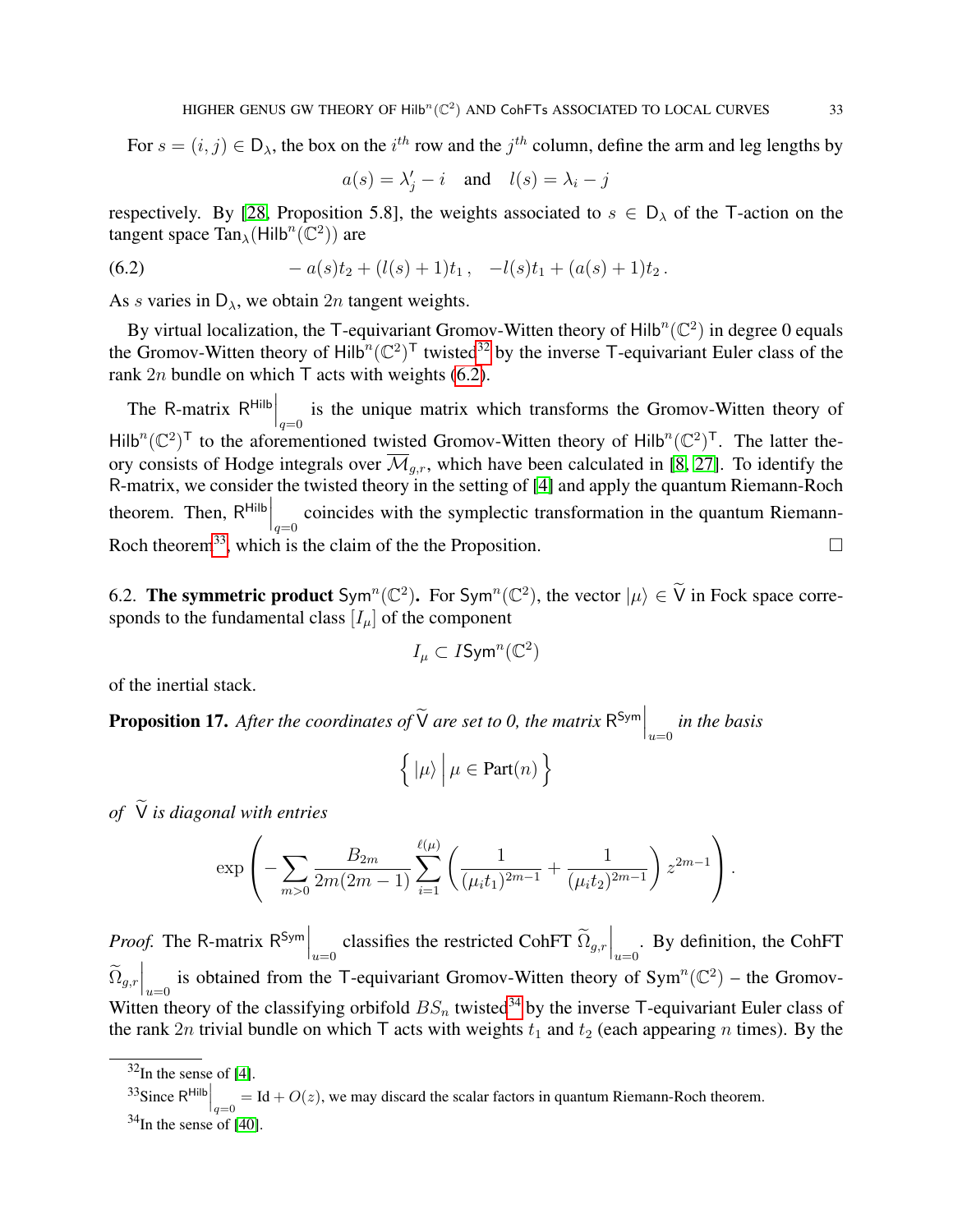orbifold quantum Riemann-Roch theorem of [\[40\]](#page-51-10), the twisted theory is obtained from the Gromov-Witten theory of  $BS_n$  by the action of a symplectic operator Q. The operator Q coincides with  $\mathsf{R}^{\text{Sym}}\Big|_{u=0}$  in the basis  $\{[I_\mu]\}_{\mu \in \text{Part}(n)}$  of

$$
H^*_{\mathsf{T}}(IBS_n) = H^*_{\mathsf{T}}(I\mathsf{Sym}^n(\mathbb{C}^2)).
$$

Next, we identify Q. Consider the conjugacy class  $Conj(\mu)$  of  $S_n$  corresponding to the partition

$$
\mu=(\mu_1,\mu_2,\mu_3,\ldots).
$$

Let  $\sigma \in S_n$  be an element of Conj $(\mu)$ . Then,  $\sigma$  can be written as a product of disjoint cycles of lengths  $\mu_i$ . The vector space  $(\mathbb{C}^2)^{\oplus n}$  decomposes into a direct sum of  $\sigma$ -eigenspaces. The eigenvalues and ranks of these eigenspaces depend only on the conjugacy class, not  $\sigma$ . The eigenvalues are

$$
\exp\left(2\pi\sqrt{-1}\frac{l}{\mu_i}\right), \quad 0 \le l \le \mu_i - 1, \quad i = 1, 2, 3, ....
$$

Each such<sup>[35](#page-33-0)</sup> eigenvalue has a rank 2 eigenspace with T-weights  $t_1, t_2$ .

By [\[40\]](#page-51-10), the operator Q is diagonal in the basis  $\{[I_\mu]\}$  of  $H^*_{\mathsf{T}}(IBS_n)$  with entry at  $[I_\mu]$  given by

$$
\exp\left(\sum_{m>1}\frac{-1}{m(m-1)}\sum_{i=1}^{\ell(\mu)}\left\{B_m(0)+B_m\left(\frac{1}{\mu_i}\right)+\ldots+B_m\left(\frac{\mu_i-1}{\mu_i}\right)\right\}z^{m-1}\left(\frac{1}{t_1^{m-1}}+\frac{1}{t_2^{m-1}}\right)\right).
$$

Here,  $B_m(x)$  is the Bernoulli polynomial,

$$
\frac{te^{xt}}{e^t-1} = \sum_{m=0}^{\infty} B_m(x) \frac{t^m}{m!}.
$$

From the identity

$$
\sum_{l=0}^{r-1} \frac{te^{tl/r}}{e^t - 1} = \frac{t}{e^t - 1} \frac{e^t - 1}{e^{t/r} - 1} = \frac{t/r}{e^{t/r} - 1} \cdot r,
$$

and the definition [\(6.1\)](#page-31-2) of the Bernoulli numbers, we see

$$
\sum_{l=0}^{r-1} B_m\left(\frac{l}{r}\right) = \frac{B_m}{r^{m-1}}.
$$

The above expression for the diagonal elements of Q can be written as

$$
\exp\left(-\sum_{m>0}\frac{B_{2m}}{2m(2m-1)}\sum_{i=1}^{\ell(\mu)}\left(\frac{1}{(\mu_it_1)^{2m-1}}+\frac{1}{(\mu_it_2)^{2m-1}}\right)z^{2m-1}\right)
$$

which completes the proof.  $\Box$ 

The product structure on  $H^*_{\mathsf{T}}(I\text{Sym}^n\mathbb{C}^2)$  is described in [\[1,](#page-50-0) Section 3.3] in terms of the representation theory of the symmetric group. The *normalized* idempotents of  $H^*_{\mathsf{T}}(I\text{Sym}^n\mathbb{C}^2)$  are

(6.3) 
$$
I^{\lambda} = \sum_{\mu \in Part(n)} \chi_{\lambda}(\mu) I_{\mu}(t_1 t_2)^{\ell(\mu)/2},
$$

<span id="page-33-0"></span> ${}^{35}$ If  $\mu$  has equal parts, the eigenspaces increase by the multiplicity factor.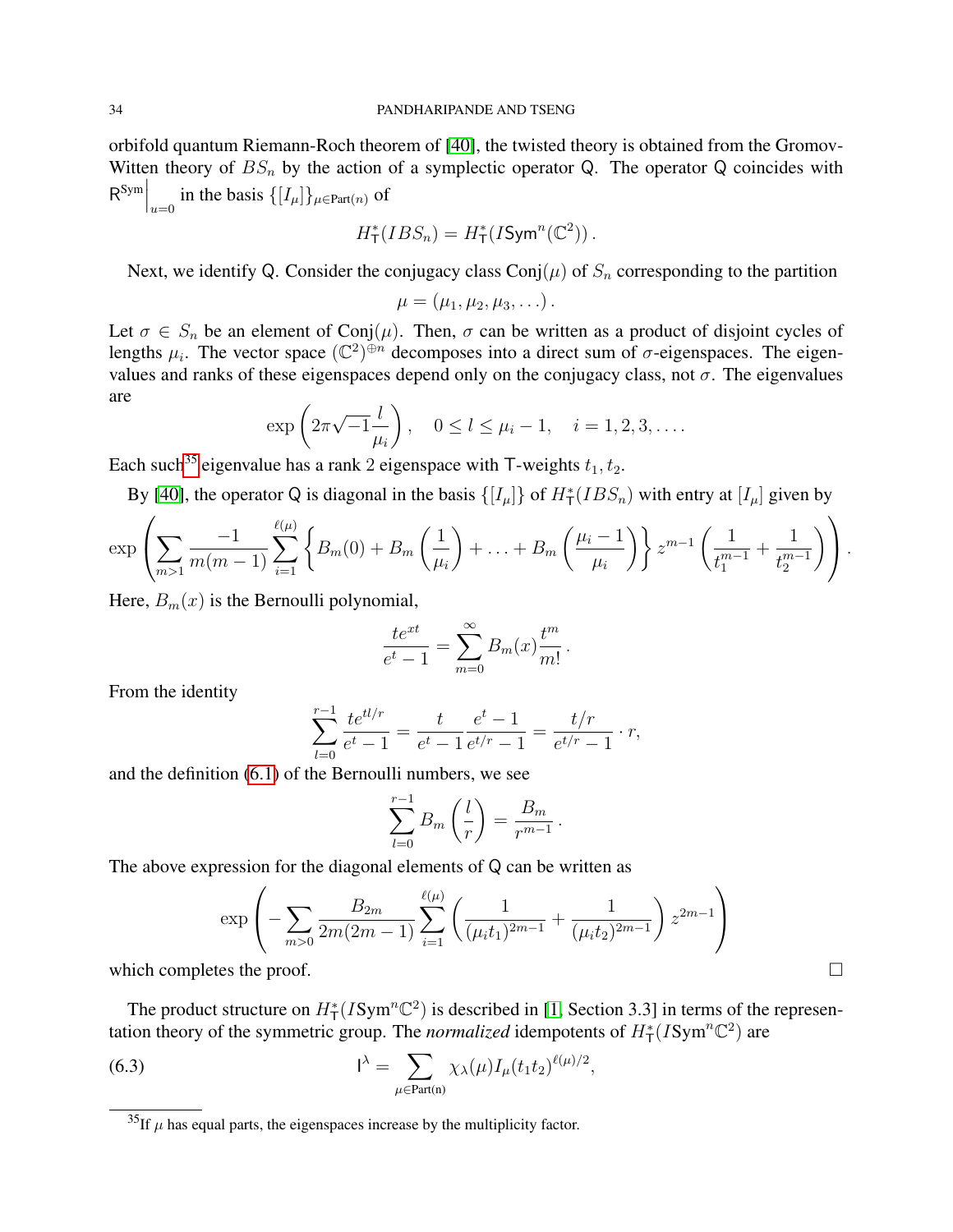where  $\chi_{\lambda}(\mu)$  is the character of  $S_n$ . The action of the matrix  $\mathsf{R}^{\text{Sym}}\Big|_{u=0}$  in the idempotent basis of  $H^*_{\mathsf{T}}(I\text{Sym}^n\mathbb{C}^2)$  is given by

(6.4) 
$$
R^{Sym} \Big|_{u=0} (1^{\lambda}) =
$$

$$
\sum_{\mu} \chi_{\lambda}(\mu) \exp \left( - \sum_{m>0} \frac{B_{2m}}{2m(2m-1)} \sum_{i=1}^{\ell(\mu)} \left( \frac{1}{(\mu_i t_1)^{2m-1}} + \frac{1}{(\mu_i t_2)^{2m-1}} \right) z^{2m-1} \right) (t_1 t_2)^{\ell(\mu)/2} \Big| \mu \Big\rangle
$$

written in  $\widetilde{V}$ . Under the identification<sup>[36](#page-34-1)</sup>  $V \rightarrow \widetilde{V}$  given by [\(1.6\)](#page-12-2), we have

<span id="page-34-4"></span>(6.5) 
$$
R^{Sym} \Big|_{u=0} (1^{\lambda}) = \sum_{\mu} \chi_{\lambda}(\mu) \exp \left( - \sum_{m>0} \frac{B_{2m}}{2m(2m-1)} \sum_{i=1}^{\ell(\mu)} \left( \frac{1}{(\mu_i t_1)^{2m-1}} + \frac{1}{(\mu_i t_2)^{2m-1}} \right) z^{2m-1} \right) \cdot \sqrt{-1}^{\ell(\mu) - |\mu|} (t_1 t_2)^{\ell(\mu)/2} |\mu \rangle
$$

<span id="page-34-0"></span>written in V.

### <span id="page-34-2"></span>7. QUANTUM DIFFERENTIAL EQUATIONS

We recall the quantum differential equation for  $Hilb<sup>n</sup>(\mathbb{C}^2)$  calculated in [\[29\]](#page-51-0) and further studied in [\[30\]](#page-51-1). We follow here the exposition [\[29,](#page-51-0) [30\]](#page-51-1).

Consider the Fock space introduced in Section [0.2](#page-2-3) (after extension of scalars to  $\mathbb{C}$ ),

(7.1) 
$$
\mathcal{F} \otimes_{\mathbb{C}} \mathbb{C}[t_1, t_2] \stackrel{\simeq}{=} \bigoplus_{n \geq 0} H_{\mathsf{T}}^*(\mathsf{Hilb}^n(\mathbb{C}^2), \mathbb{C}),
$$

freely generated by commuting creation operators  $\alpha_{-k}$  for  $k \in \mathbb{Z}_{>0}$  acting on the vacuum vector  $v_{\emptyset}$ . The intersection pairing on the T-equivariant cohomology of  $Hilb<sup>n</sup>(\mathbb{C}^2)$  induces a pairing on Fock space,

$$
\eta(\mu,\nu)=\frac{(-1)^{|\mu|-\ell(\mu)}}{(t_1t_2)^{\ell(\mu)}}\frac{\delta_{\mu\nu}}{\mathfrak{z}(\mu)}\,.
$$

The paper [\[30\]](#page-51-1) also uses a Hermitian pairing  $\langle -, - \rangle$ <sub>H</sub> on the Fock space [\(7.1\)](#page-34-2) defined by the three following properties

- $\langle \mu | \nu \rangle_H = \frac{1}{(t_1,t_2)}$  $\frac{1}{(t_1t_2)^{\ell(\mu)}}\frac{\delta_{\mu\nu}}{\mathfrak{z}(\mu)}$  $\frac{o_{\mu\nu}}{ \mathfrak{z}(\mu)}$  ,
- $\langle af, g \rangle_H = a \langle f, g \rangle_H$ ,  $a \in \mathbb{C}(t_1, t_2)$ ,

<span id="page-34-3"></span>• 
$$
\langle f, g \rangle_H = \overline{\langle g, f \rangle}_H
$$
, where  $\overline{a(t_1, t_2)} = a(-t_1, -t_2)$ .

The quantum differential equation (QDE) for the Hilbert schemes of points on  $\mathbb{C}^2$  is given by

(7.2) 
$$
q \frac{d}{dq} \Phi = M_D \Phi, \quad \Phi \in \mathcal{F} \otimes_{\mathbb{C}} \mathbb{C}(t_1, t_2),
$$

<span id="page-34-1"></span> $\frac{36}{36}$ We use  $\sqrt{-1}$  here instead of *i* for clarity in the formulas (since *i* also occurs as an index of summation).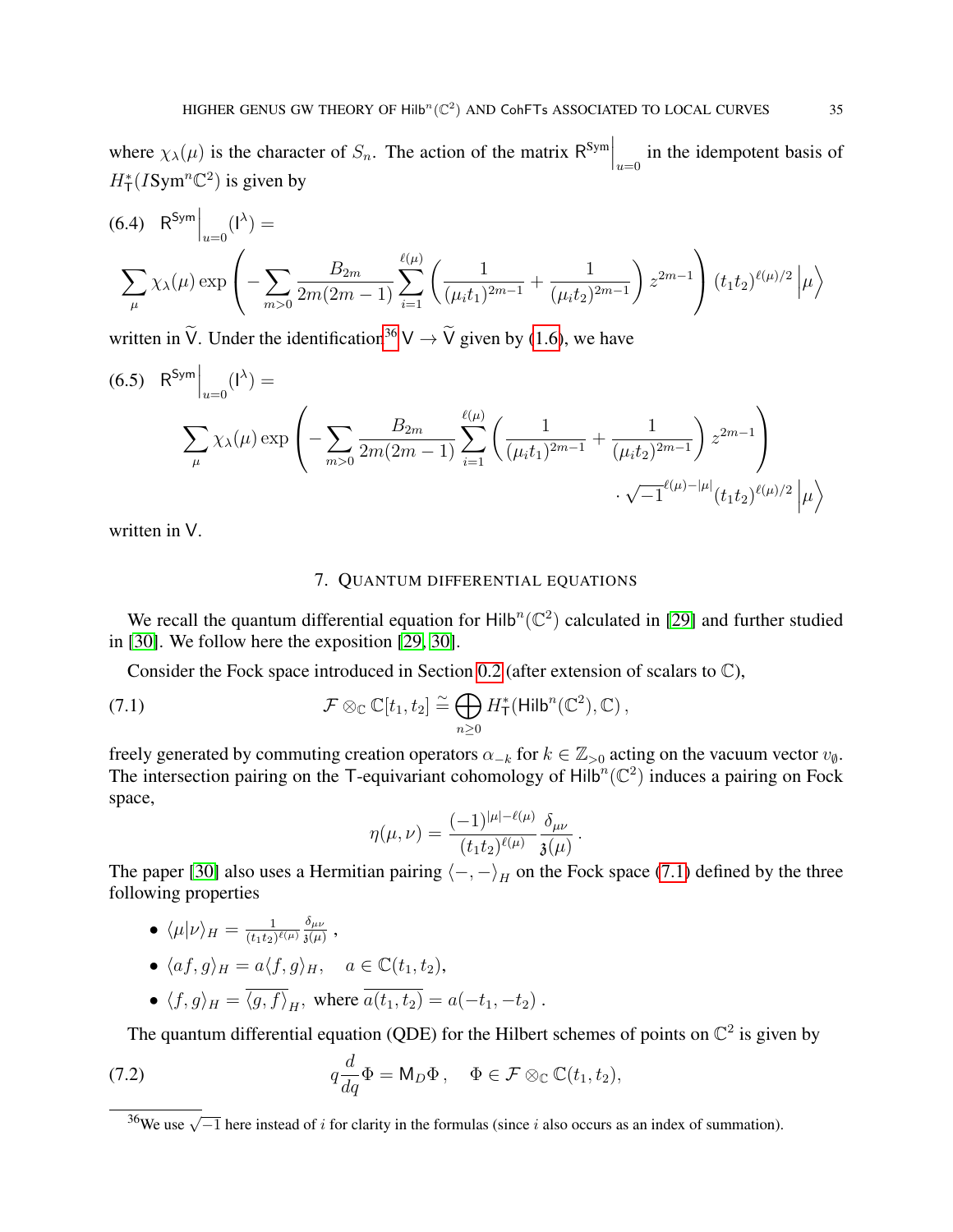where  $M_D$  is the operator of quantum multiplication by D,

$$
(7.3) \quad M_D = (t_1 + t_2) \sum_{k>0} \frac{k}{2} \frac{(-q)^k + 1}{(-q)^k - 1} \alpha_{-k} \alpha_k - \frac{t_1 + t_2}{2} \frac{(-q) + 1}{(-q) - 1} | \cdot | + \frac{1}{2} \sum_{k,l>0} \left[ t_1 t_2 \alpha_{k+l} \alpha_{-k} \alpha_{-l} - \alpha_{-k-l} \alpha_k \alpha_l \right].
$$

While the quantum differential equation [\(7.2\)](#page-34-3) has a regular singular point at  $q = 0$ , the point  $q = -1$ is regular.

The quantum differential equation considered in Givental's theory contains a parameter  $z$ . In the case of the Hilbert schemes of points on  $\mathbb{C}^2$ , the QDE with parameter z is

(7.4) 
$$
zq\frac{d}{dq}\Phi = \mathsf{M}_D\Phi, \quad \Phi \in \mathcal{F} \otimes_{\mathbb{C}} \mathbb{C}(t_1, t_2).
$$

For  $\Phi \in \mathcal{F} \otimes_{\mathbb{C}} \mathbb{C}(t_1, t_2)$ , define

<span id="page-35-1"></span>
$$
\Phi_z = \Phi\left(\frac{t_1}{z}, \frac{t_2}{z}, q\right).
$$

Define  $\Theta \in Aut(\mathcal{F})$  by

$$
\Theta|\mu\rangle=z^{\ell(\mu)}|\mu\rangle.
$$

The following Proposition allows us to use the results in [\[30\]](#page-51-1).

<span id="page-35-2"></span>**Proposition 18.** *If*  $\Phi$  *is a solution of [\(7.2\)](#page-34-3), then*  $\Theta \Phi_z$  *is a solution of [\(7.4\)](#page-35-1).* 

Proposition [18](#page-35-2) follow immediately from the following direct computation.

<span id="page-35-0"></span>**Lemma 19.** *For*  $k > 0$ , we have  $\Theta \alpha_k = \frac{1}{z}$  $\frac{1}{z}\alpha_k\Theta$  and  $\Theta\alpha_{-k} = z\alpha_{-k}\Theta$ .

# 8. SOLUTIONS OF THE QDE

8.1. Preparations. In what follows, we fix an integer  $n \geq 1$  and consider the solutions of the QDE for Hilb<sup>n</sup>( $\mathbb{C}^2$ ). The equivariant parameters  $t_1, t_2$  are treated as complex numbers varying in a Euclidean open domain of  $\mathbb{C}$ . We work with the energy n subspace of Fock space. For notational simplicity, we often omit  $n$  from the formulas.

8.2. At the origin. At  $q = 0$ , the operator  $M_D(0)$  has distinct eigenvalues

$$
-c(\lambda; t_1, t_2) = -\sum_{(i,j)\in\lambda} [(j-1)t_1 + (i-1)t_2].
$$

So  $M_D(q)$  has distinct eigenvalues for small for  $q \in \mathbb{C}$  with |q| small. Furthermore, the values of q for which  $M_D(q)$  has repeated eigenvalues are roots of polynomial equations, so there are only finitely many such  $q$ . Therefore, we can find a path

 $\gamma : [0, 1] \rightarrow \mathbb{C}$ ,  $\gamma(0) = 0$ ,  $\gamma(1) = -1$ ,

and an open neighborhood  $\mathcal{U} \subset \mathbb{C}$  containing  $\gamma$  such that

- (i)  $M_D(q)$  has distinct eigenvalues for  $q \in \mathcal{U}$ ,
- (ii) As q moves along  $\gamma$  to  $q = -1$ , the function  $q^{-c(\lambda; t_1, t_2)}$  is transported to  $\exp(\pi$ √  $\overline{-1}c(\lambda;t_1,t_2)).$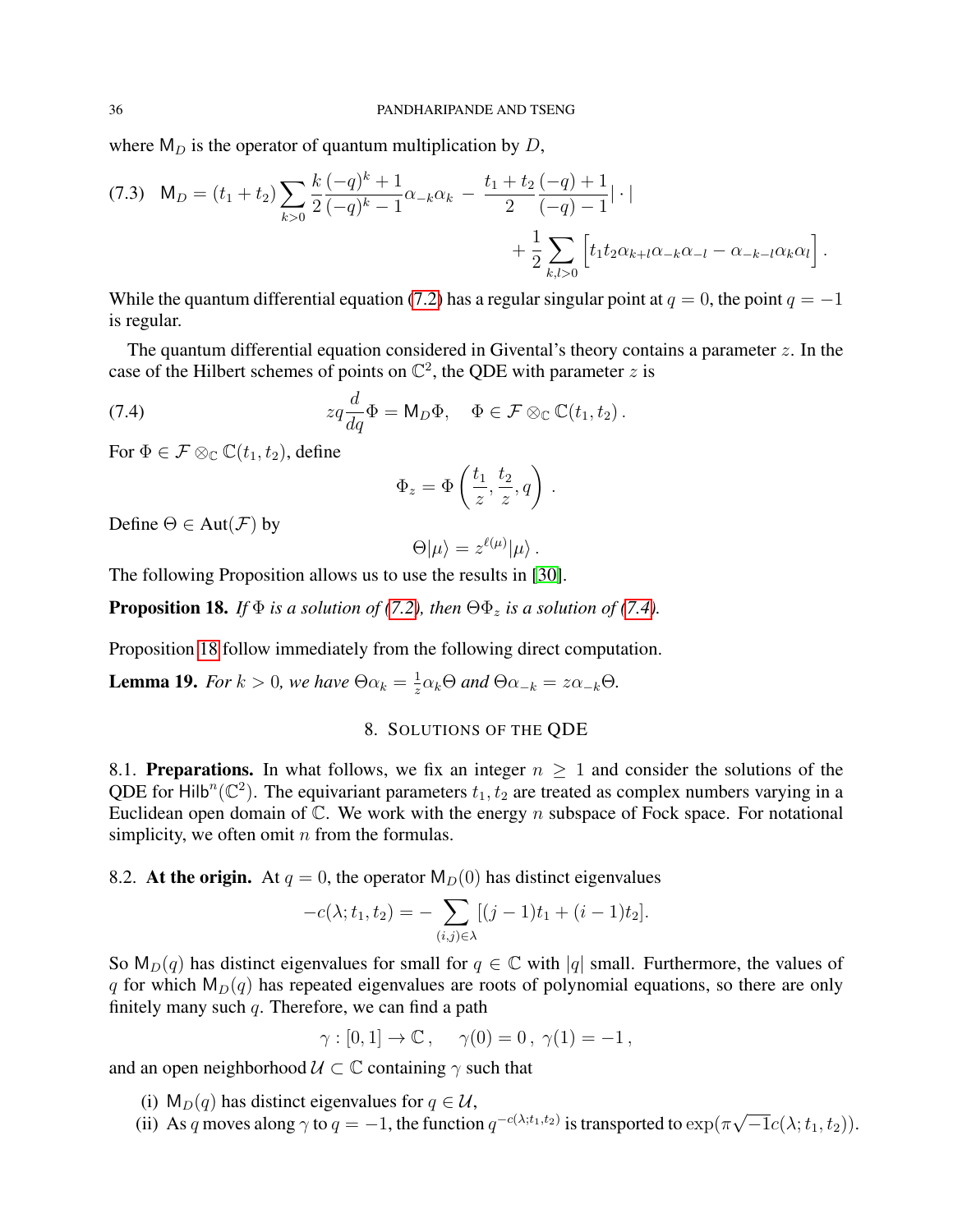For  $q \in \mathcal{U}$ , the eigenvalues of  $M_D(q)$ , denoted by  $v(\lambda; q)$ , are analytic in q. Near  $q = 0$ , we have a power series expansion

$$
v(\lambda;q) = -c(\lambda;t_1,t_2) + O(q).
$$

Therefore, the canonical coordinates

<span id="page-36-2"></span>
$$
u(\lambda;q) = \int v(\lambda;q)d\log q,
$$

are analytic in q. We choose the integration constants so that in  $q \to 0$  we have the asymptotics

(8.1)  $u(\lambda; q) = -c(\lambda; t_1, t_2) \log q + O(q).$ 

Let u be the diagonal matrix with entries  $u(\lambda; q)$ .

8.3. Formal solutions. By [\[11,](#page-50-15) Proposition 1.1], we have the following results (see also [\[7\]](#page-50-14) and [\[21,](#page-50-16) Theorem 1]).

<span id="page-36-5"></span>**Proposition 20.** *There is an open neighborhood*  $U_0 \subset U$  *of* 0 *on which the QDE* [\(7.4\)](#page-35-1) *has a formal solution of the form*

<span id="page-36-6"></span><span id="page-36-1"></span>.

$$
R^{\text{Hilb}}e^{u/z}
$$

In [\[11,](#page-50-15) Proposition 1.1], the asymptotics takes the form

$$
\Psi \mathsf{R}e^{\mathsf{u}/z}
$$

where  $\Psi(q)$  is the matrix<sup>[37](#page-36-0)</sup> whose columns are length-1 eigenvectors of  $M_D(q)$ . In other word,  $\Psi$  is the transition matrix from the canonical basis to the flat basis. In  $(8.3)$ , the matrix R is in canonical coordinates. Together ΨR is the R-matrix in flat coordinates.

After the restriction  $q = 0$ , canonical and flat coordinates are the given by the respective bases

$$
\left\{ J^{\lambda} \, \middle| \, \lambda \in \text{Part}(n) \right\} \text{ and } \left\{ \left| \mu \right\rangle \, \middle| \, \mu \in \text{Part}(n) \right\}
$$

of Fock space.

The asymptotics in the  $z \to 0$  limit will play a crucial role. For our study, we must specify how  $z$  approaches  $0 \in \mathbb{C}$ . Let

<span id="page-36-7"></span>
$$
\mathfrak{R}\subset\mathbb{C}
$$

be a ray emanating from 0 satisfying the following four conditions:

• For 
$$
z \in \mathfrak{R}
$$
 or  $z \in -\mathfrak{R}$ ,

(8.4) 
$$
\left|\arg\left(\frac{t_1}{z}\right)\right| < \pi, \quad \left|\arg\left(\frac{t_2}{z}\right)\right| < \pi.
$$

<span id="page-36-3"></span>• For  $z \in \mathfrak{R}$  or  $z \in -\mathfrak{R}$ , and for any partition  $\lambda$  of n, and  $s \in D_{\lambda}$ , we have

$$
(8.5) \qquad \left|\arg\left(\frac{(l(s)+1)t_1 - a(s)t_2}{z}\right)\right| < \pi, \quad \left|\arg\left(\frac{-l(s)t_1 + (a(s)+1)t_2}{z}\right)\right| < \pi.
$$

<span id="page-36-4"></span>• For  $z \in \mathfrak{R}$  or  $z \in -\mathfrak{R}$ , and for any two partitions  $\lambda, \lambda'$  of n, we have

(8.6) 
$$
\arg\left(\frac{-c(\lambda; t_1, t_2) + c(\lambda'; t_1, t_2)}{z}\right) \notin \frac{\pi}{2} + \mathbb{Z}\pi.
$$

<span id="page-36-0"></span> $37$ In [\[21,](#page-50-16) Theorem 1], a different convention is followed: the same transition matrix is denoted  $\Psi^{-1}$ .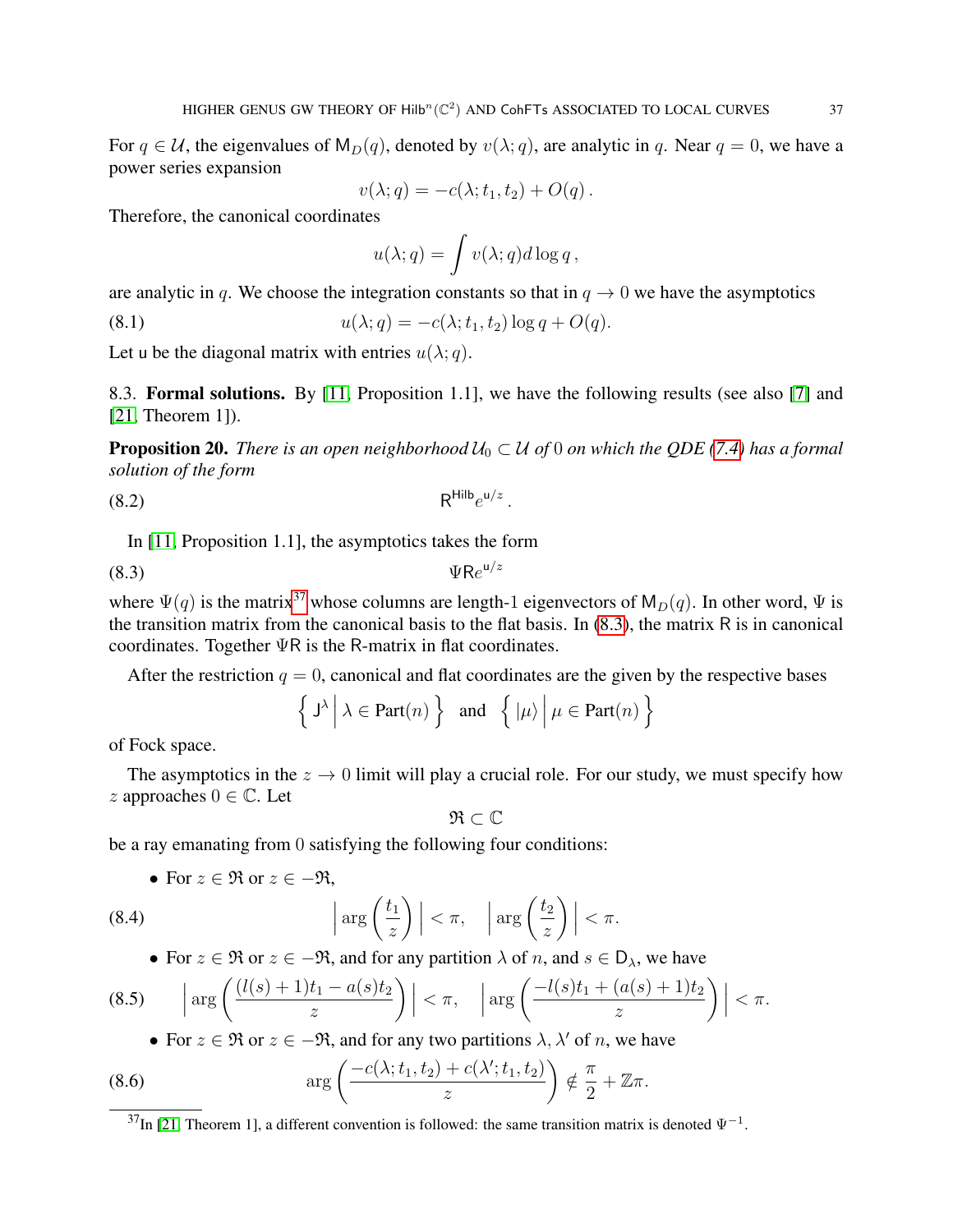<span id="page-37-4"></span>• For  $z \in \Re$ ,

(8.7) 
$$
\text{Re}(\sqrt{-1}t_1/z) < 0, \quad \text{Re}(\sqrt{-1}t_2/z) > 0.
$$

For suitable  $t_1, t_2$  varying in small enough domains, we can find  $\mathfrak{R} \subset \mathbb{C}$  satisfying these conditions.

# 8.4. Solutions. We recall the solution of QDE [\(7.2\)](#page-34-3) constructed in [\[30\]](#page-51-1).

As in Section [6.1,](#page-31-1) let  $J_{\lambda} \in \mathcal{F} \otimes_{\mathbb{C}} \mathbb{C}(t_1, t_2)$  be the integral form of the Jack symmetric function depending on the parameter  $\alpha = 1/\theta$  of [\[23,](#page-50-17) [30\]](#page-51-1). Then

$$
\mathsf{J}^\lambda = t_2^{|\lambda|} t_1^{\ell(\cdot)} J_\lambda |_{\alpha = -t_1/t_2}
$$

is an eigenfunction of  $M_D(0)$  with eigenvalue  $-c(\lambda; t_1, t_2)$ . The coefficient of

<span id="page-37-1"></span>
$$
|\mu\rangle\in\mathcal{F}\otimes_{\mathbb{C}}\mathbb{C}(t_1,t_2)
$$

in the expansion of  $J^{\lambda}$  is  $(t_1t_2)^{\ell(\mu)}$  times a polynomial in  $t_1$  and  $t_2$  of degree  $|\lambda| - \ell(\mu)$ .

By direct calculation, detailed in Section [8.6,](#page-42-0) we find

(8.8) 
$$
\langle J^{\lambda}, J^{\mu} \rangle_{H} = \eta (J^{\lambda}, J^{\mu}).
$$

Since  $J^{\lambda}$  corresponds to the T-equivariant class of the T-fixed point of Hilb<sup>n</sup>( $\mathbb{C}^2$ ) associated to  $\lambda$ ,

(8.9) 
$$
||J^{\lambda}||^{2} = ||J^{\lambda}||_{H}^{2} = \prod_{\text{w: tangent weights at }\lambda} w
$$

see [\[30\]](#page-51-1). The tangent weights are given by [\(6.2\)](#page-32-2).

There are solutions<sup>[38](#page-37-0)</sup> to  $(7.2)$  of the form

<span id="page-37-3"></span><span id="page-37-2"></span>
$$
\mathsf{Y}^\lambda(q)q^{-c(\lambda;t_1,t_2)}, \quad \mathsf{Y}^\lambda(q) \in \mathcal{F} \otimes_{\mathbb{C}} \mathbb{C}(t_1,t_2)[[q]],
$$

which converge for  $|q| < 1$  and satisfy  $Y^{\lambda}(0) = J^{\lambda}$ .

By [\[30,](#page-51-1) Corollary 1],

(8.10) 
$$
\langle Y^{\lambda}(q), Y^{\mu}(q) \rangle_{H} = \delta_{\lambda\mu} ||J^{\lambda}||_{H}^{2} = \langle J^{\lambda}, J^{\mu} \rangle_{H}.
$$

As in [\[30,](#page-51-1) Section 3.1.3], let Y be the matrix whose column vectors are  $Y^{\lambda}$ . Let J be the matrix whose column vectors are  $J^{\lambda}$ . Let  $G_{DT}(t_1, t_2)$  be the diagonal matrix with eigenvalues

$$
q^{-c(\lambda;t_1,t_2)}\prod_{\mathsf{w}: \text{ tangent weights at }\lambda}\frac{1}{\Gamma(\mathsf{w}+1)}.
$$

Define the following further diagonal matrices:

| Matrix | Eigenvalues $\vert$                                                                                              |
|--------|------------------------------------------------------------------------------------------------------------------|
|        | $\frac{1 \text{ L}}{1 \text{ W}}$ : tangent weights at $\lambda$ $\text{W}^{1/2}$                                |
|        | $\frac{1}{\sqrt{a^{-c(\lambda;t_1,t_2)}}}{z^{-c(\lambda;t_1,t_2)}}$                                              |
|        | $\cdot$ 1 <sub>W</sub> : tangent weights at $\lambda$ $\left(\frac{W}{z}\right)^{\frac{1}{W/z}}e^{-\frac{W}{z}}$ |

<span id="page-37-0"></span> $38$ See, for example, [\[19,](#page-50-20) Chapter XIX] for a discussion of how these solutions are constructed.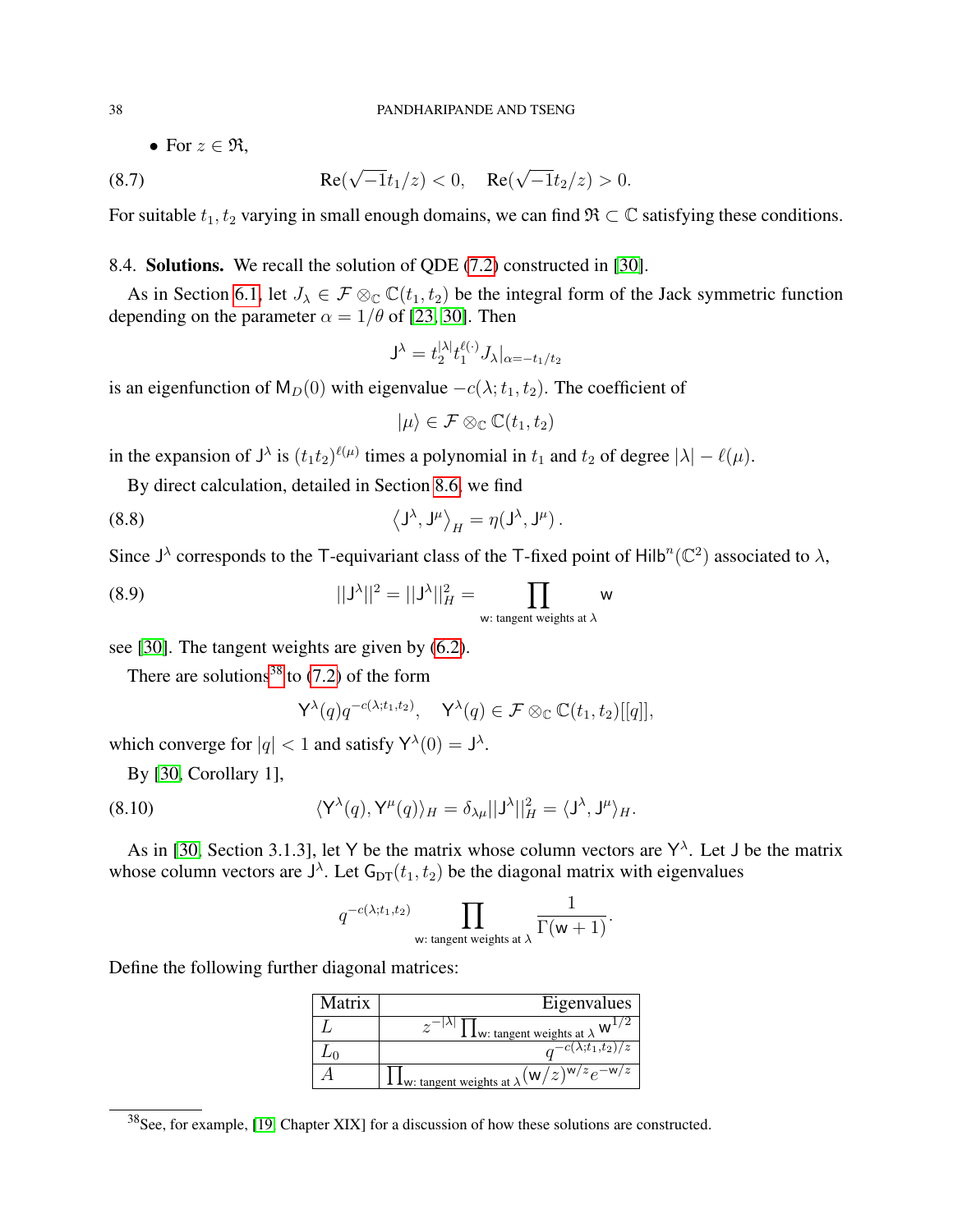Consider the following solution to [\(7.4\)](#page-35-1),

$$
(8.11) \t\t S = (2\pi)^{|\cdot|} \Theta \mathsf{Y}_z \mathsf{G}_{\mathsf{DT}z} A,
$$

where  $S$  is defined over  $U$ . As before,

<span id="page-38-1"></span>
$$
\mathsf{Y}_z = \mathsf{Y}\left(\frac{t_1}{z}, \frac{t_2}{z}, q\right), \quad \mathsf{G}_{\text{DT}z} = \mathsf{G}_{\text{DT}}\left(\frac{t_1}{z}, \frac{t_2}{z}, q\right).
$$

<span id="page-38-2"></span>**Proposition 21.** *As*  $z \to 0$  *along*  $\Re$ *, the operator*  $Se^{-u/z}|_{q=0}$  *has the asymptotics* 

$$
\mathsf{R}^{\mathrm{Hilb}}\Big|_{q=0}
$$

.

*Proof.* We write S as

$$
(2\pi)^{|\cdot|}\Theta\mathsf{Y}_{z}\mathsf{G}_{\text{DT}z}A = (2\pi)^{|\cdot|}\Theta\mathsf{Y}_{z}L^{-1}LL_{0}L_{0}^{-1}\mathsf{G}_{\text{DT}z}A.
$$

$$
= (\Theta\mathsf{Y}_{z}L^{-1})((2\pi)^{|\cdot|}LL_{0}^{-1}\mathsf{G}_{\text{DT}z}A)L_{0}.
$$

At  $q = 0$ , the columns of  $\Theta Y_z L^{-1}$  are

$$
\Theta \mathsf{Y}^{\lambda} \left(0; \frac{t_1}{z}, \frac{t_2}{z}\right) z^{|\lambda|} \prod_{\mathsf{w}: \text{ tangent weights at }\lambda} \mathsf{w}^{-1/2} = \Theta \mathsf{J}^{\lambda} \left(\frac{t_1}{z}, \frac{t_2}{z}\right) z^{|\lambda|} \prod_{\mathsf{w}: \text{ tangent weights at }\lambda} \mathsf{w}^{-1/2}
$$

$$
= \mathsf{J}^{\lambda}(t_1, t_2) \prod_{\mathsf{w}: \text{ tangent weights at }\lambda} \mathsf{w}^{-1/2}.
$$

So  $\Psi|_{q=0} = \Theta Y_z L^{-1}$ . By [\(8.1\)](#page-36-2),  $L_0 e^{-u/z} \Big|_{q=0} = 1$ , where 1 is the identity matrix.

It remains to calculate the asymptotics of  $(2\pi)^{|\cdot|} LL_0^{-1}$  G<sub>DTz</sub>A. Recall the Stirling asymptotics for Gamma function (see, for example, [\[42\]](#page-51-14)): (8.12)

<span id="page-38-0"></span>
$$
\frac{1}{\Gamma(x+1)} \sim \frac{x^{-1/2} x^{-x} e^x}{\sqrt{2\pi}} \exp\left(\sum_{m>0} \frac{B_{2m}}{2m(2m-1)} \left(\frac{-1}{x}\right)^{2m-1}\right), \quad |x| \to \infty, |\arg(x)| < \pi.
$$

By condition [\(8.5\)](#page-36-3), the formula [\(8.12\)](#page-38-0) is applicable to  $G_{DT}$  as  $z \to 0$  along  $\Re$ . We conclude that the asymptotics of  $L_0^{-1}$ G<sub>DTz</sub> is a diagonal matrix with eigenvalues

$$
\prod_{\text{w: tangent weights at }\lambda} \frac{(\mathsf{w}/z)^{-1/2}(\mathsf{w}/z)^{-(\mathsf{w}/z)}e^{\mathsf{w}/z}}{\sqrt{2\pi}} \exp\left(\sum_{m>0} \frac{B_{2m}}{2m(2m-1)} \left(\frac{-1}{(\mathsf{w}/z)}\right)^{2m-1}\right)
$$
  
= 
$$
\frac{z^{|\lambda|}}{(2\pi)^{|\lambda|}} \prod_{\text{w: tangent weights at }\lambda} \mathsf{w}^{-1/2}(\mathsf{w}/z)^{-\mathsf{w}/z}e^{\mathsf{w}/z} \exp\left(\sum_{m>0} \frac{B_{2m}}{2m(2m-1)} \left(\frac{-z}{\mathsf{w}}\right)^{2m-1}\right).
$$

Therefore,  $(2\pi)^{|\cdot|} LL_0^{-1}$  G<sub>DTz</sub>A has asymptotics given by a diagonal matrix with eigenvalues

$$
\prod_{\mathsf{w}: \text{ tangent weights at }\lambda} \exp\left(\sum_{m>0} \frac{B_{2m}}{2m(2m-1)} \left(\frac{-z}{\mathsf{w}}\right)^{2m-1}\right),
$$

which coincides, by Proposition [16,](#page-31-3) with  $R^{Hilb}\Big|_{q=0}$  written as a matrix with both domain and range in the canonical basis.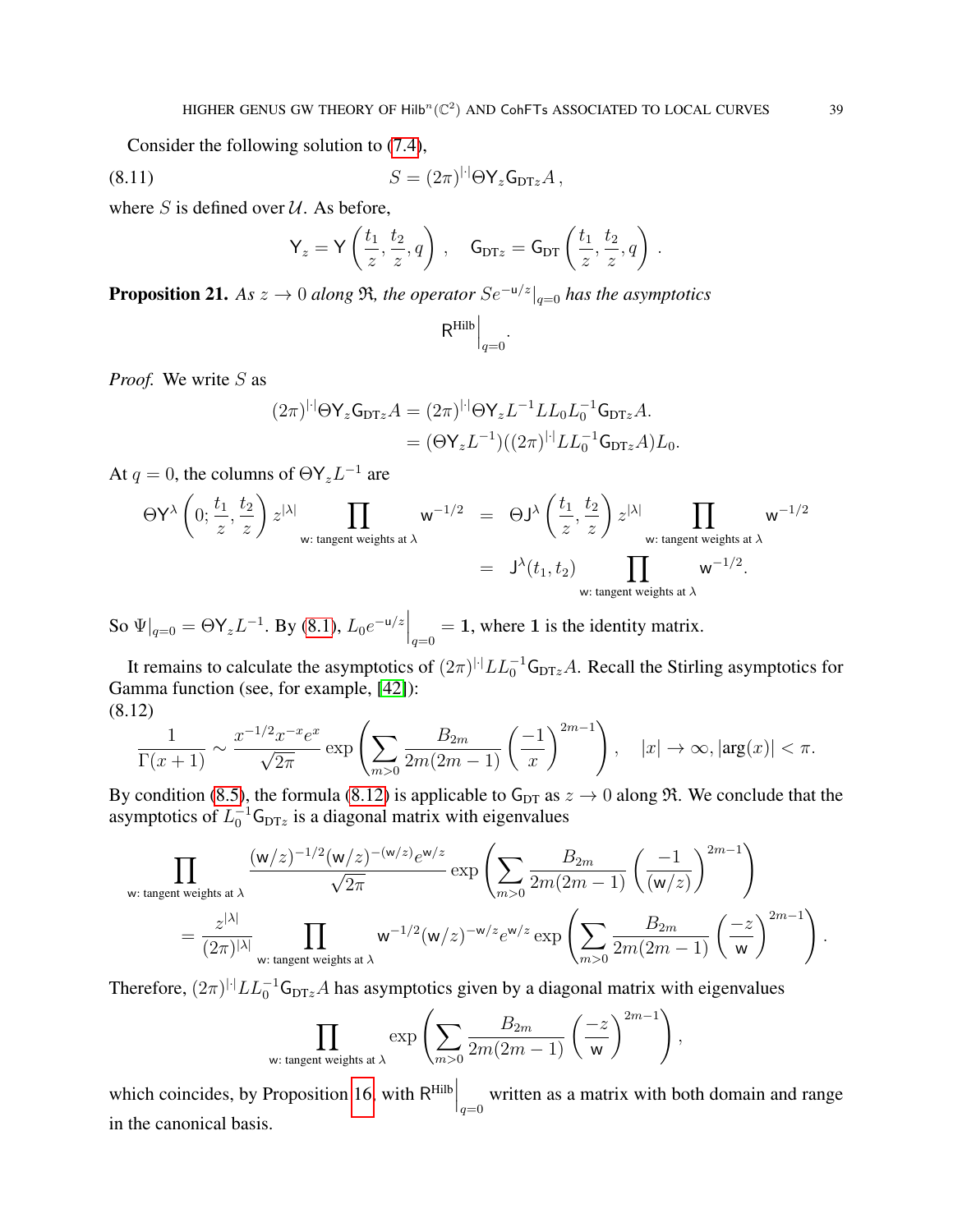Taken all together,  $Se^{-u/z}|_{q=0}$  is

$$
(\Theta \mathsf{Y}_z L^{-1})((2\pi)^{|\cdot|} LL_0^{-1} \mathsf{G}_{\mathrm{DT}z} A) L_0 \exp(-\mathsf{u}/z)|_{q=0}
$$

and has the asymptotics  $R^{\text{Hilb}}|_{q=0}$  written as a matrix with domain in the canonical basis and range in the flat basis.  $\Box$ 

### 8.5. Asymptotics of solutions.

<span id="page-39-0"></span>**Proposition 22.** *For every*  $p \in \gamma$ *, there exists an open neighborhood* 

 $\mathcal{U}_n \subset \mathcal{U}$ 

*on which the system [\(7.4\)](#page-35-1) has a fundamental solution* S *satisfying the following property: in the*  $z \to 0$  *limit along*  $\Re$ , *S has asymptotics of the form* 

$$
\mathcal{S} \sim \mathcal{R}e^{\mathsf{u}/z}
$$

where  $\mathcal{R} = 1 + \mathcal{R}_1 z + \mathcal{R}_2 z^2 + \ldots$  is an operator-valued *z*-series with coefficients analytic in q.

*Proof.* For  $p \neq 0$ , the result follows immediately from [\[41,](#page-51-15) Theorem 26.3]. More precisely, we use the change of variables  $q = pe^{-x}$  to transform the system [\(7.4\)](#page-35-1) into a system of the form

$$
z\frac{d}{dx}\Phi = M\Phi.
$$

We use an analytical simplification, which exists according to [\[41,](#page-51-15) Theorem 26.1], to transform the latter system to a collection of 1-dimensional ODEs of the form

$$
z\frac{df}{dx} = a(x, t_1, t_2)f,
$$

which can be easily solved. Combining the solutions of these ODEs with the analytical simplification gives the solution S. The  $z \to 0$  limit can be taken along  $\Re$  because the proof of [\[41,](#page-51-15) Theorem 26.1] allows the  $z \rightarrow 0$  limit to be taken along any direction.

For  $p = 0$  the above argument is still valid. The needed analytical simplification exists because of the condition [\(8.6\)](#page-36-4) allows us to apply [\[37,](#page-51-16) Theorem 3]. We then transform [\(7.4\)](#page-35-1) to a collection of 1-dimensional ODEs of the form

$$
zq\frac{df}{dq} = a(q, t_1, t_2)f.
$$

Combining the solutions of these ODEs with the analytical simplification gives the solution  $S$ . By condition [\(8.6\)](#page-36-4), the  $z \to 0$  limit can be taken along  $\Re$ .

<span id="page-39-2"></span>**Proposition 23.** *There exists an open neighborhood*  $U' \subset U$  *of*  $\gamma$  *on which the solution* S *has the asymptotics*

$$
(8.13) \tS \sim Re^{u/z} \text{ as } z \to 0 \text{ along } \Re,
$$

where  $R = 1 + R_1 z + R_2 z^2 + ...$  is an operator-valued *z*-series with coefficients analytic in q and  $R = R^{Hilb}$  *in a neighborhood of*  $q = 0$ *. Moreover,* R *is symplectic,* 

<span id="page-39-1"></span>
$$
\mathsf{R}^\dagger(-z)\mathsf{R}(z) = \mathbf{1}
$$

*with the adjoint taken with respect to the pairing* η*.*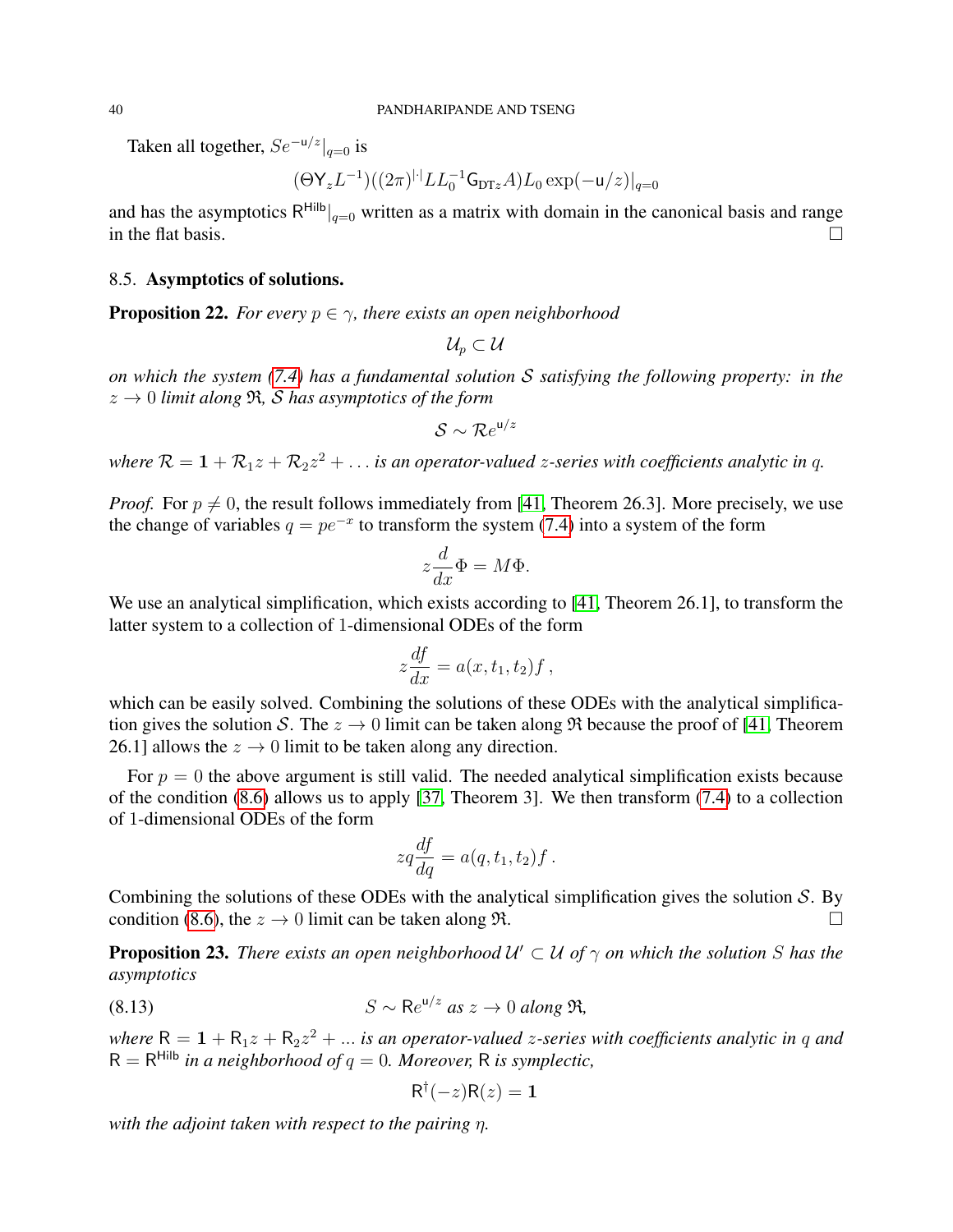*Proof.* After intersection, we may assume the two open sets  $U_0$  in Propositions [20](#page-36-5) and [22](#page-39-0) are the same.

Consider the open sets  $U_q$  of Proposition [22.](#page-39-0) Certainly  $\gamma \subset \bigcup_{q \in \gamma} U_q$ . Since  $\gamma$  is compact, there exist finitely many points

$$
t_0 = 0 < t_1 < t_2 < \dots < t_k = 1
$$

for which  $\gamma\subset\bigcup_{i=0}^k\mathcal U_{\gamma(t_i)}.$  Define

 $\mathcal{U}_i = \mathcal{U}_{\gamma(t_i)}.$ 

Consider the solution S over  $U_0$  constructed in Proposition [22.](#page-39-0) The asymptotics of S as  $z \to 0$ along  $\Re$ ,  $\Re e^{u/z}$  is an asymptotical solution of [\(7.4\)](#page-35-1). We compare  $\Re e^{u/z}$  with the asymptotical solution [\(8.2\)](#page-36-6). By [\[11,](#page-50-15) Remark 1 after the proof of Proposition 1.1],  $R$  and R<sup>Hilb</sup> differ by a z-series with coefficients given by diagonal matrices<sup>[39](#page-40-0)</sup> independent of  $q$ . Therefore,

$$
\mathcal{R} = \mathsf{R}^{\mathsf{Hilb}}\left(\mathsf{R}^{\mathsf{Hilb}}\Big|_{q=0}\right)^{-1}\left(\mathcal{R}\Big|_{q=0}\right)
$$

and  $\left(\mathsf{R}^{\mathsf{Hilb}}\Big|_{q=0}\right)^{-1} \left(\mathcal{R}\Big|_{q=0}\right)$  is diagonal.

The solution S in  $(8.11)$  is a fundamental solution to  $(7.4)$ . Hence, there exists a matrix C, independent of  $q$ , satisfying

$$
SC = \mathcal{S}
$$

on  $\mathcal{U}_0$ . The asymptotics of  $S\Big|_{q=0}$  as  $z \to 0$  along  $\Re$  were calculated in Proposition [21.](#page-38-2) After comparing with the asymptotics of  $\mathcal{S}\Big|_{q=0}$ , we find

$$
C \sim \left(\mathsf{R}^{\mathsf{Hilb}}\Big|_{q=0}\right)^{-1} \left({\mathcal{R}}\Big|_{q=0}\right)
$$

as  $z \to 0$  along  $\Re$ . Therefore, on  $\mathcal{U}_0$ , we find

$$
S = \mathcal{S}C^{-1} \sim \mathcal{R}e^{\mathsf{u}/z} \left(\mathcal{R}\Big|_{q=0}\right)^{-1} \left(\mathsf{R}^{\mathsf{Hilb}}\Big|_{q=0}\right) = \mathcal{R}\left(\mathcal{R}\Big|_{q=0}\right)^{-1} \left(\mathsf{R}^{\mathsf{Hilb}}\Big|_{q=0}\right) e^{\mathsf{u}/z} = \mathsf{R}^{\mathsf{Hilb}} e^{\mathsf{u}/z}
$$

as  $z \to 0$  along  $\Re$ .

Suppose now [\(8.13\)](#page-39-1) is proven over  $\mathcal{U}_{< l} = \bigcup_{i=0}^{l-1} \mathcal{U}_i$ . Consider the solution S over  $\mathcal{U}_l$  constructed in Proposition [22.](#page-39-0) The asymptotics of S as  $z \to 0$  along R,  $\mathcal{R}e^{u/z}$ , is an asymptotical solution of [\(7.4\)](#page-35-1) on  $U_l$ . We compare  $\mathcal{R}e^{u/z}$  with the asymptotical solution [\(8.13\)](#page-39-1) over  $\mathcal{U}_{\leq l} \cap \mathcal{U}_l$ . As before,  $\mathcal{R}$ and R differ by a z-series with coefficients diagonal matrices independent of q. Let  $p_l \in \mathcal{U}_{\leq l} \cap \mathcal{U}_l$ . Then, over  $\mathcal{U}_{\leq l} \cap \mathcal{U}_l$ , we have

$$
\mathcal{R} = \mathsf{R}\left(\mathsf{R}\Big|_{q=p_l}\right)^{-1} \left(\mathcal{R}\Big|_{q=p_l}\right)\,.
$$

<span id="page-40-0"></span> $39$  Here, all operators are represented by matrices in the canonical basis. Since both  $e^{u/z}$  and  $\left(\mathsf{R}^{\mathsf{Hilb}}\Big|_{q=0}\right)^{-1} \left(\mathcal{R}\Big|_{q=0}\right)$  are diagonal, these matrices commute.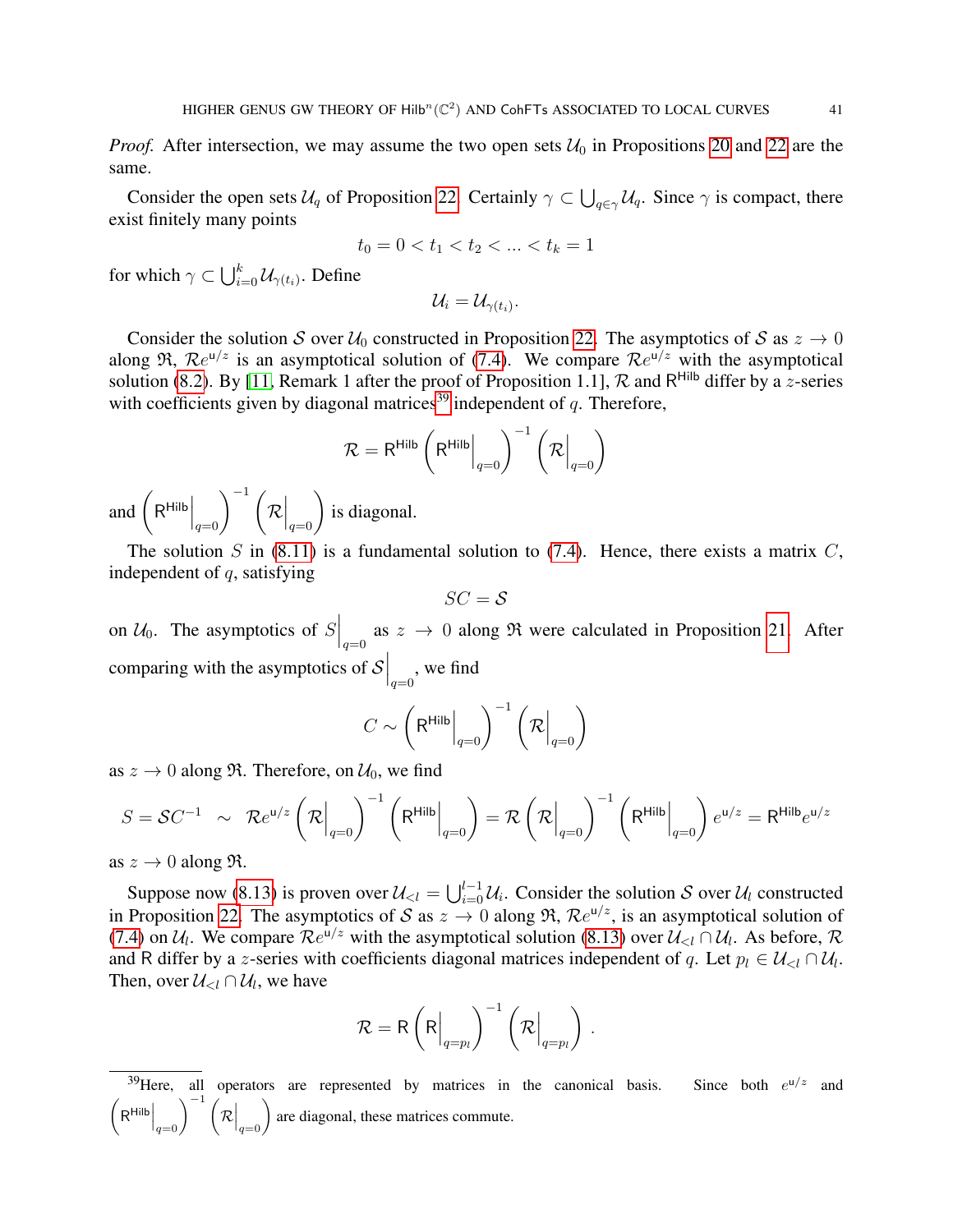Moreover,  $\left(R\Big|_{q=p_l}\right)$  $\bigwedge^{-1}$  (  $\mathcal{R}\Big|_{q=p_l}$  $\setminus$ is a diagonal matrix. As before, there exists a matrix  $C$ , independent of  $q$ , satisfying

$$
SC = \mathcal{S}
$$

on  $\mathcal{U}_{\leq l} \cap \mathcal{U}_l$ . Comparing asymptotics at  $q = p_l$ , we find

$$
C \sim \left(\mathsf{R}\Big|_{q=p_l}\right)^{-1} \left(\mathsf{R}\Big|_{q=p_l}\right)
$$

as  $z \to 0$  along  $\Re$ .

On 
$$
U_l
$$
, define  $R = \mathcal{R}\left(\mathcal{R}\Big|_{q=p_l}\right)^{-1}\left(R\Big|_{q=p_l}\right)$ . Over  $U_{< l} \cap U_l$ , we have  
\n
$$
S = \mathcal{S}C^{-1} \sim \mathcal{R}e^{u/z}\left(\mathcal{R}\Big|_{q=p_l}\right)^{-1}\left(R\Big|_{q=p_l}\right) = \mathcal{R}\left(\mathcal{R}\Big|_{q=p_l}^{-1}\right)\left(R\Big|_{q=p_l}\right)e^{u/z} = Re^{u/z}
$$

as  $z \to 0$  along  $\Re$ . We have proven [\(8.13\)](#page-39-1) over  $\mathcal{U}_{\leq l} \cup \mathcal{U}_l$ .

Finally, we prove the constructed R is symplectic<sup>[40](#page-41-0)</sup>. We compute  $S^{\dagger}(-z)S(z)$  in two ways. By [\(8.13\)](#page-39-1), as  $z \to 0$  along  $\Re$ , we find

$$
S^{\dagger}(-z)S(z) \sim e^{-\mathsf{u}^{\dagger}/z} \mathsf{R}^{\dagger}(-z) \mathsf{R}(z) e^{\mathsf{u}/z} = e^{-\mathsf{u}/z} \mathsf{R}^{\dagger}(-z) \mathsf{R}(z) e^{\mathsf{u}/z}.
$$

On the other hand, using the definition of  $S$  in [\(8.11\)](#page-38-1) and the matrix  $L$ , we find

$$
S(z) = (2\pi)^{|\cdot|}\Theta\mathsf{Y}_{z}\mathsf{G}_{\text{DT}z}A = (\Theta\mathsf{Y}_{z}L^{-1})(2\pi)^{|\cdot|}L\mathsf{G}_{\text{DT}z}A.
$$

By direct calculation, detailed in Section [8.6,](#page-42-0) we have

<span id="page-41-1"></span>
$$
(8.14) \qquad \langle \Theta \mathsf{Y}_z^{\lambda} z^{|\lambda|}, \Theta \mathsf{Y}_z^{\mu} z^{|\mu|} \rangle_H = \eta \left( \Theta \mathsf{Y}_z^{\lambda} z^{|\lambda|}, (\Theta \mathsf{Y}_z^{\mu} z^{|\mu|}) \Big|_{z \mapsto -z} \right) = \delta_{\lambda \mu} \prod_{\mathsf{w}: \text{ tangent weight at } \lambda} \mathsf{w} \, .
$$

Hence,

$$
(\Theta \mathsf{Y}_z L^{-1})^{\dagger} \Big|_{z \mapsto -z} (\Theta \mathsf{Y}_z L^{-1}) = \mathbf{1} \, .
$$

Then,

$$
S^{\dagger}(-z)S(z) = ((2\pi)^{|\cdot|}L\mathsf{G}_{\text{DT}z}A)^{\dagger}\Big|_{z \mapsto -z} (\Theta \mathsf{Y}_{z}L^{-1})^{\dagger}\Big|_{z \mapsto -z} (\Theta \mathsf{Y}_{z}L^{-1})((2\pi)^{|\cdot|}L\mathsf{G}_{\text{DT}z}A)
$$

$$
= ((2\pi)^{|\cdot|}L\mathsf{G}_{\text{DT}z}A)^{\dagger}\Big|_{z \mapsto -z} ((2\pi)^{|\cdot|}L\mathsf{G}_{\text{DT}z}A).
$$

<span id="page-41-0"></span><sup>&</sup>lt;sup>40</sup>An easier way to see the symplectic property of R is the following: being symplectic is a closed condition in q, and R is symplectic on  $U_0$  because R is R<sup>Hilb</sup> on  $U_0$ . However, we include a detailed calculation to verify the symplectic condition to show how all the formula fit together.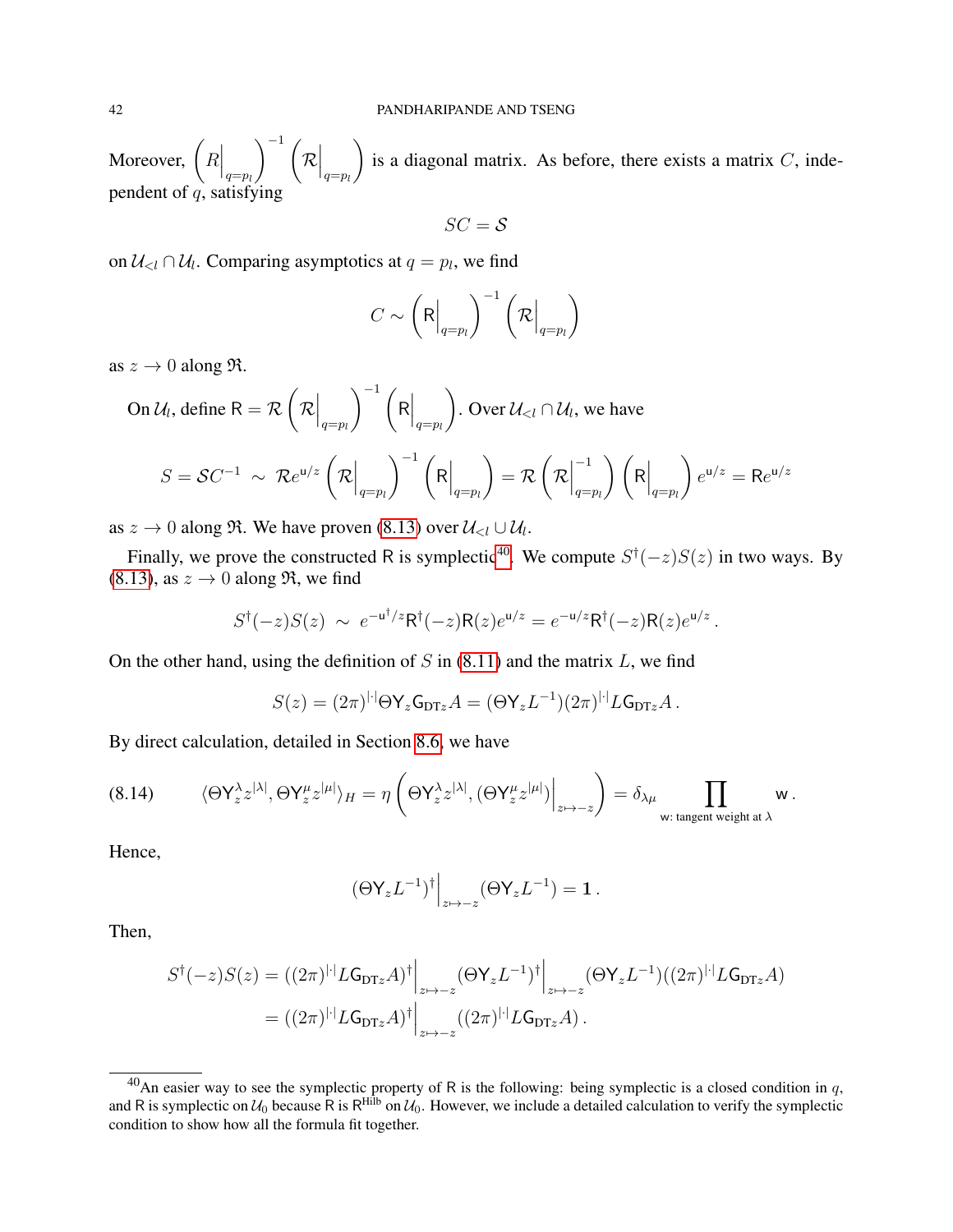By the analysis of asymptotics of  $G_{DT}$  in the proof of Proposition [21,](#page-38-2) we have the following as  $z \rightarrow 0$  along  $\Re$ :

$$
(2\pi)^{|\cdot|} L \mathsf{G}_{\texttt{DTz}} A \sim \text{Diag} \left( q^{-c(\lambda;t_1,t_2)/z} \prod_{\mathsf{w}: \text{ tangent weights at }\lambda} \exp \left( \sum_{m>0} \frac{B_{2m}}{2m(2m-1)} \left( \frac{-z}{\mathsf{w}} \right)^{2m-1} \right) \right),
$$
  

$$
((2\pi)^{|\cdot|} L \mathsf{G}_{\texttt{DTz}} A)^{\dagger} \Big|_{z \mapsto -z} \sim \text{Diag} \left( q^{c(\lambda;t_1,t_2)/z} \prod_{\mathsf{w}: \text{ tangent weights at }\lambda} \exp \left( \sum_{m>0} \frac{B_{2m}}{2m(2m-1)} \left( \frac{z}{\mathsf{w}} \right)^{2m-1} \right) \right).
$$

We conclude  $S^{\dagger}(-z)S(z) \sim 1$ .

Comparing the two asymptotics of  $S^{\dagger}(-z)S(z)$ , we find

$$
\exp(-\mathsf{u}/z)\mathsf{R}^\dagger(-z)\mathsf{R}(z)\exp(\mathsf{u}/z) = 1\,,
$$

which implies  $R^{\dagger}(-z)R(z) = 1$ .

## <span id="page-42-0"></span>8.6. Calculations of scalar products. We first check [\(8.8\)](#page-37-1). Write

$$
\mathsf{J}^{\lambda} = \sum_{\epsilon} \mathsf{J}^{\lambda}_{\epsilon}(t_1, t_2) | \epsilon \rangle \,, \quad \mathsf{J}^{\mu} = \sum_{\epsilon'} \mathsf{J}^{\mu}_{\epsilon'}(t_1, t_2) | \epsilon \rangle \,,
$$

where  $J_{\epsilon}^{\lambda}(t_1, t_2)$ ,  $J_{\epsilon'}^{\mu}$  $_{\epsilon'}^{\mu}(t_1, t_2) \in \mathbb{C}(t_1, t_2)[[q]]$ . Then

<span id="page-42-1"></span>(8.15)  

$$
\langle J^{\lambda}, J^{\mu} \rangle_{H} = \sum_{\epsilon, \epsilon'} J_{\epsilon}^{\lambda}(t_{1}, t_{2}) \overline{J_{\epsilon'}^{\mu}(t_{1}, t_{2})} \langle \epsilon | \epsilon' \rangle_{H}
$$

$$
= \sum_{\epsilon, \epsilon'} J_{\epsilon}^{\lambda}(t_{1}, t_{2}) J_{\epsilon'}^{\mu}(-t_{1}, -t_{2}) \frac{1}{(t_{1}t_{2})^{\ell(\epsilon)}} \frac{\delta_{\epsilon\epsilon'}}{\mathfrak{z}(\epsilon)}
$$

Since  $J_{\epsilon'}^{\mu}$  $\int_{\epsilon'}^{\mu} (t_1, t_2)$  is  $(t_1 t_2)^{\ell(\epsilon')}$  times a polynomial in  $t_1$  and  $t_2$  of degree  $|\mu| - \ell(\epsilon')$ , we have

$$
\mathsf{J}^{\mu}_{\epsilon'}(-t_1,-t_2) = (-1)^{2\ell(\epsilon')}(-1)^{|\mu|-\ell(\epsilon')} \mathsf{J}^{\mu}_{\epsilon'}(t_1,t_2).
$$

.

We can therefore write  $(8.15)$  as

$$
\sum_{\epsilon,\epsilon'} J_{\epsilon}^{\lambda}(t_1, t_2) J_{\epsilon'}^{\mu}(t_1, t_2) \frac{(-1)^{|\mu|-\ell(\epsilon')}}{(t_1 t_2)^{\ell(\epsilon)}} \frac{\delta_{\epsilon\epsilon'}}{\mathfrak{z}(\epsilon)}
$$
  
= 
$$
\sum_{\epsilon,\epsilon'} J_{\epsilon}^{\lambda}(t_1, t_2) J_{\epsilon'}^{\mu}(t_1, t_2) \frac{(-1)^{|\epsilon|-\ell(\epsilon)}}{(t_1 t_2)^{\ell(\epsilon)}} \frac{\delta_{\epsilon\epsilon'}}{\mathfrak{z}(\epsilon)}
$$
  
= 
$$
\eta(J^{\lambda}, J^{\mu}),
$$

where, in the first equality, we have used  $|\mu| = |\epsilon|$ .

We now check [\(8.14\)](#page-41-1). Write

$$
Y^{\lambda} = \sum_{\epsilon} Y^{\lambda}_{\epsilon}(t_1, t_2) | \epsilon \rangle \, , \quad Y^{\mu} = \sum_{\epsilon'} Y^{\mu}_{\epsilon'}(t_1, t_2) | \epsilon' \rangle \, ,
$$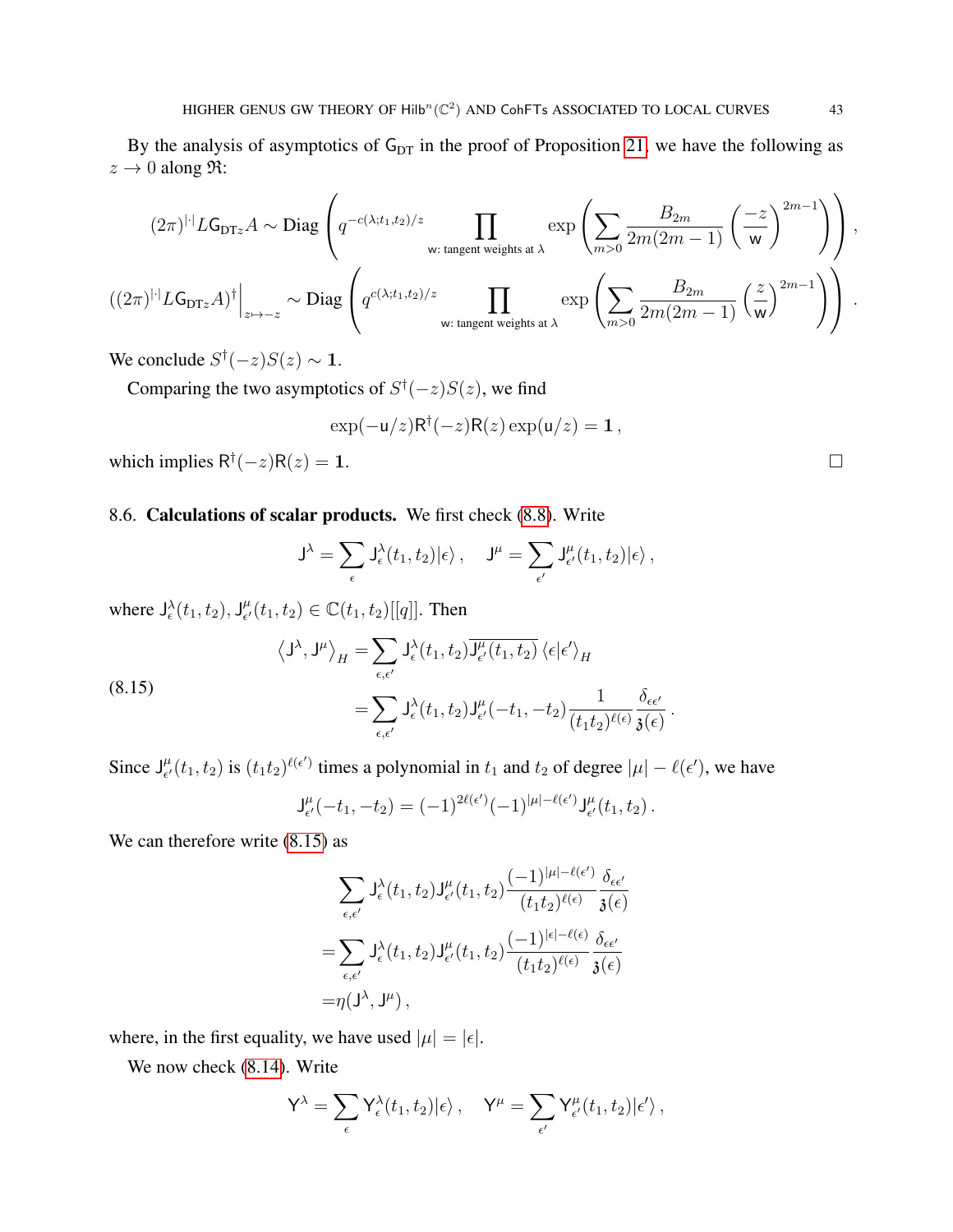where  $Y_{\epsilon}^{\lambda}(t_1, t_2)$ ,  $Y_{\epsilon'}^{\mu}$  $_{\epsilon'}^{\mu}(t_1, t_2) \in \mathbb{C}(t_1, t_2)[[q]]$ . Then,

$$
\langle \Theta \mathsf{Y}_{z}^{\lambda} z^{|\lambda|}, \Theta \mathsf{Y}_{z}^{\mu} z^{|\mu|} \rangle_{H} = z^{|\lambda| + |\mu|} \sum_{\epsilon, \epsilon'} \mathsf{Y}_{\epsilon}^{\lambda} \left( \frac{t_{1}}{z}, \frac{t_{2}}{z} \right) \mathsf{Y}_{\epsilon'}^{\mu} \left( \frac{t_{1}}{z}, \frac{t_{2}}{z} \right) \langle \Theta \epsilon | \Theta \epsilon' \rangle_{H}
$$
  

$$
= z^{|\lambda| + |\mu|} \sum_{\epsilon, \epsilon'} \mathsf{Y}_{\epsilon}^{\lambda} \left( \frac{t_{1}}{z}, \frac{t_{2}}{z} \right) \mathsf{Y}_{\epsilon'}^{\mu} \left( -\frac{t_{1}}{z}, -\frac{t_{2}}{z} \right) \langle \epsilon | \epsilon' \rangle_{H} z^{\ell(\epsilon) + \ell(\epsilon')}
$$

$$
= z^{|\lambda| + |\mu|} \sum_{\epsilon, \epsilon'} \mathsf{Y}_{\epsilon}^{\lambda} \left( \frac{t_{1}}{z}, \frac{t_{2}}{z} \right) \mathsf{Y}_{\epsilon'}^{\mu} \left( -\frac{t_{1}}{z}, -\frac{t_{2}}{z} \right) \frac{z^{\ell(\epsilon) + \ell(\epsilon')}}{(t_{1}t_{2})^{\ell(\epsilon)}} \frac{\delta_{\epsilon \epsilon'}}{\delta(\epsilon)}.
$$

We have

<span id="page-43-0"></span>
$$
\sum_{\epsilon,\epsilon'} Y_{\epsilon}^{\lambda} \left( \frac{t_1}{z}, \frac{t_2}{z} \right) Y_{\epsilon'}^{\mu} \left( -\frac{t_1}{z}, -\frac{t_2}{z} \right) \frac{z^{\ell(\epsilon) + \ell(\epsilon')}}{(t_1 t_2)^{\ell(\epsilon)}} \frac{\delta_{\epsilon \epsilon'}}{\mathfrak{z}(\epsilon)}
$$
\n
$$
= \sum_{\epsilon,\epsilon'} Y_{\epsilon}^{\lambda} \left( \frac{t_1}{z}, \frac{t_2}{z} \right) Y_{\epsilon'}^{\mu} \left( -\frac{t_1}{z}, -\frac{t_2}{z} \right) \frac{1}{\left( \frac{t_1}{z} \frac{t_2}{z} \right)^{\ell(\epsilon)}} \frac{\delta_{\epsilon \epsilon'}}{\mathfrak{z}(\epsilon)}
$$
\n
$$
= \langle Y^{\lambda}, Y^{\mu} \rangle_{H} \Big|_{t_i \mapsto t_i/z}
$$
\n
$$
= \delta_{\lambda \mu} \prod_{\text{with tangent weight at } \lambda} W \Big|_{t_i \mapsto t_i/z}
$$
\n
$$
= \delta_{\lambda \mu} \prod_{\text{with tangent weight at } \lambda} W/z^{2|\lambda|}.
$$

In the second equality of [\(8.16\)](#page-43-0), we have used the definition of  $\langle -, - \rangle_H$ . In the third equality, we have used [\(8.9\)](#page-37-2) and [\(8.10\)](#page-37-3). Since  $|\lambda| = |\mu|$ , we have

$$
\langle \Theta\mathsf{Y}^\lambda_z z^{|\lambda|}, \Theta\mathsf{Y}^\mu_z z^{|\mu|}\rangle_H=\delta_{\lambda\mu}\prod_{\mathsf{w}: \text{ tangent weight at }\lambda} \mathsf{w}\,.
$$

On the other hand, we have

$$
\begin{split} &\eta\left(\Theta\mathsf{Y}_{z}^{\lambda}z^{|\lambda|}, (\Theta\mathsf{Y}_{z}^{\mu}z^{|\mu|})\Big|_{z\mapsto -z}\right) \\ =&z^{|\lambda|+|\mu|}(-1)^{|\mu|}\sum_{\epsilon,\epsilon'}\mathsf{Y}_{\epsilon}^{\lambda}\left(\frac{t_{1}}{z},\frac{t_{2}}{z}\right)\mathsf{Y}_{\epsilon'}^{\mu}\left(-\frac{t_{1}}{z},-\frac{t_{2}}{z}\right)\eta(\epsilon|\epsilon')z^{\ell(\epsilon)+\ell(\epsilon')}(-1)^{\ell(\epsilon')}\\ =&z^{|\lambda|+|\mu|}\sum_{\epsilon,\epsilon'}\mathsf{Y}_{\epsilon}^{\lambda}\left(\frac{t_{1}}{z},\frac{t_{2}}{z}\right)\mathsf{Y}_{\epsilon'}^{\mu}\left(-\frac{t_{1}}{z},-\frac{t_{2}}{z}\right)\frac{(-1)^{|\epsilon|-\ell(\epsilon)}}{(t_{1}t_{2})^{\ell(\epsilon)}}\frac{\delta_{\epsilon\epsilon'}}{\mathfrak{z}(\epsilon)}z^{\ell(\epsilon)+\ell(\epsilon')}(-1)^{\ell(\epsilon')}(-1)^{|\mu|}. \end{split}
$$

Since the factors of  $(-1)$  cancel, the above is

$$
z^{|\lambda|+|\mu|}\sum_{\epsilon,\epsilon'}{\mathsf Y}^\lambda_\epsilon\left(\frac{t_1}{z},\frac{t_2}{z}\right){\mathsf Y}^\mu_{\epsilon'}\left(-\frac{t_1}{z},-\frac{t_2}{z}\right)\frac{z^{\ell(\epsilon)+\ell(\epsilon')}}{(t_1t_2)^{\ell(\epsilon)}}\frac{\delta_{\epsilon\epsilon'}}{\mathfrak{z}(\epsilon)}=\delta_{\lambda\mu}\prod_{\mathsf{w}: \text{ tangent weight at }\lambda} {\mathsf w}\,,
$$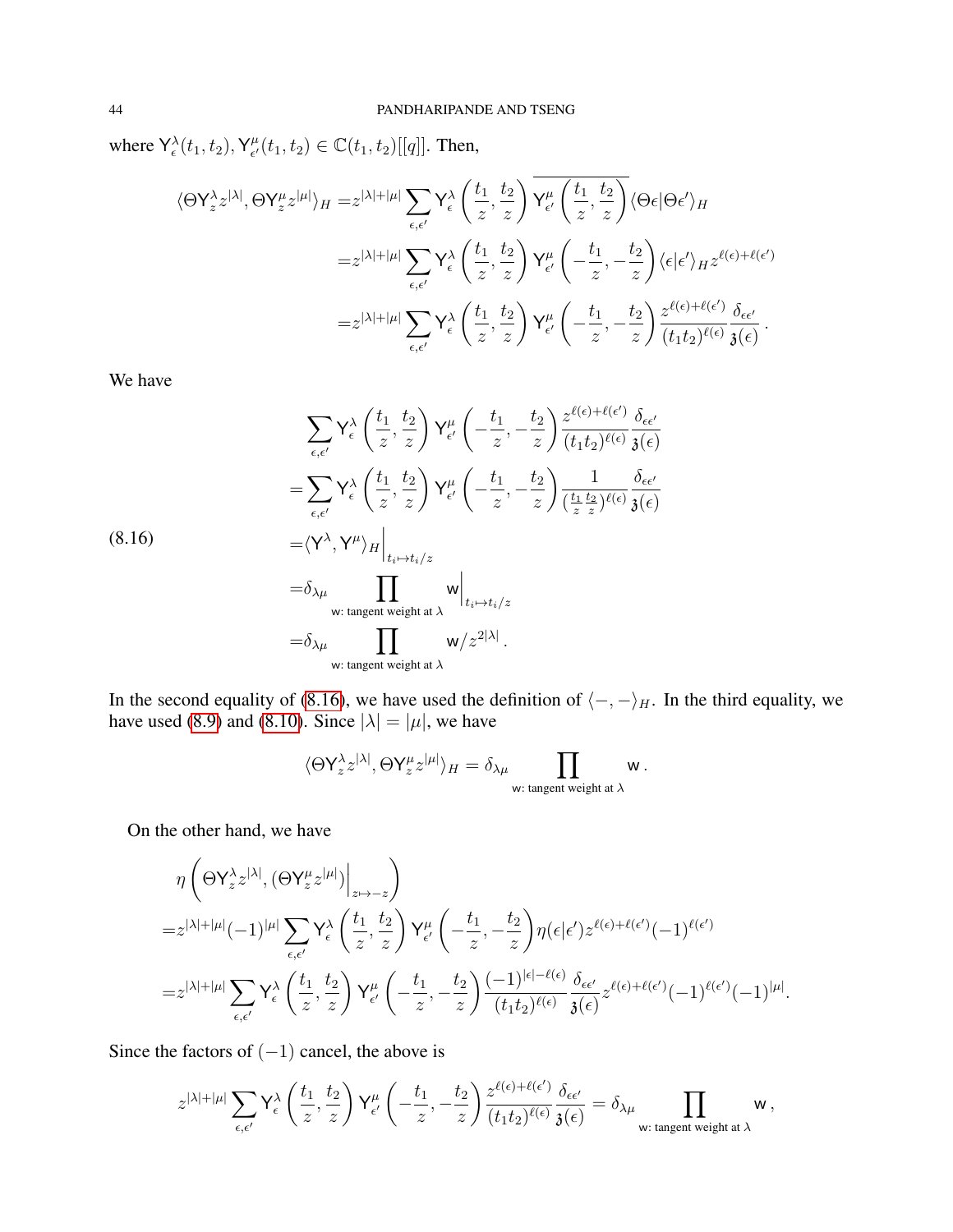where we have used [\(8.16\)](#page-43-0). We conclude

$$
\eta\left(\Theta\mathsf{Y}^\lambda_z z^{|\lambda|}, (\Theta\mathsf{Y}^\mu_z z^{|\mu|})\Big|_{z\mapsto -z}\right)=\delta_{\lambda\mu}\prod_{\mathsf{w}: \text{ tangent weight at }\lambda} \mathsf{w}\,.
$$

## 9. ANALYTIC CONTINUATION

<span id="page-44-0"></span>9.1. Asymptotics near  $q = -1$ . We study the value of S at  $q = -1$ , using the solution to the connection problem in [\[30,](#page-51-1) Section 4]. Let

 $H^{\lambda}(q,t)$ 

be the integral form of the Macdonald polynomial as in [\[30,](#page-51-1) Equation (33)]. More precisely,

$$
\mathrm{H}^\lambda(q,t) = t^{n(\lambda)} \prod_{\square \in \lambda} (1 - q^{a(\square)} t^{-l(\square) - 1}) \mathrm{TP}^\lambda(q, t^{-1}),
$$

where

$$
\Upsilon|\mu\rangle = \prod_{i=1}^{\ell(\mu)} (1 - t^{-\mu_i})^{-1}|\mu\rangle
$$

and

$$
\mathsf{n}(\lambda) = \sum_{i=1}^{\ell(\lambda)} (i-1)\lambda_i.
$$

Let H be the matrix with columns  $H^{\lambda}$  and the following identification of parameters:

(9.1) 
$$
(q, t) = (T_1, T_2), \quad T_i = \exp(2\pi\sqrt{-1}t_i).
$$

Define the operators  $G_{GW}$  and  $\Gamma$  by

<span id="page-44-3"></span><span id="page-44-2"></span><span id="page-44-1"></span>
$$
G_{\rm GW}(t_1, t_2)|\mu\rangle = \prod_i g(\mu_i, t_1)g(\mu_i, t_2)|\mu\rangle,
$$
  

$$
\Gamma|\mu\rangle = \frac{(2\pi\sqrt{-1})^{\ell(\mu)}}{\prod_i \mu_i} G_{\rm GW}(t_1, t_2)|\mu\rangle,
$$

where  $g(x,t) = x^{tx}/\Gamma(tx)$ .

By [\[30,](#page-51-1) Theorem 4],  $\mathsf{YG}_{\text{DT}}|_{q=-1} = \frac{1}{(2\pi\sqrt{2})^n}$  $\frac{1}{(2\pi\sqrt{-1})^{1}}$  **TH.** Therefore, the solution S in [\(8.11\)](#page-38-1) satisfies

(9.2) 
$$
S|_{q=-1} = \frac{1}{\sqrt{-1}} |\Theta \Gamma_z H_z A.
$$

By Proposition [23,](#page-39-2)

(9.3) 
$$
S|_{q=-1} \sim R \Big|_{q=-1} e^{\mu/z} \Big|_{q=-1}
$$

as  $z \to 0$  along  $\Re$ . We will determine R  $\Big|_{q=-1}$  by studying the asymptotics of the right side of [\(9.2\)](#page-44-1).

As we will see, as  $z \to 0$  along  $\Re$ , the right side of [\(9.2\)](#page-44-1) admits an asymptotical expansion of the following form

<span id="page-44-4"></span>(9.4) 
$$
\frac{1}{\sqrt{-1}} |\Theta \Gamma_z H_z A \sim Z^+ Z^-,
$$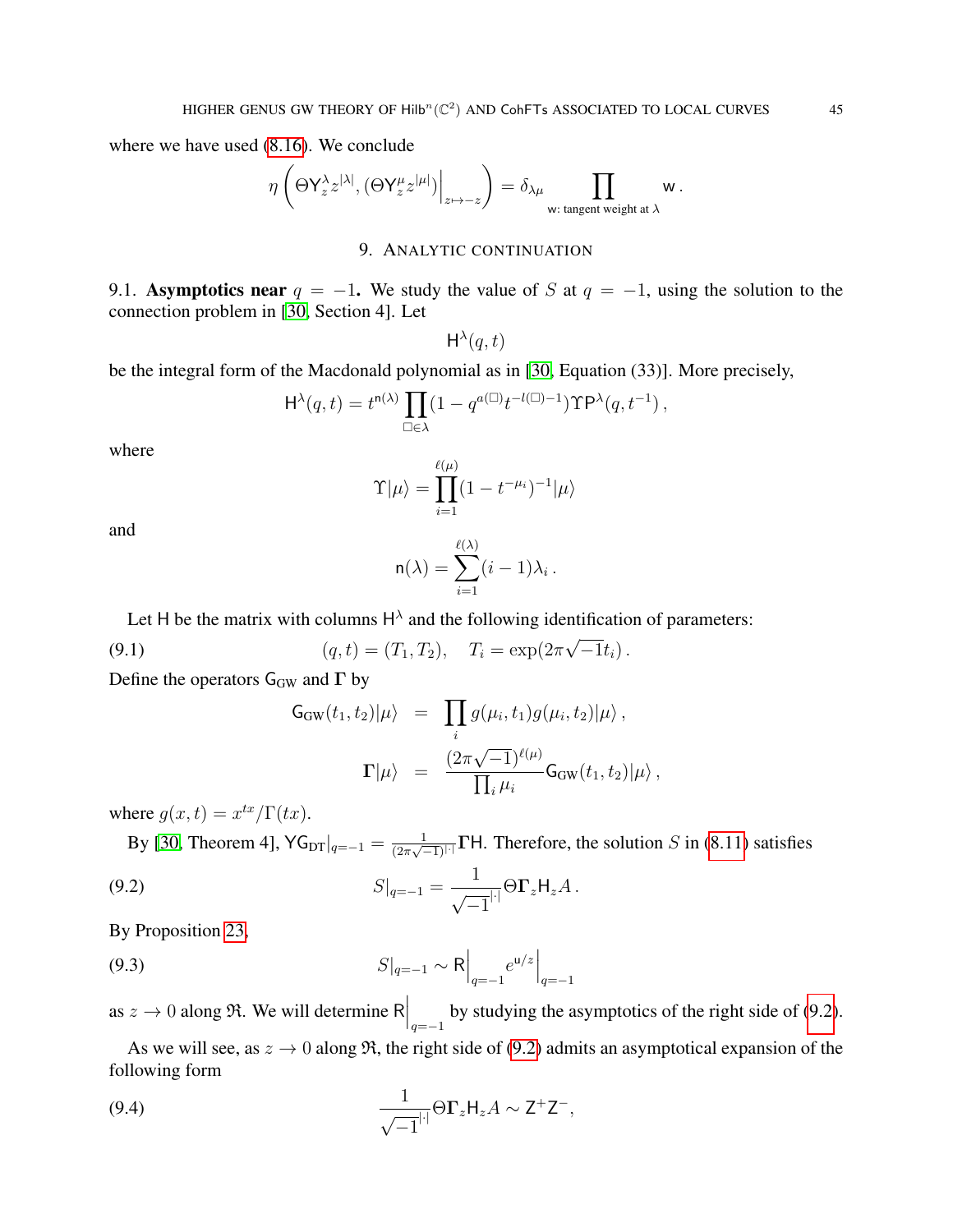where  $Z^+ = 1 + O(z)$  is a z-series and  $Z^- = 1 + O(1/z)$  is a 1/z-series.

We write  $A = A_0 A_1$ , where

| Matrix | Eigenvalues                                                                   |
|--------|-------------------------------------------------------------------------------|
|        | <b>1</b> <u><b>L</b>w: tangent weights</u> at $\lambda$ $z^{-w/z} e^{-w/z}$ . |
|        | $W^{W/z}$<br><b>1 L</b> <sub>W</sub> : tangent weights at $\lambda$           |

The operator  $A_0$  is a scalar multiple of the identity matrix since

$$
\sum_{\mathsf{w}: \text{ tangent weights}} \mathsf{w} = |\lambda|(t_1 + t_2).
$$

As a result,

(9.5) 
$$
S|_{q=-1} = \frac{1}{\sqrt{-1}^{|\cdot|}} \Theta \Gamma_z A_0 H_z A_1.
$$

Since we have

$$
\prod_{\mathsf{w}: \text{ tangent weights at }\lambda} \mathsf{w}^{\mathsf{w}/z} = \exp\left(\frac{1}{z}\sum_{\mathsf{w}: \text{ tangent weights at }\lambda} \mathsf{w} \log \mathsf{w}\right) ,
$$

 $A_1$  contributes to  $Z^-$ .

By [\[23,](#page-50-17) Chapter VI, equation (8.19)], matrix coefficients of H are polynomials in  $T_1, T_2$ . As mentioned in [\[30\]](#page-51-1), our  $H^{\lambda}$  is the same as  $H_{\lambda}$  in [\[17,](#page-50-21) Definition 3.5.2]. To see the equivalence, the first step is

$$
\widetilde{H}_{\lambda}(z;q,t) = t^{n(\lambda)} J_{\lambda}[Z/(1-t^{-1});q,t^{-1}],
$$

by the equation just below Theorem/Definition 6.1 of [\[18\]](#page-50-22). Here,  $Z/(1-t^{-1})$  stands for the plethys-tic substitution defined in [\[17,](#page-50-21) Section 3.3]. The function  $J_{\lambda}(z; q, t)$ , defined by equation (54) of [\[17\]](#page-50-21), is the same<sup>[41](#page-45-0)</sup> as that defined in [\[23,](#page-50-17) Chapter VI, Section 8,  $(8.3)$ ], as remarked just above Section 3.5.2 of [\[17\]](#page-50-21). By [\[23,](#page-50-17) Chapter VI, Section 8, (8.3)],

$$
J_{\lambda}(z;q,t) = \prod_{\square \in \lambda} (1 - q^{a(\square)} t^{l(\square)+1}) \mathsf{P}^{\lambda}(z;q,t).
$$

Working through the definition given in [\[17,](#page-50-21) Section 3.3], we find that the plethystic substitution

$$
Z \mapsto Z/(1 - t^{-1})
$$

is equivalent to the map  $|\mu\rangle \mapsto \frac{1}{\prod_i (1-\mu_i)}$  $\frac{1}{i(1-t^{-\mu}i)}|\mu\rangle$ . Thus

$$
\mathsf{H}^{\lambda}(q,t) = \widetilde{H}_{\lambda}(z;q,t).
$$

By the identification of parameters [\(9.1\)](#page-44-2) and condition [\(8.7\)](#page-37-4), we see that as  $z \to 0$  along  $\Re$ , we have  $q \to 0$ ,  $t^{-1} \to 0$ . By [\[17,](#page-50-21) Definition 3.5.3], we have

$$
\mathrm{H}^{\lambda}(q,t) = \sum_{\mu} \widetilde{K}_{\mu\lambda}(q,t) s_{\mu},
$$

<span id="page-45-0"></span><sup>&</sup>lt;sup>41</sup>Note there is a typo in equation (54) of [\[17\]](#page-50-21): the plethystic substitution should be  $(1-t)Z$  instead of  $(1-t^{-1})Z$ .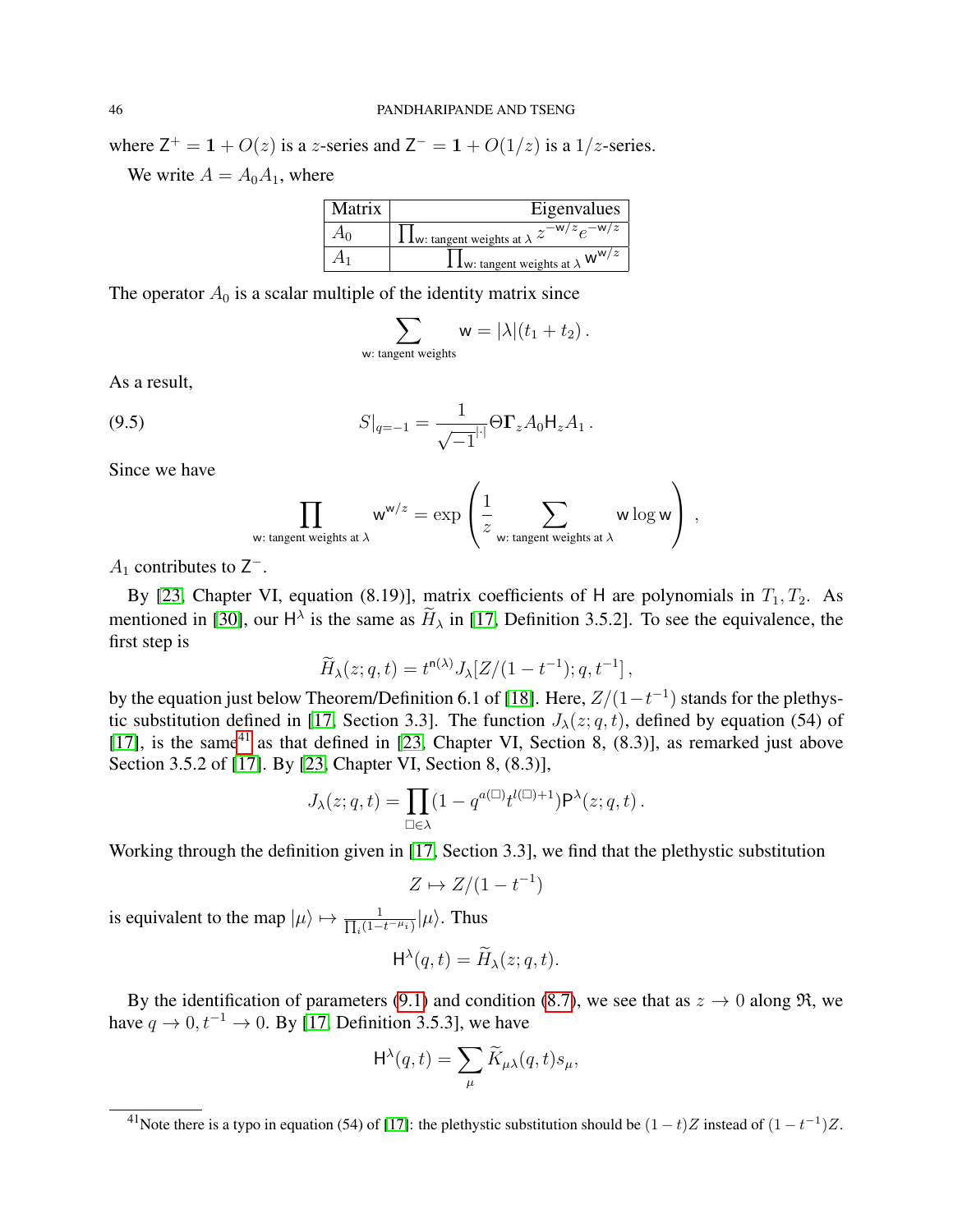where  $\widetilde{K}_{\mu\lambda}(q, t)$  are the *Kostka-Macdonald polynomials* (or q, t-Kostka coefficients) and

$$
s_{\mu} = \sum_{\nu} \chi_{\mu}(\nu) | \nu \rangle
$$

is the Schur function.

By the discussion below Definition 3.5.3 of [\[17\]](#page-50-21), we can define  $K_{\mu\lambda}(q, t)$  by

<span id="page-46-0"></span>
$$
J_{\lambda}(z;q,t) = \sum_{\mu} K_{\mu\lambda}(q,t) s_{\mu}[Z/(1-t)].
$$

As noted in the discussion below Definition 3.5.3 of [\[17\]](#page-50-21),

(9.6) 
$$
\widetilde{K}_{\mu\lambda}(q,t) = t^{n(\lambda)} K_{\mu\lambda}(q,t^{-1}).
$$

Therefore, we can write

$$
\sum_{\mu} \widetilde{K}_{\mu\lambda}(q,t) s_{\mu} = \sum_{\mu} \widetilde{K}_{\mu\lambda}(q,t) \sum_{\nu} \chi_{\mu}(\nu) |\nu\rangle
$$

$$
= \sum_{\nu} \left( \sum_{\mu} \widetilde{K}_{\mu\lambda}(q,t) \chi_{\mu}(\nu) \right) |\nu\rangle,
$$

and

$$
\sum_{\mu} \widetilde{K}_{\mu\lambda}(q,t) \chi_{\mu}(\nu) = \sum_{\mu} t^{n(\lambda)} K_{\mu\lambda}(q,t^{-1}) \chi_{\mu}(\nu).
$$

As  $z \to 0$  along  $\Re$ , we have  $q, t^{-1} \to 0$ . By equation (59) of [\[17\]](#page-50-21),

$$
\widetilde{K}_{\mu\lambda}(0,t)=\widetilde{K}_{\mu\lambda}(t),
$$

where  $\widetilde{K}_{\mu\lambda}(t)$  is the *cocharge Kostka-Foulkes polynomial* given in [\[17,](#page-50-21) Definition 3.4.13] in terms of the Kostka-Foulkes polynomials  $K_{\mu\lambda}(t)$ ,

$$
\widetilde{K}_{\mu\lambda}(t) = t^{n(\lambda)} K_{\mu\lambda}(t^{-1}).
$$

Comparing this with [\(9.6\)](#page-46-0), we see that

$$
K_{\mu\lambda}(0,t) = K_{\mu\lambda}(t).
$$

By [\[17,](#page-50-21) Corollary 3.4.12 (vi)],

$$
K_{\mu\lambda}(0)=\delta_{\mu\lambda}.
$$

Therefore

<span id="page-46-1"></span>
$$
\lim_{z \to 0 \text{ along } \mathfrak{R}} K_{\mu\lambda}(q, t^{-1}) = \delta_{\mu\lambda}.
$$

Thus as  $z \to 0$  along  $\Re$ , we have  $\mathsf{X}^{-1}\mathsf{H}_z \exp(-2\pi)$  $\overline{-1}t_2n/z$  tends to 1, where X is the matrix with entries  $\chi_{\lambda}(\mu)$  and n is the diagonal matrix with diagonal entries n( $\lambda$ ). Hence,

(9.7) 
$$
\mathsf{H}_z \sim \mathsf{X} \exp(2\pi \sqrt{-1} t_2 \mathsf{n}/z),
$$

as  $z \to 0$  along  $\Re$ . So H<sub>z</sub> contributes X to Z<sup>+</sup> and  $\exp(2\pi t)$ √  $\overline{-1}t_2$ n/z) to Z<sup>-</sup>.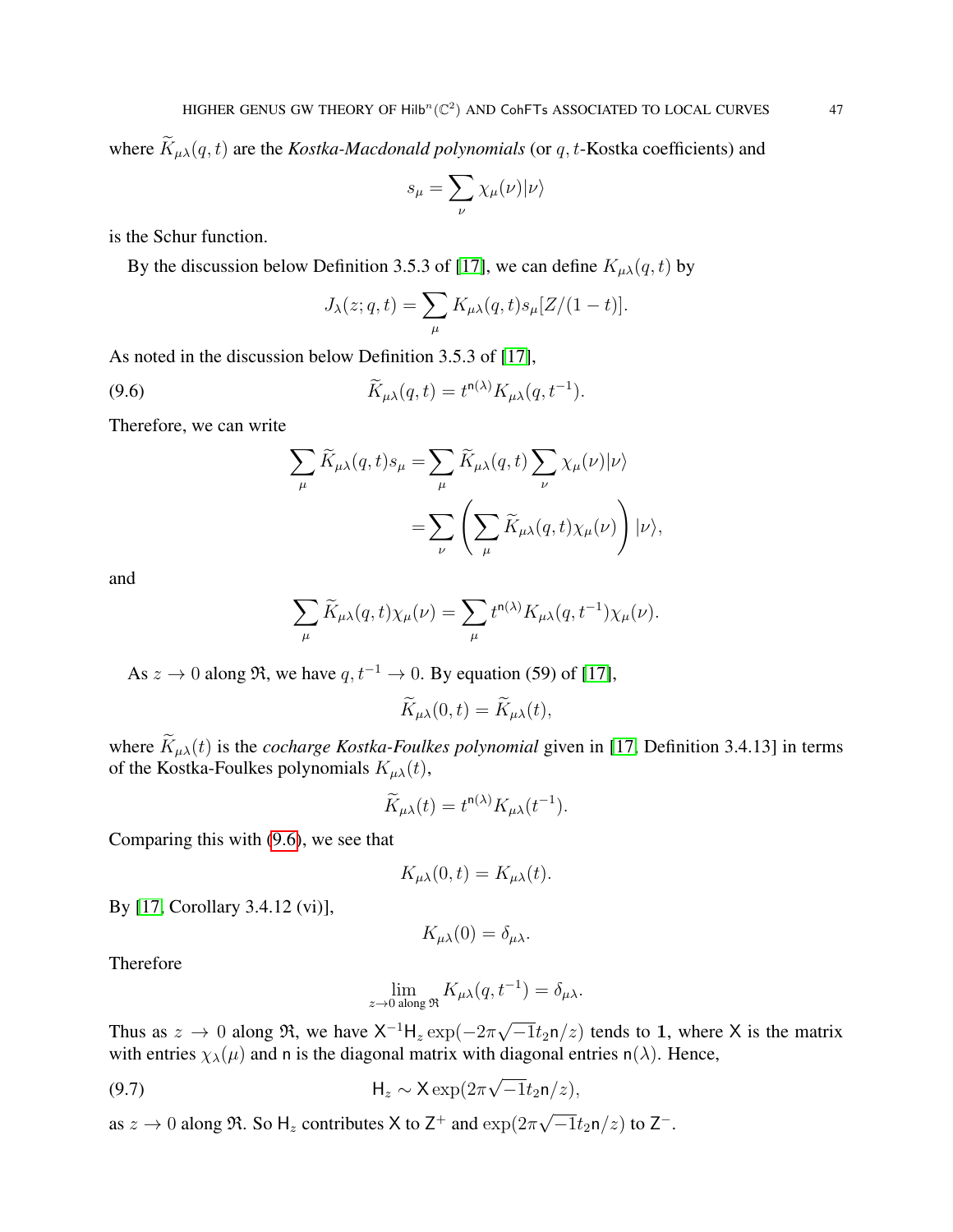It remains to study the asymptotics of  $\frac{1}{\sqrt{-1}}$   $\Theta \Gamma_z A_0$ . By condition [\(8.4\)](#page-36-7), the Stirling asymptotics [\(8.12\)](#page-38-0) is applicable to  $\Gamma_z$  as  $z \to 0$  along  $\Re$ . We find  $\Gamma_z$  has the asymptotics a diagonal matrix with entries:

$$
\sqrt{-1}^{\ell(\mu)}(t_1t_2)^{\ell(\mu)/2}z^{-\ell(\mu)}e^{\frac{|\mu|(t_1+t_2)}{z}}\exp\left(-|\mu|\frac{t_1\log t_1+t_2\log t_2}{z}+|\mu|(t_1+t_2)\frac{\log z}{z}\right) \times \prod_{i=1}^{\ell(\mu)}\exp\left(\sum_{m>0}\frac{B_{2m}}{2m(2m-1)}\left(\left(\frac{-z}{\mu_it_1}\right)^{2m-1}+\left(\frac{-z}{\mu_it_2}\right)^{2m-1}\right)\right).
$$

There are now several cancellations:

- The term  $e^{\frac{|\mu|(t_1+t_2)}{z}}$  cancels with  $\prod_{w:\text{ tangent weights at }\mu}e^{-w/z}$  in  $A_0$ .
- The term  $\exp(|\mu|(t_1+t_2)\frac{\log z}{z})$  $\frac{gz}{z}$ ) cancels with  $\prod_{w:\text{ tangent weights }t} z^{-w/z}$  in  $A_0$ .
- The factor  $z^{-\ell(\mu)}$  cancels with  $\Theta$ .

Also, the term  $\exp(-|\mu|^{\frac{t_1 \log t_1 + t_2 \log t_2}{z}})$  $\frac{+t_2 \log t_2}{z}$ ) contributes to Z<sup>-</sup>.

Therefore, the part of Z<sup>+</sup> coming from  $\frac{1}{\sqrt{-1}}$   $\Theta \Gamma_z A_0$  is the diagonal matrix with entries

<span id="page-47-1"></span>
$$
(9.8) \quad \sqrt{-1}^{\ell(\mu)-|\mu|} (t_1t_2)^{\ell(\mu)/2} \prod_{i=1}^{\ell(\mu)} \exp \left( \sum_{m>0} \frac{B_{2m}}{2m(2m-1)} \left( \left( \frac{-z}{\mu_i t_1} \right)^{2m-1} + \left( \frac{-z}{\mu_i t_2} \right)^{2m-1} \right) \right).
$$

Comparing<sup>[42](#page-47-0)</sup> the two asymptotical expansions of  $S\Big|_{q=-1}$  in [\(9.3\)](#page-44-3) and [\(9.4\)](#page-44-4), we find

$$
R\Big|_{q=-1} = Z^+, \quad e^{u/z}\Big|_{q=-1} = Z^-.
$$

Hence,  $\mathsf{u}\Big|_{q=-1}$  is the diagonal matrix with diagonal entries

$$
-|\lambda|(t_1\log t_1+t_2\log t_2)+\sum_{\mathsf{w}: \text{ tangent weights at }\lambda} \mathsf{w}\log \mathsf{w}+2\pi\sqrt{-1}t_2\mathsf{n}(\lambda).
$$

By construction, the columns of R  $\Big|_{q=-1,z=0}$  are normalized idempotents of the ring

 $H^*_\mathsf{T}(I\text{Sym}^n(\mathbb{C}^2))$ 

written in the basis  $\{|\mu\rangle \mu \in Part(n)\}$  of V. Since  $R\Big|_{q=-1} = Z^+$ , by looking at  $Z^+\Big|_{z=0}$ , we find the idempotent appearing on the column indexed by  $\lambda$  is  $\lambda$  written in the basis  $\{\vert \mu\rangle \mu \in Part(n)\}$  of V. Moreover, the action of R  $\Big|_{q=-1}$  on  $\Big|_{\gamma}$  is given by the column of Z<sup>+</sup> indexed by  $\lambda$ , which is computed

<span id="page-47-0"></span><sup>&</sup>lt;sup>42</sup>What we need here is that if a function of the form  $\exp(A/z)$ , with A a diagonal matrix independent of z, has an asymptotical expansion into a z-series starting with 1, then  $A = 0$ . The result follows by computing the asymptotical coefficients using their definitions.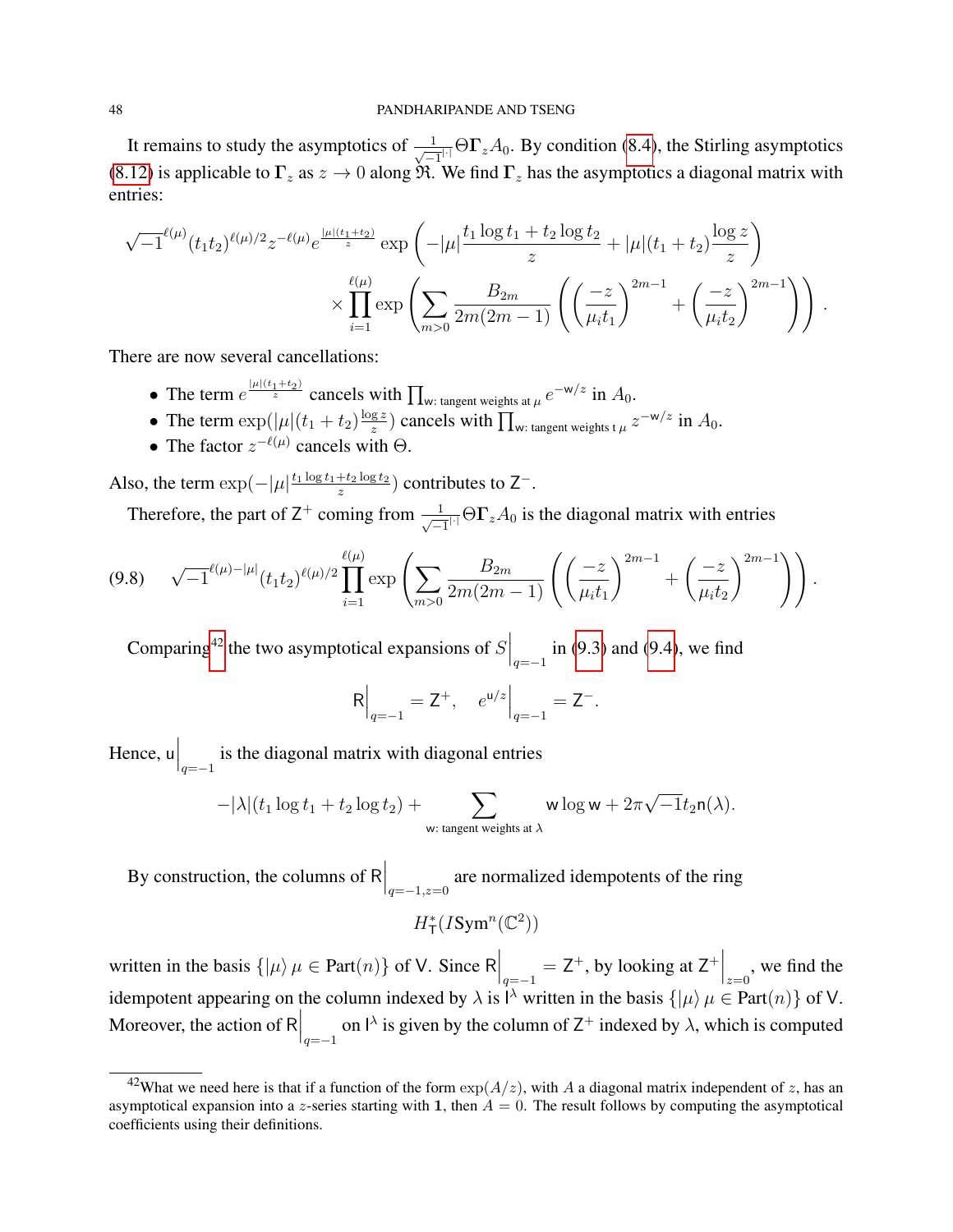by combining [\(9.7\)](#page-46-1) and [\(9.8\)](#page-47-1). More precisely,

<span id="page-48-0"></span>(9.9)

$$
\mathsf{R}\Big|_{q=-1}(\mathsf{I}^{\lambda}) = \sum_{\mu} \chi_{\lambda}(\mu) \exp\left(-\sum_{m>0} \frac{B_{2m}}{2m(2m-1)} \sum_{i} \left(\frac{1}{(\mu_i t_1)^{2m-1}} + \frac{1}{(\mu_i t_2)^{2m-1}}\right) z^{2m-1}\right) \cdot \sqrt{-1}^{\ell(\mu) - |\mu|} (t_1 t_2)^{\ell(\mu)/2} |\mu\rangle.
$$

Comparing  $(6.5)$  with  $(9.9)$ , we find

$$
\mathsf{R}^{\mathsf{Sym}}\Big|_{u=0} = \mathsf{R}\Big|_{q=-1},
$$

after  $-q = e^{iu}$ . As a consequence, in a neighborhood of  $q = -1$ ,  $R^{Sym} = R$ .

We have proven the following result parallel to Proposition [21.](#page-38-2)

<span id="page-48-3"></span>**Proposition 24.** *As*  $z \to 0$  *along*  $\Re$ *, the operator*  $Se^{-u/z}|_{q=-1}$  *has the asymptotics* 

<span id="page-48-1"></span>
$$
\mathsf{R}^{\mathsf{Sym}}\Big|_{u=0}.
$$

<span id="page-48-4"></span>9.2. Proof of Theorem [4.](#page-6-3) We already have a match of the complete genus 0 theory for Hilb<sup>n</sup>( $\mathbb{C}^2$ ) and Sym<sup>n</sup>( $\mathbb{C}^2$ ) under the identification

$$
V \to \widetilde{V}, \qquad |\mu\rangle \mapsto |\widetilde{\mu}\rangle.
$$

To prove Theorem [4,](#page-6-3) we need only match the R-matrices  $R^{Hilb}$  and  $R^{Sym}$  via [\(9.10\)](#page-48-1) and the variable change

$$
(9.11) \qquad \qquad -q=e^{iu}.
$$

The coordinate  $\tilde{t}$  along  $|2, 1^{n-2}\rangle \in \tilde{V}$  is related to the coordinate  $t$  along  $|2, 1^{n-2}\rangle \in V$  via [\(9.10\)](#page-48-1) by

<span id="page-48-2"></span>
$$
\tilde{t} = (-i)^{-1}t = it.
$$

By the chain rule,

$$
-\frac{\partial}{\partial t} = -i\frac{\partial}{\partial \tilde{t}} \quad \text{and} \quad q\frac{\partial}{\partial q} = -i\frac{\partial}{\partial u}.
$$

The differential equations

$$
-\frac{\partial}{\partial t}R^{\text{Hilb}} = q\frac{\partial}{\partial q}R^{\text{Hilb}} \quad \text{and} \quad \frac{\partial}{\partial \tilde{t}}R^{\text{Sym}} = \frac{\partial}{\partial u}R^{\text{Sym}}
$$

therefore exactly match via [\(9.10\)](#page-48-1) and the variable change [\(9.11\)](#page-48-2). Hence, by Proposition [9,](#page-24-0) we need only match

$$
R^{\text{Hilb}}|_{q=-1} = [R^{\text{Hilb}}|_{-q=e^{iu}}]_{u=0}
$$

with  $R^{\mathsf{Sym}}|_{u=0}$ .

The matching  $R^{Hilb}|_{q=-1} = R^{Sym}|_{u=0}$  is a non-trivial assertion. The difficulty can be summarized as follows. While we have closed forms for

$$
\mathsf{R}^{\mathsf{Hilb}}|_{q=0} \quad \text{and} \quad \mathsf{R}^{\mathsf{Sym}}|_{u=0},
$$

by Propositions [16](#page-31-3) and [17](#page-32-5) respectively, we must control the  $q = -1$  evaluation of R<sup>Hilb</sup> which is far away from  $q = 0$ .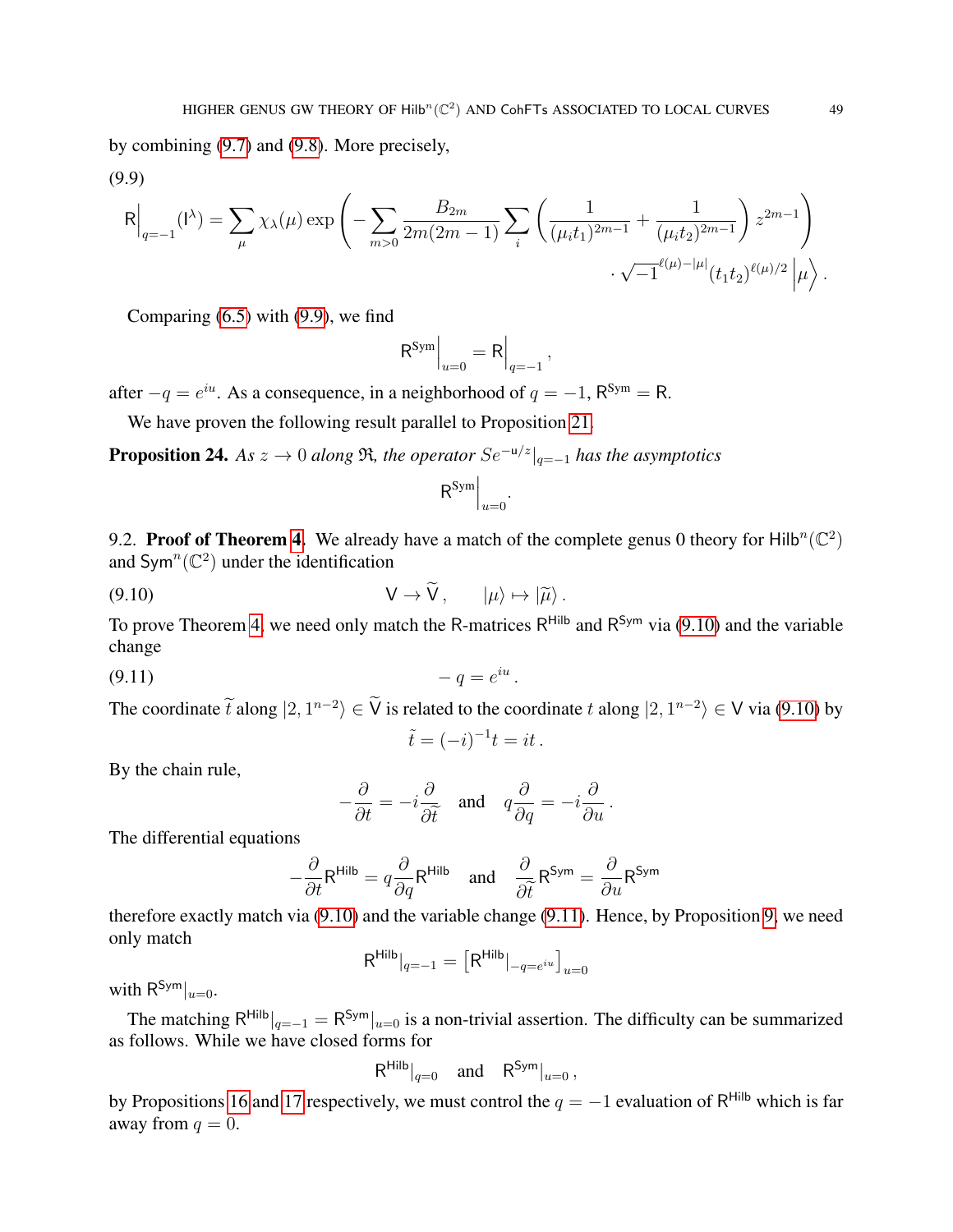#### 50 PANDHARIPANDE AND TSENG

The issue is resolved by the analytic continuation of the solution to the QDE of Hilb<sup>n</sup>( $\mathbb{C}^2$ ) com-puted in [\[30\]](#page-51-1). The study of the QDE of  $Hilb^{n}(\mathbb{C}^{2})$  in [30] concerns only the *small* quantum cohomology (all the coordinates of  $V$  are set to 0). The results of Proposition [21](#page-38-2) and Proposition [24](#page-48-3) show the R-matrix associated to the solution  $S$  of the QDE has asymptotics

<span id="page-49-0"></span>
$$
\mathsf{R}^{\mathsf{Hilb}}\Big|_{q=0} = \mathsf{R}\Big|_{q=0} \quad \text{and} \quad \mathsf{R}^{\mathsf{Sym}}\Big|_{u=0} = \mathsf{R}\Big|_{q=-1}
$$

.

.

Since R matches R<sup>Hilb</sup> for small q by Proposition [23](#page-39-2) and is analytic along the path  $\gamma$  connecting 0 to  $-1$ , we conclude

(9.12) 
$$
R^{\text{Hilb}}|_{q=-1} = R^{\text{Sym}}|_{u=0}
$$

at least when all the coordinates of V are set to 0. By Proposition [8,](#page-23-2) any difference between two operators [\(9.12\)](#page-49-0) persists after setting the coordinates of  $V$  to 0. Hence, the equality (9.12) is valid when the dependence on V is included.  $\Box$ 

The proof of Theorem [4](#page-6-3) not only yields the series result

$$
\langle \mu^1, \mu^2, \dots, \mu^r \rangle_{g}^{\text{Hilb}^n(\mathbb{C}^2)} = (-i)^{\sum_{i=1}^r \ell(\mu^i) - |\mu^i|} \langle \mu^1, \mu^2, \dots, \mu^r \rangle_{g}^{\text{Sym}^n(\mathbb{C}^2)} \quad \text{after} \quad -q = e^{iu}
$$

but matches the full CohFTs

$$
\Omega_{g,r} = \widetilde{\Omega}_{g,r} \quad \text{after} \quad \mathsf{V} \to \widetilde{\mathsf{V}} \quad \text{and} \quad -q = e^{iu}
$$

## 9.3. Proof of Theorem [2.](#page-5-1) We obtain a tetrahedron of equivalences of CohFTs:



Both the CohFTs  $\Omega$  and  $\Lambda$  are based on

$$
\mathsf{A}=\mathbb{Q}(t_1,t_2)[[q]]
$$

and  $(V, \eta)$ . The exact matching

 $\Omega = \Lambda$ 

is Proposition [15.](#page-30-4) Similarly,  $\widetilde{\Omega}$  and  $\widetilde{\Lambda}$  are based on

$$
\widetilde{\mathsf{A}} = \mathbb{Q}(t_1, t_2)[[u]]
$$

and  $(\widetilde{V}, \widetilde{\eta})$ . The exact matching

 $\widetilde{Q} = \widetilde{\Lambda}$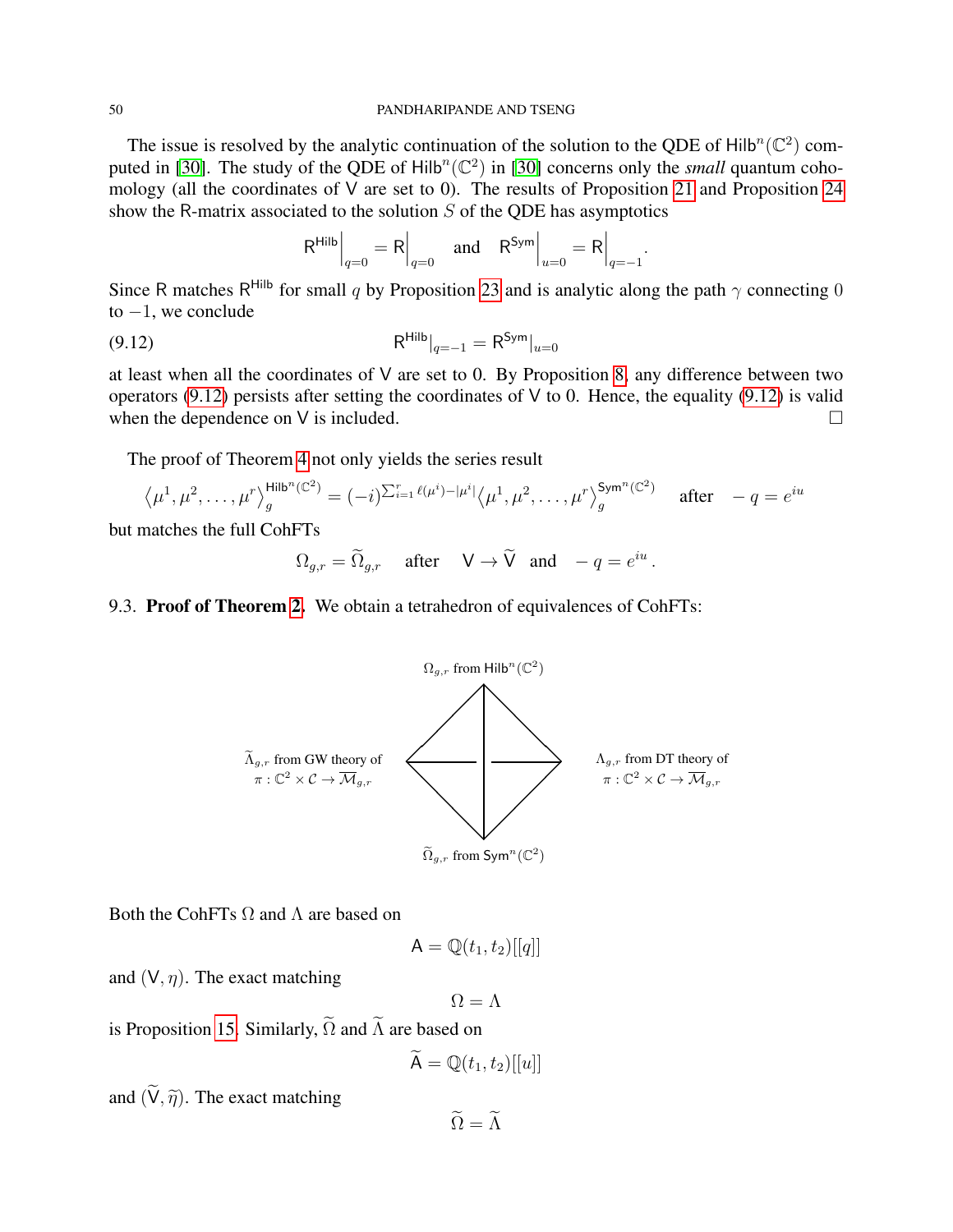is Proposition [12.](#page-28-2) Finally, we have the crepant resolution matching

$$
\Omega_{g,r} = \widetilde{\Omega}_{g,r} \quad \text{after} \quad \mathsf{V} \to \widetilde{\mathsf{V}} \quad \text{and} \quad -q = e^{iu}
$$

from Section [9.2.](#page-48-4) As a result, we also obtain the GW/DT matching

$$
\widetilde{\Lambda}_{g,r} = \Lambda_{g,r} \quad \text{after} \quad \widetilde{\mathsf{V}} \leftarrow \mathsf{V} \quad \text{and} \quad -q = e^{iu}
$$

.

The proof of Theorem [2](#page-5-1) is complete.  $\Box$ 

### <span id="page-50-3"></span>**REFERENCES**

- <span id="page-50-0"></span>[1] J. Bryan, T. Graber, *The crepant resolution conjecture*, In: *Algebraic geometry–Seattle 2005*, Part 1, 23–42, Proc. Sympos. Pure Math. 80, Amer. Math. Soc., Providence, RI, 2009.
- <span id="page-50-7"></span>[2] J. Bryan, R. Pandharipande, *The local Gromov-Witten theory of curves*, J. Amer. Math. Soc. 21 (2008), 101–136.
- <span id="page-50-10"></span>[3] R. Cavalieri, *A topological quantum field theory of intersection numbers on moduli spaces of admissible covers*, Alg. Number Theory 1 (2007), 35–66.
- <span id="page-50-19"></span>[4] T. Coates, A. Givental, *Quantum Riemann-Roch, Lefschetz and Serre*, Ann. of Math. 165 (2007), 15–53.
- <span id="page-50-1"></span>[5] T. Coates, H. Iritani, H.-H. Tseng, *Wall-crossings in toric Gromov-Witten theory. I. Crepant examples*, Geom. Topol. 13 (2009), 2675–2744.
- <span id="page-50-2"></span>[6] T. Coates, Y. Ruan, *Quantum cohomology and crepant resolutions: a conjecture*, Ann. Inst. Fourier (Grenoble) 63 (2013), 431–478.
- <span id="page-50-14"></span>[7] B. Dubrovin, *Geometry of 2D topological filed theories*, In: *Integrable systems and quantum groups (Montecatini Terme, 1993)*, 120–348, Lecture Notes in Math. 1620, Springer, Berlin, 1996.
- <span id="page-50-18"></span>[8] C. Faber, R. Pandharipande, *Hodge integrals and Gromov–Witten theory*, Invent. Math. 139 (2000), 173–199.
- <span id="page-50-9"></span>[9] C. Faber, N. Pagani, *The class of the bielliptic locus in genus 3*, IMRN 12 (2015), 3943–3961.
- <span id="page-50-13"></span>[10] W. Fulton, R. Pandharipande, *Notes on stable maps and quantum cohomology*, In: *Algebraic geometry–Santa Cruz 1995*, Part 2, 45–96, Proc. Sympos. Pure Math. 62, Amer. Math. Soc., Providence, RI, 1997.
- <span id="page-50-15"></span>[11] A. Givental, *Elliptic Gromov-Witten invariants and the generalized mirror conjecture*, In: *Integrable systems and algebraic geometry (Kobe/Kyoto, 1997)*, 107–155, World Sci. Publ., River Edge, NJ, 1998.
- [12] A. Givental, *Semisimple Frobenius structures at higher genus*, Internat. Math. Res. Notices 23 (2001), 1265–1286.
- [13] A. Givental, *Gromov-Witten invariants and quantization of quadratic Hamiltonians*, Mosc. Math. J. 4 (2001), 551–568.
- <span id="page-50-4"></span>[14] L. Göttsche, *Hilbert schemes of points on surfaces*, ICM Proceedings, Vol. II (Beijing, 2002), 483–494.
- <span id="page-50-6"></span>[15] I. Grojnowski, *Instantons and affine algebras I: the Hilbert scheme and vertex operators*, Math. Res. Lett. 3 (1996), 275–291.
- <span id="page-50-8"></span>[16] T. Graber, R. Pandharipande, *Localization of virtual classes*, Invent. Math. 135 (1999), 487–518.
- <span id="page-50-21"></span>[17] M. Haiman, *Combinatorics, symmetric functions and Hilbert schemes*, In: *Current Developments in Mathematics 2002*, 1 (2002), 39–111.
- <span id="page-50-22"></span>[18] M. Haiman, *Notes on Macdonald polynomials and the geometry of Hilbert schemes*, In: *Symmetric Functions 2001: Surveys of Developments and Perspectives, Proceedings of the NATO Advanced Study Institute held in Cambridge, June 25-July 6, 2001*, Sergey Fomin, editor. Kluwer, Dordrecht (2002), 1–64.
- <span id="page-50-20"></span>[19] E. L. Ince, *Ordinary Differential Equations*, Dover Publications, New York, 1944.
- <span id="page-50-11"></span>[20] M. Kontsevich, Y. Manin, *Gromov-Witten classes, quantum cohomology, and enumerative geometry*, Comm. Math. Phys. 164 (1994), 525–562.
- <span id="page-50-16"></span>[21] Y.-P. Lee, R. Pandharipande, *Frobenius manifolds, Gromov-Witten theory, and Virasoro constraints*, preprint available from the authors' website: https://people.math.ethz.ch/∼rahul/Part1.ps .
- <span id="page-50-5"></span>[22] M. Lehn, *Chern classes of tautological sheaves on Hilbert schemes of points on surfaces*, Invent. Math. 136 (1999), 157–207.
- <span id="page-50-17"></span>[23] I. Macdonald, *Symmetric functions and Hall polynomials*, Second edition. With contributions by A. Zelevinsky. Oxford Mathematical Monographs. Oxford Science Publications. The Clarendon Press, Oxford University Press, New York, 1995.
- <span id="page-50-12"></span>[24] Y. Manin, *Frobenius manifolds, quantum cohomology, and moduli spaces*, American Mathematical Society Colloquium Publications 47, American Mathematical Society, Providence, RI, 1999.